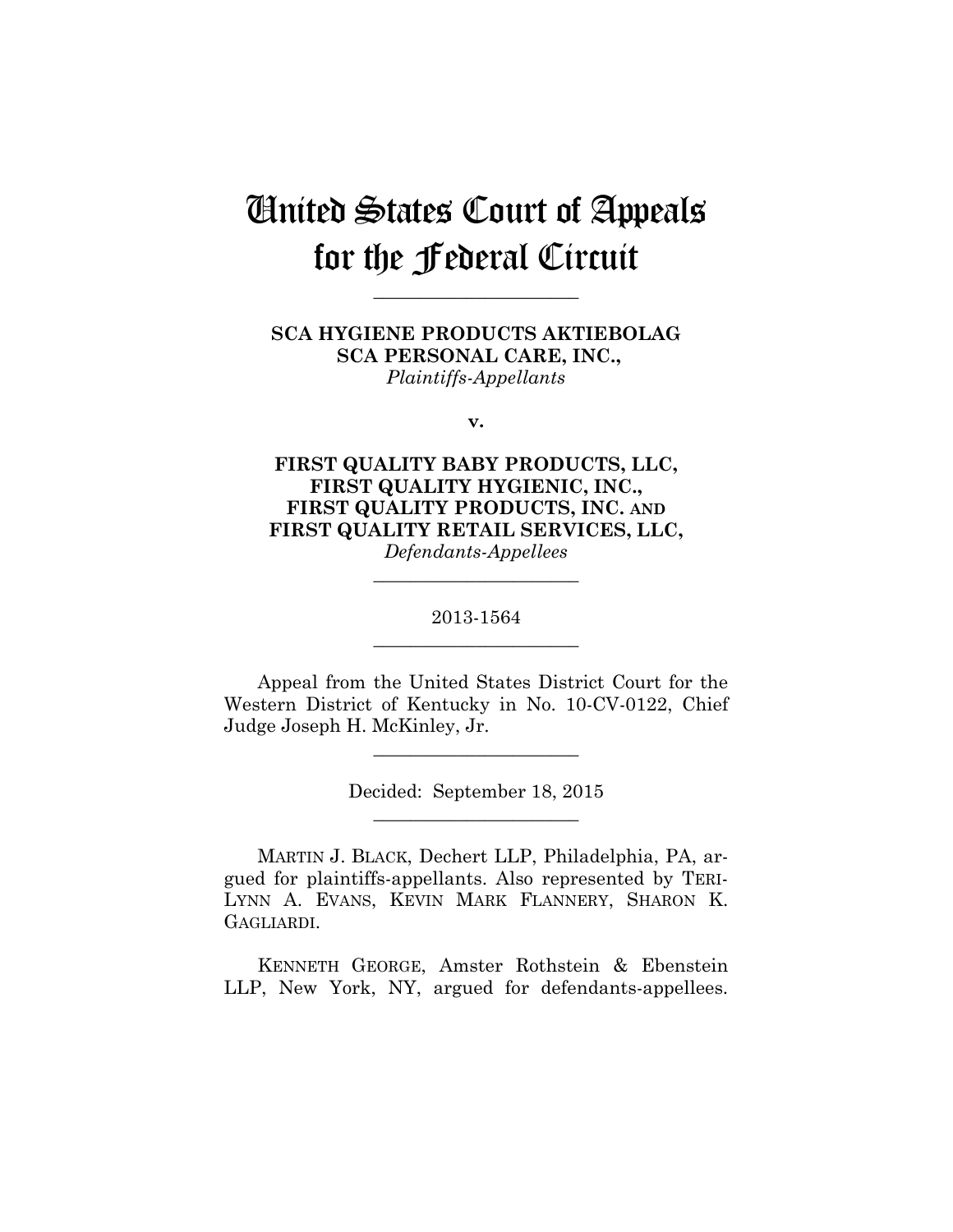#### 2 SCA HYGIENE PRODUCTS v. FIRST QUALITY BABY PRODUCTS

Also represented by MARK BERKOWITZ, SANDRA ADELE HUDAK, CHARLES R. MACEDO.

J. DEREK VANDENBURGH, Carlson, Caspers, Vandenburgh, Lindquist & Schuman, P.A., Minneapolis, MN, for amicus curiae The Toro Company. Also represented by JOSEPH W. WINKELS.

RICHARD DELUCIA, Kenyon & Kenyon LLP, New York, NY, for amicus curiae Medinol Ltd. Also represented by MARK ALEXANDER CHAPMAN, ELIZABETH GARDNER, ALOYSIUS ANTONY PFEFFER, JOSEPH MATTHEW PURCELL, JR., ERIC SCHREIBER; RICHARD H. PILDES, New York, NY.

GREGORY A. CASTANIAS, Jones Day, Washington, DC, for amicus curiae Intellectual Property Owners Association. Also represented by CAROLINE EDSALL, ISRAEL SASHA MAYERGOYZ; PHILIP STATON JOHNSON, Johnson & Johnson, New Brunswick, NJ; KEVIN H. RHODES, 3M Innovative Properties Company, St. Paul, MN; HERBERT CLARE WAMSLEY, JR., Intellectual Property Owners Association, Washington, DC.

ANDREW JOHN DHUEY, Berkeley, CA, for amicus curiae Morris Reese.

MICHAEL J. FARNAN, Farnan LLP, Wilmington, DE, for amicus curiae ART+COM Innovationpool GmbH.

ARIEL LAVINBUK, Robbins, Russell, Englert, Orseck, Untereiner & Sauber LLP, Washington, DC, for amici curiae Stephanos Bibas, Samuel L. Bray, John F. Duffy. Also represented by MICHAEL E. KENNEALLY.

NANCY MERTZEL, Schoeman Updike Kaufman & Stern LLP, New York, NY, for amicus curiae American Intellectual Property Law Association. Also represented by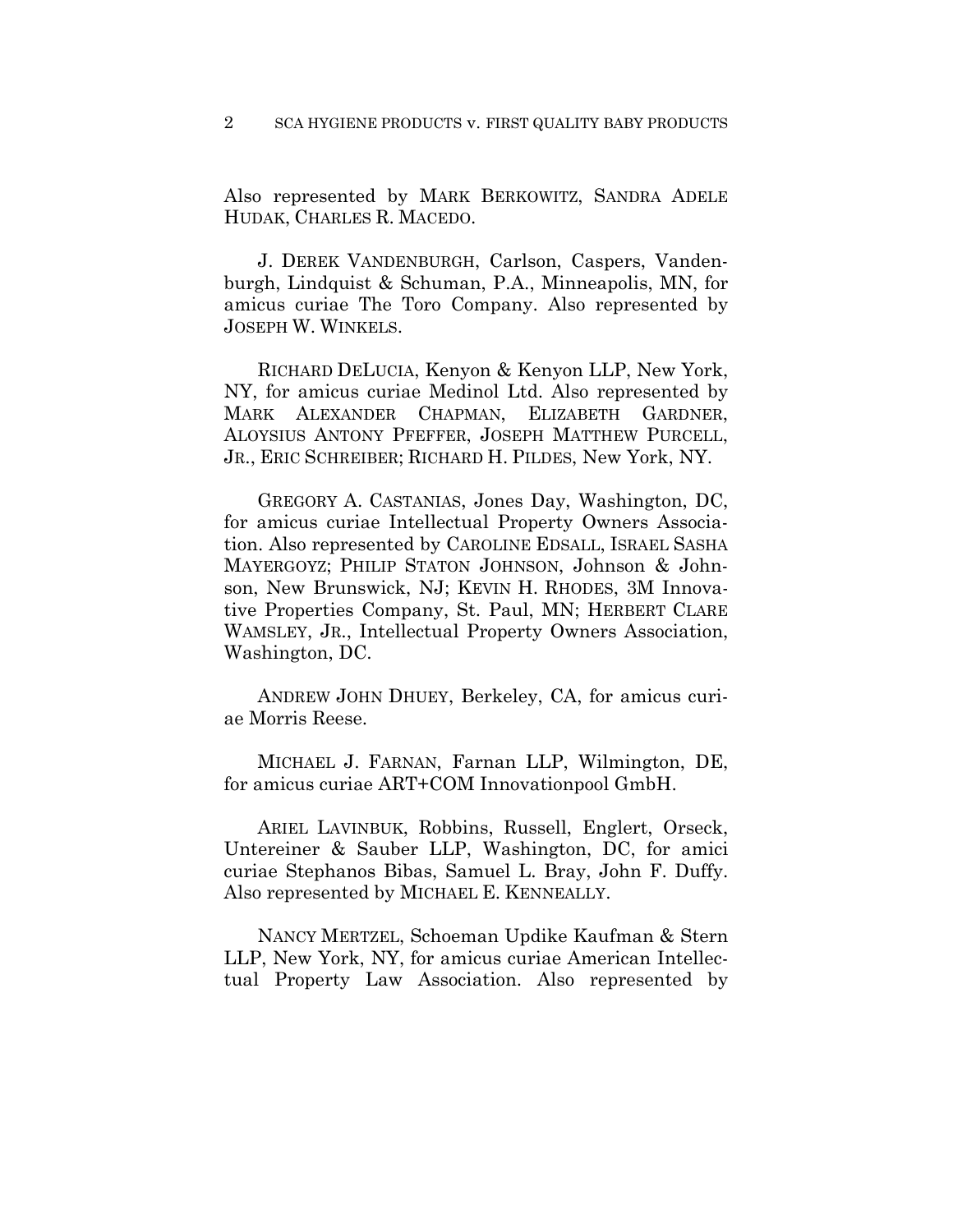DENISE WHELTON DEFRANCO, Finnegan, Henderson, Farabow, Garrett & Dunner, LLP, Boston, MA.

STEVEN C. SEREBOFF, SoCal IP Law Group LLP, Westlake Village, CA, for amicus curiae Conejo Valley Bar Association. Also represented by MARK ANDREW GOLDSTEIN, MEENAKSHI KALA SARVAIYA.

PHILIP J. WARRICK, Klarquist Sparkman, LLP, Portland, OR, for amici curiae Garmin International, Inc., Limelight Networks, Inc., LinkedIn Corporation, Mentor Graphics Corporation, Newegg Inc., SAP America, Inc., SAS Institute Inc., Symmetry LLC, Xilinx, Inc. Also represented by JOHN D. VANDENBERG.

MITCHELL M. WONG, Ashmasons LLP, New York, NY, for amicus curiae Ashmasons LLP.

JOHN THORNE, Kellogg, Huber, Hansen, Todd, Evans & Figel, PLLC, Washington, DC, for amici curiae Dell Inc., CTIA The Wireless Association, Hewlett-Packard Company, Intel Corporation, Xerox Corporation. Also represented by AARON M. PANNER, GREGORY G. RAPAWY.

SUZANNE MICHEL, Google Inc., Washington, DC, for amicus curiae Google Inc.

DEREK SHAFFER, Quinn Emanuel Urquhart & Sullivan, LLP, Washington, DC, for amicus curiae Marvell Semiconductor, Inc.

EUGENE M. GELERNTER, Patterson Belknap Webb & Tyler LLP, New York, NY, for amici curiae Johnson & Johnson, Cordis Corporation. Also represented by GREGORY DISKANT, SCOTT B. HOWARD.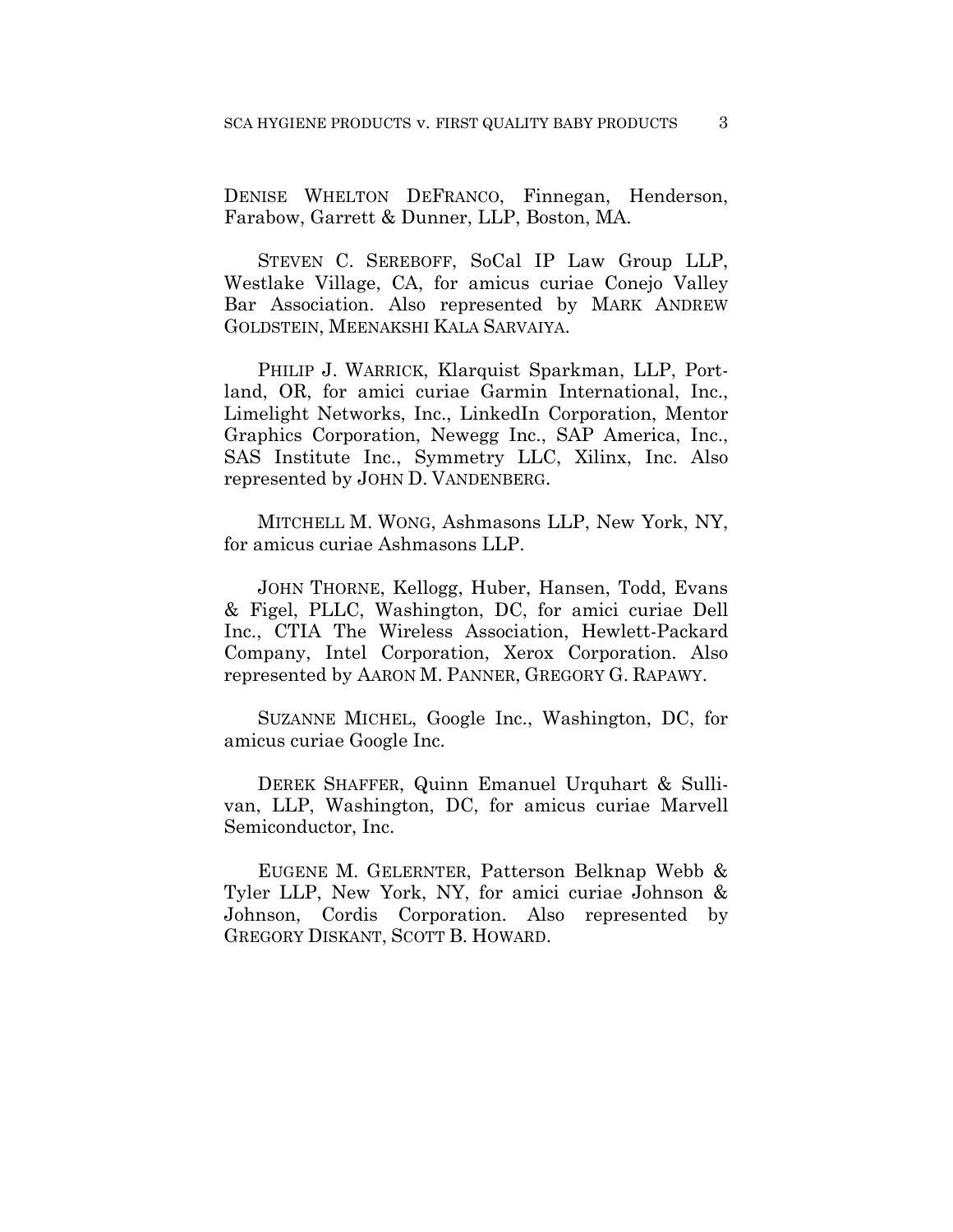#### 4 SCA HYGIENE PRODUCTS v. FIRST QUALITY BABY PRODUCTS

VERA RANIERI, Electronic Frontier Foundation, San Francisco, CA, for amici curiae Electronic Frontier Foundation, Public Knowledge.

KEVIN J. CULLIGAN, Goodwin Procter LLP, New York, NY, for amicus curiae Askeladden, L.L.C. Also represented by JOHN P. HANISH; BRIAN TIMOTHY BURGESS, WILLIAM M. JAY, Washington, DC.

DOUGLAS A. MIRO, Ostrolenk Faber LLP, New York, NY, for amicus curiae Universal Remote Control, Inc. Also represented by ALAN FEDERBUSH.

MICHAEL SONGER, Crowell & Moring, LLP, Washington, DC, for amicus curiae AT&T Mobility II LLC. Also represented by VINCENT JOHN GALLUZZO.

GREER N. SHAW, Snell & Wilmer, LLP, Los Angeles, CA, for amicus curiae T-Mobile USA, Inc. Also represented by TRISHA FARMER, Phoenix, AZ.

DOMINIC P. ZANFARDINO, Brinks Gilson & Lione, Chicago, IL, for amicus curiae Cook Medical LLC. Also represented by CYNTHIA A. HOMAN, ANDREW S. MCELLIGOTT.

BRETT L. FOSTER, Holland & Hart LLP, Salt Lake City, UT, for amicus curiae Hydro Engineering, Inc. Also represented by DAWN M. DAVID, MARK A. MILLER.

MARK CHRISTOPHER FLEMING, Wilmer Cutler Pickering Hale and Dorr LLP, Boston, MA, for amicus curiae Roche Molecular Systems, Inc. Also represented by ROBERT J. GUNTHER, JR., OMAR KHAN, New York, NY.

MATTHEW WOLF, Arnold & Porter LLP, Washington, DC, for amici curiae Briggs & Stratton Corp., Harley-Davidson Motor Company, Inc., Jockey International,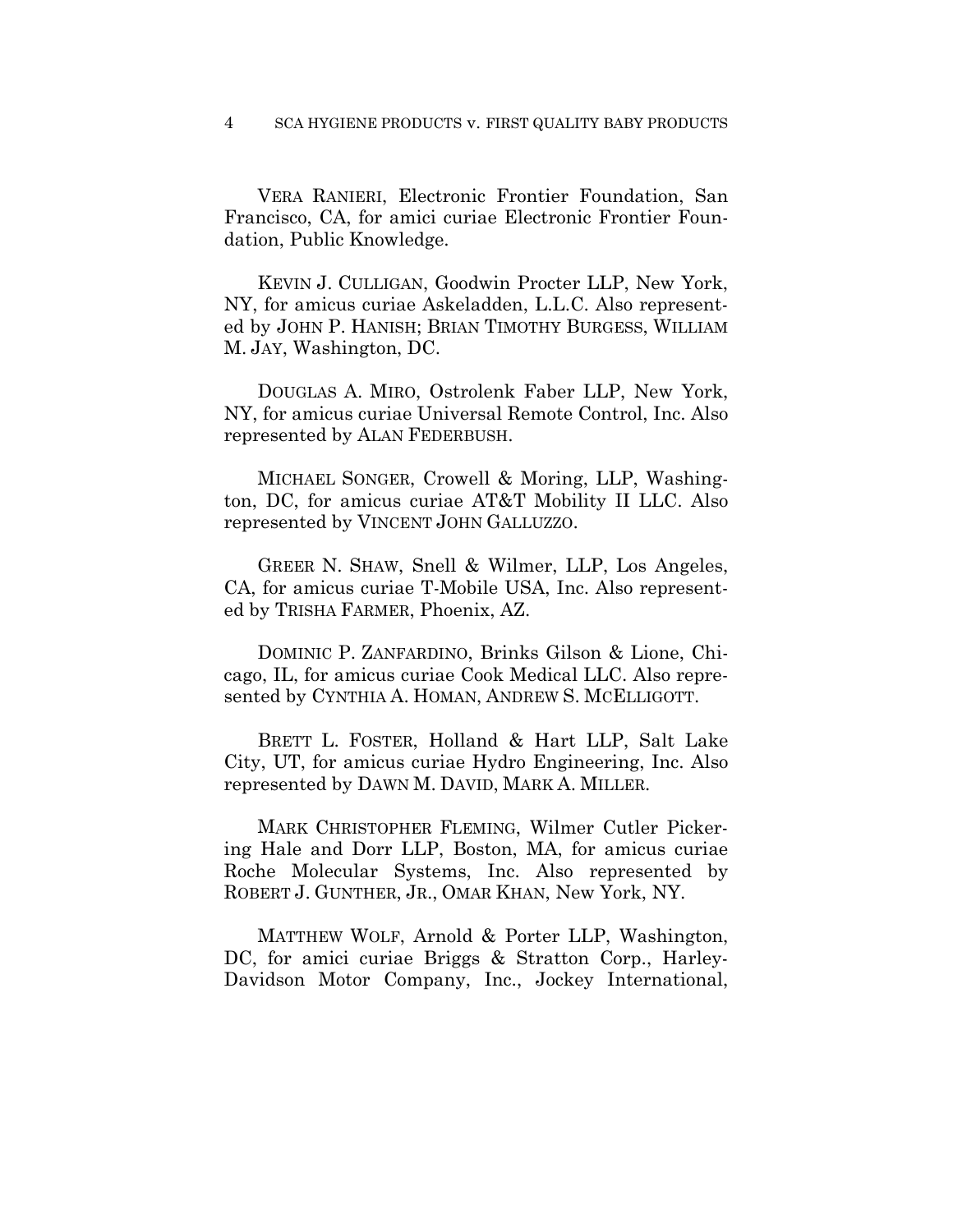Inc., Rockwell Automation, Inc., Wisconsin Manufacturers & Commerce.

**\_\_\_\_\_\_\_\_\_\_\_\_\_\_\_\_\_\_\_\_\_\_** 

Before PROST, *Chief Judge,* NEWMAN, LOURIE, DYK, MOORE, O'MALLEY, REYNA, WALLACH, TARANTO, CHEN, and HUGHES, *Circuit Judges.*<sup>∗</sup>

# Opinion for the court filed by *Chief Judge* PROST in which *Circuit Judges* NEWMAN, LOURIE, DYK, O'MALLEY, and REYNA join.

Opinion concurring-in-part, dissenting-in-part filed by *Circuit Judge* HUGHES in which *Circuit Judges* MOORE, WALLACH, TARANTO, and CHEN join.

## PROST, *Chief Judge*.

<u>.</u>

We convene en banc to resolve whether, in light of the Supreme Court's recent decision in *Petrella v. Metro-Goldwyn-Mayer, Inc.*, 134 S. Ct. 1962 (2014), laches remains a defense to legal relief in a patent infringement suit. We conclude that Congress codified a laches defense in 35 U.S.C. § 282(b)(1) that may bar legal remedies. Accordingly, we have no judicial authority to question the law's propriety. Whether Congress considered the quandary in *Petrella* is irrelevant—in the 1952 Patent Act, Congress settled that laches and a time limitation on the recovery of damages can coexist in patent law. We must respect that statutory law.

Nevertheless, we must adjust the laches defense in one respect to harmonize it with *Petrella* and other Supreme Court precedent. We emphasize that equitable principles apply whenever an accused infringer seeks to use laches to bar ongoing relief. Specifically, as to injunc-

Circuit Judge Stoll did not participate in this decision.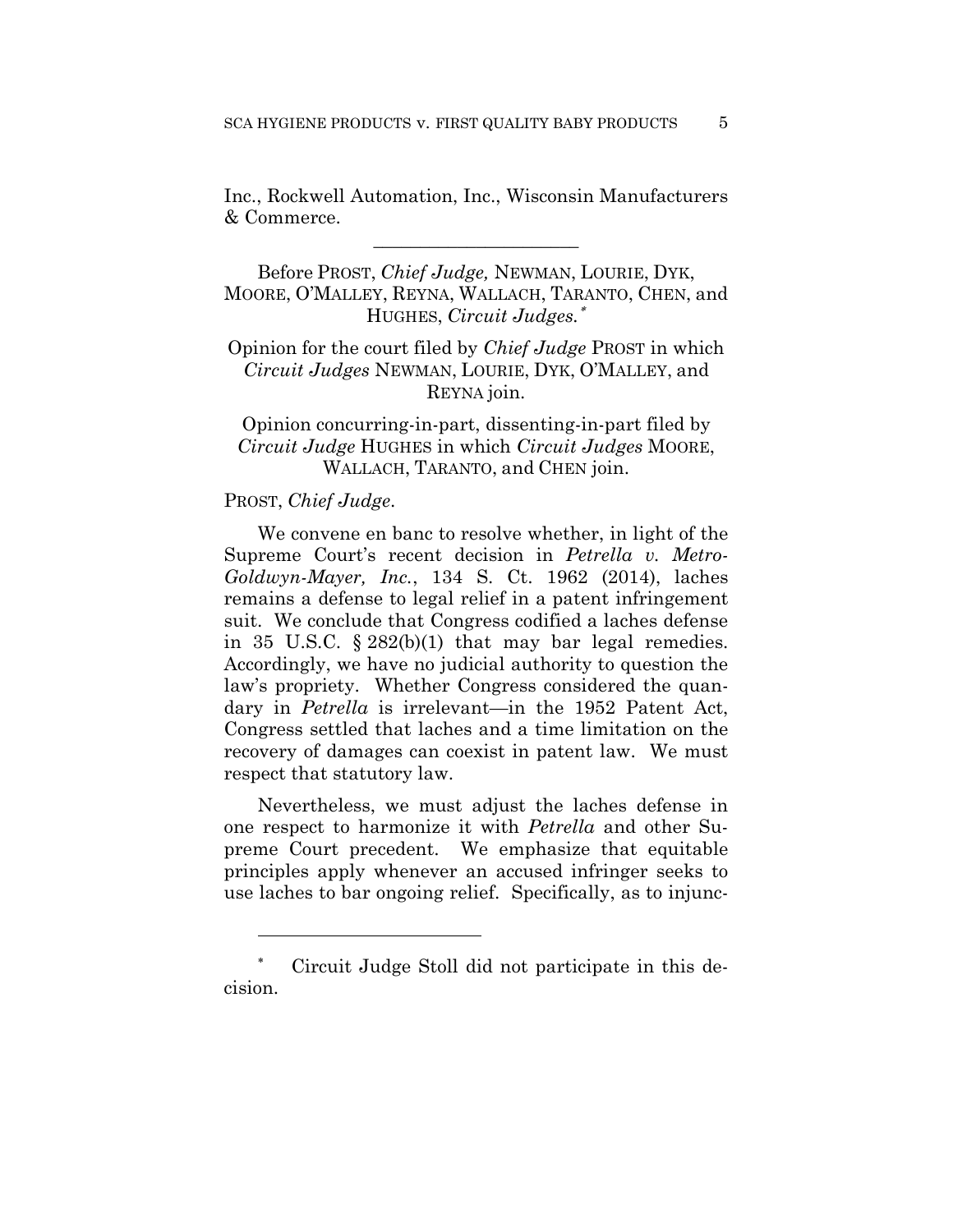tions, considerations of laches fit naturally within the *eBay* framework. In contrast, *Menendez v. Holt*, 128 U.S. 514 (1888), and *Petrella* counsel that laches will only foreclose an ongoing royalty in extraordinary circumstances.

## I. BACKGROUND

The present dispute arose out of litigation concerning adult incontinence products. SCA alleges that First Quality, a competitor in the adult incontinence products market, infringes U.S. Patent No. 6,375,646 ('646 patent). SCA first contended that First Quality's Prevail® All Nites™ product infringes the '646 patent in a letter sent to First Quality on October 31, 2003. The correspondence explained:

It has come to our attention that you are making, selling and/or offering for sale in the United States absorbent pants-type diapers under the name Prevail® All Nites™. We believe that these products infringe claims of [the '646 patent].

We suggest that you study [the '646 patent]. If you are of the opinion that the First Quality Prevail® All Nites™ absorbent pants-type diaper does not infringe any of the claims of this patent, please provide us with an explanation as to why you believe the products do not infringe. If you believe that the products do infringe, please provide us with your assurance that you will immediately stop making and selling such products.

J.A. 544.

First Quality responded on November 21, 2003 and claimed the patent was invalid:

As you suggested, we studied [the '646 tent]. . . . In addition, we made a cursory review of prior patents and located U.S. Patent No.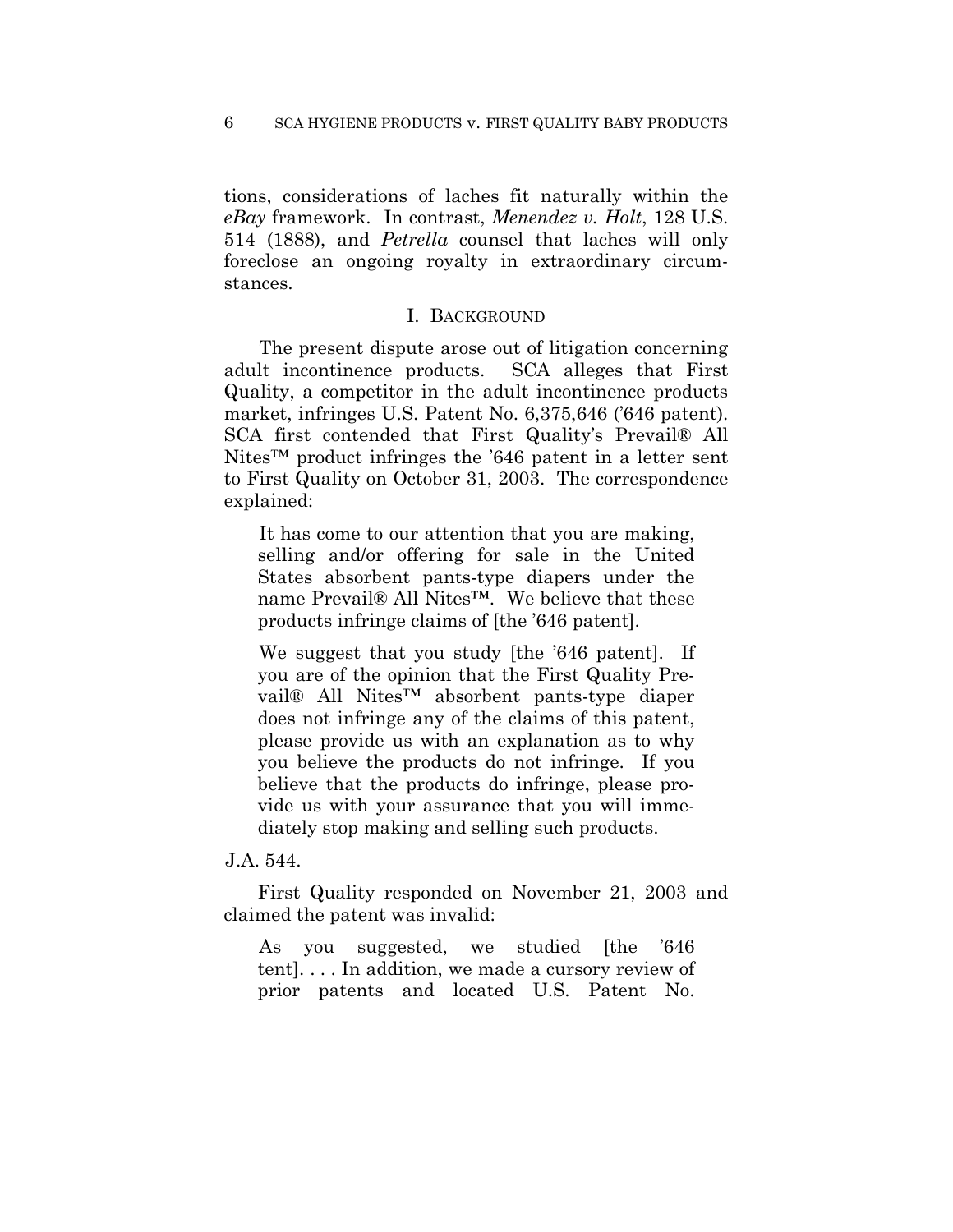5,415,649, ("the '649 Patent"), which was filed in the United States on October 29, 1991 and is therefore prior to your client's '646 Patent. A review of Figs. 3 and 4 of the prior '649 Patent reveals the same diaper construction claimed by the '646 Patent. Thus, the prior '649 Patent invalidates your client's '646 Patent. As you know, an invalid patent cannot be infringed.

J.A. 547. SCA and First Quality ceased communications regarding the '646 patent after First Quality's response. However, on July 7, 2004, SCA requested reexamination of the '646 patent in light of the '649 patent. SCA did not notify First Quality of the reexamination because, in SCA's view, U.S. Patent and Trademark Office ("PTO") reexaminations are public and First Quality could follow the proceedings itself. Yet, from First Quality's point of view, SCA dropped its infringement allegations against First Quality after First Quality argued the patent was invalid in the November 21st letter.

The PTO instituted reexamination on the '646 patent and, on March 27, 2007, confirmed the patentability of all twenty-eight original claims and issued several other claims SCA added during reexamination. Meanwhile, First Quality invested heavily in its protective underwear business. In 2006, First Quality expanded its line of adult incontinence products. In 2008, First Quality acquired Tyco Healthcare Retail Group LP, which had several lines of competing products, and in 2009 First Quality spent another \$10 million to purchase three more lines of protective underwear products. SCA was aware of First Quality's activities, but never mentioned the '646 patent to First Quality during this time.

On August 2, 2010—over three years after reexamination concluded—SCA filed a complaint alleging that First Quality infringes the '646 patent. Service of the complaint was the first time in nearly seven years that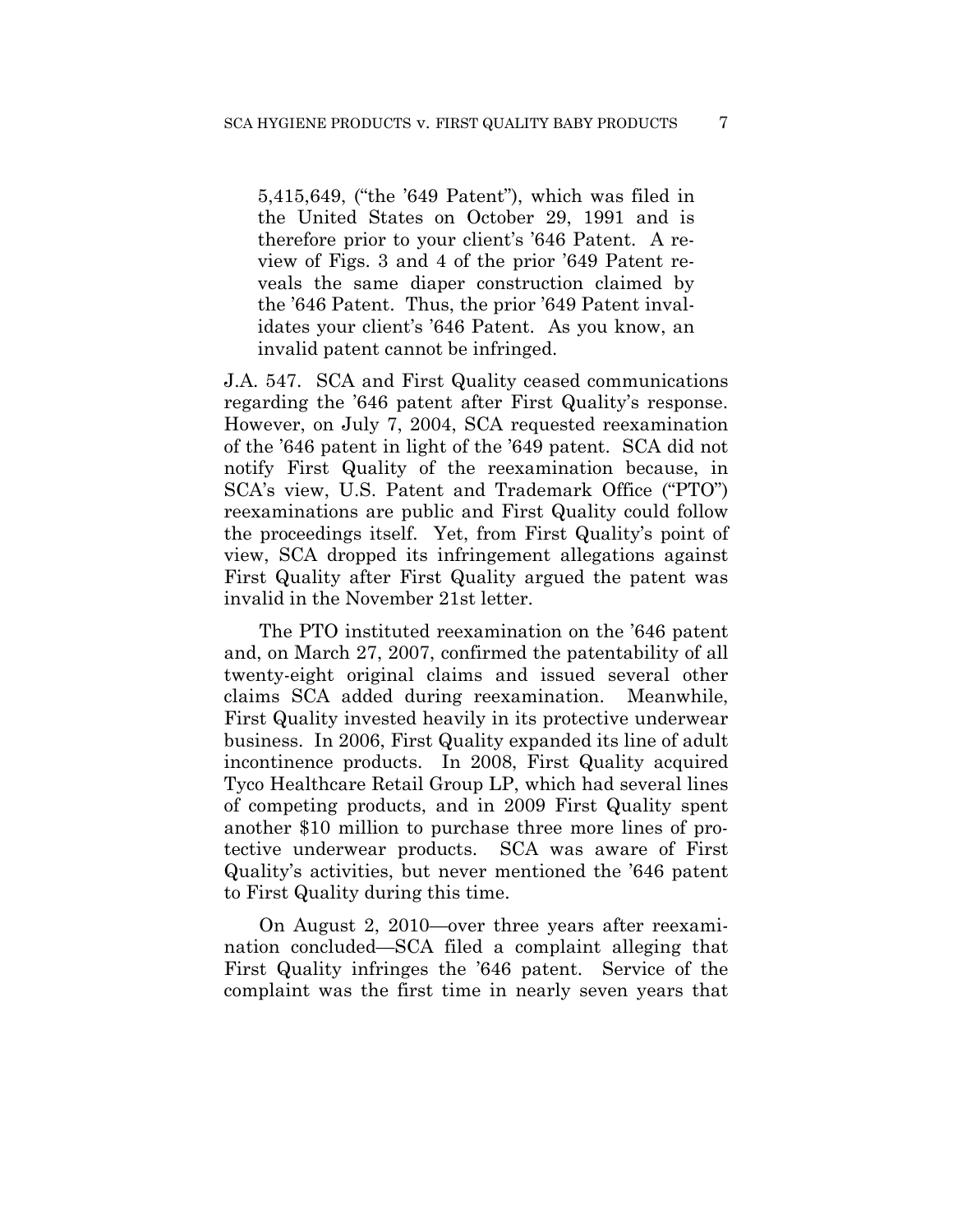SCA had communicated with First Quality regarding the '646 patent. The district court proceeded with discovery and issued a claim construction order. First Quality then moved for partial summary judgment of noninfringement and for summary judgment of laches and equitable estoppel. The district court granted First Quality's motion as to laches and equitable estoppel and dismissed the noninfringement motion as moot.

SCA appealed, and on September 17, 2014, a panel of this court affirmed the district court's opinion on laches, but reversed as to equitable estoppel. *See SCA Hygiene Prods. Aktiebolag v. First Quality Baby Prods., LLC*, 767 F.3d 1339 (Fed. Cir. 2014) ("*Panel Opinion*"). On laches, the panel rejected SCA's argument that the Supreme Court's *Petrella* decision abolished laches in patent law, reasoning instead that the panel was bound by this court's prior en banc opinion in *A.C. Aukerman Co. v. R.L. Chaides Construction Co.*, 960 F.2d 1020 (Fed. Cir. 1992) (en banc), and that *Petrella* left *Aukerman* intact. *Panel Opinion* at 1345. As to the delay element, the panel opinion held that while "SCA was not required to provide notice of the reexamination to First Quality," "SCA remained silent for more than three years after the patent came out of reexamination." *Id*. at 1346. "Given the circumstances, SCA should have been prepared to reassert its rights against First Quality shortly after the '646 patent emerged from reexamination." *Id*. Therefore, the panel concluded that "SCA has failed to raise a genuine issue of material fact regarding the reasonability of its delay." *Id*.

With respect to the prejudice element of laches, the panel affirmed the district court's analysis. Specifically, the panel agreed that First Quality made a number of significant capital expenditures in its adult incontinence business, and that First Quality likely would have "restructured its activities to minimize infringement liability if SCA had brought suit earlier." *Id*. at 1347. Because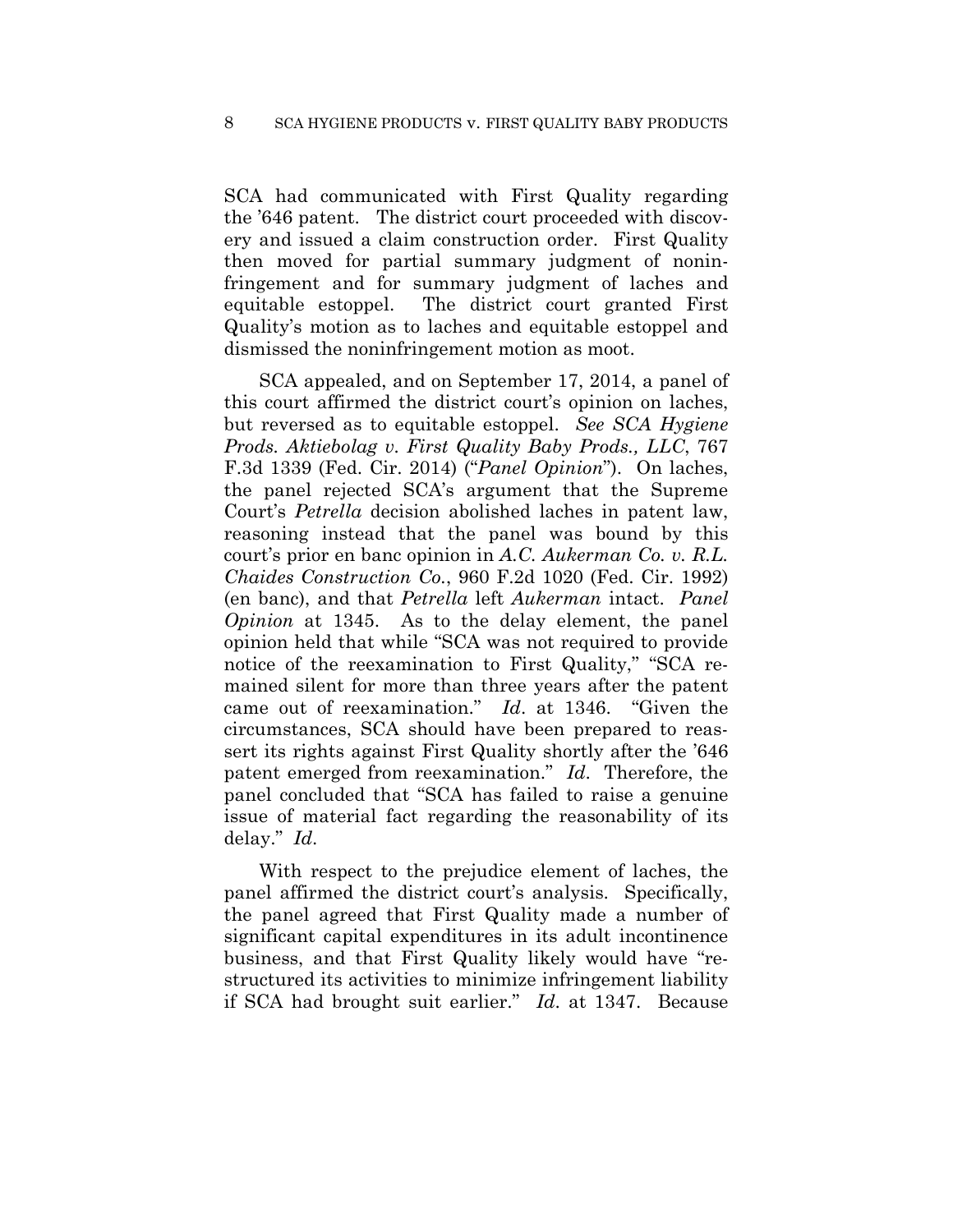SCA did not present any contrary evidence, the panel held that "SCA has not identified any evidence that raises a genuine issue of material fact regarding First Quality's presumed economic prejudice." *Id*. at 1348. And although the district court did not explicitly weigh the equities in determining that laches applied, the panel concluded the error was harmless. *Id*. Thus, the panel affirmed the district court's grant of summary judgment on laches.<sup>1</sup>

SCA subsequently filed a petition for rehearing en banc, asking this court to reconsider *Aukerman* in light of *Petrella*. On December 30, 2014, this court granted SCA's petition and posed the following two en banc questions:

(a) In light of the Supreme Court's decision in *Petrella v. Metro-Goldwyn-Mayer*, 134 S. Ct. 1962 (2014) (and considering any relevant differences between copyright and patent law), should this court's en banc decision in *A.C. Aukerman Co. v. R.L. Chaides Constr. Co.*, 960 F.2d 1020 (Fed. Cir. 1992), be overruled so that the defense of laches is not applicable to bar a claim for damages based on patent infringement occurring within the six-year damages limitations period established by 35 U.S.C. § 286?

1

<sup>&</sup>lt;sup>1</sup> On equitable estoppel, the panel reversed the district court's grant of summary judgment because competing inferences could be drawn as to the meaning of SCA's silence regarding the '646 patent. *Panel Opinion* at 1350. The panel also held that a dispute of material fact remained over whether First Quality relied on SCA's alleged misleading communication because First Quality could have relied on its own belief that the '646 patent was invalid or simply ignored the '646 patent. *Id*. at 1350–51.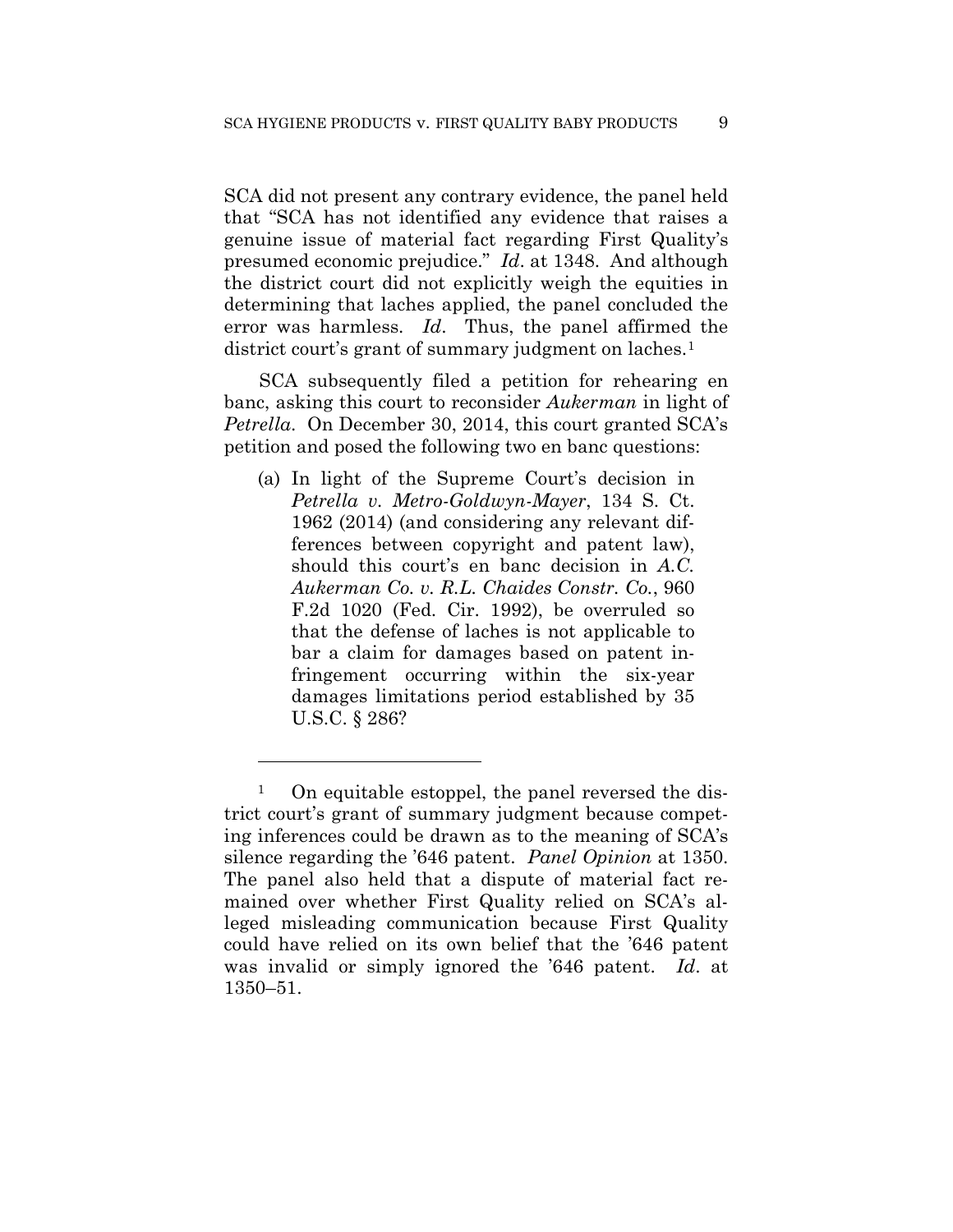(b) In light of the fact that there is no statute of limitations for claims of patent infringement and in view of Supreme Court precedent, should the defense of laches be available under some circumstances to bar an entire infringement suit for either damages or injunctive relief? *See, e.g.*, *Lane & Bodley Co. v. Locke*, 150 U.S. 193 (1893).

*SCA Hygiene Prods. Aktiebolag v. First Quality Baby Prods., LLC*, No. 2013-1564, 2014 WL 7460970, at \*1 (Fed. Cir. Dec. 30, 2014) (granting en banc review). Following briefing, including numerous amicus briefs, we held oral argument on June 19, 2015.

We have jurisdiction under 28 U.S.C. § 1295(a)(1).

## II. VIABILITY OF LACHES AFTER *PETRELLA*

## A

SCA contends that, after the Supreme Court's decision in *Petrella*, laches is no longer available as a defense to patent infringement within the six-year damages recovery period. We last addressed our laches law en banc in *Aukerman*. There, we set out five rules regarding the laches defense:

- 1. Laches is cognizable under 35 U.S.C. § 282 (1988) as an equitable defense to a claim for patent infringement.
- 2. Where the defense of laches is established, the patentee's claim for damages prior to suit may be barred.
- 3. Two elements underlie the defense of laches: (a) the patentee's delay in bringing suit was unreasonable and inexcusable, and (b) the alleged infringer suffered material prejudice attributable to the delay. The district court should consider these factors and all of the ev-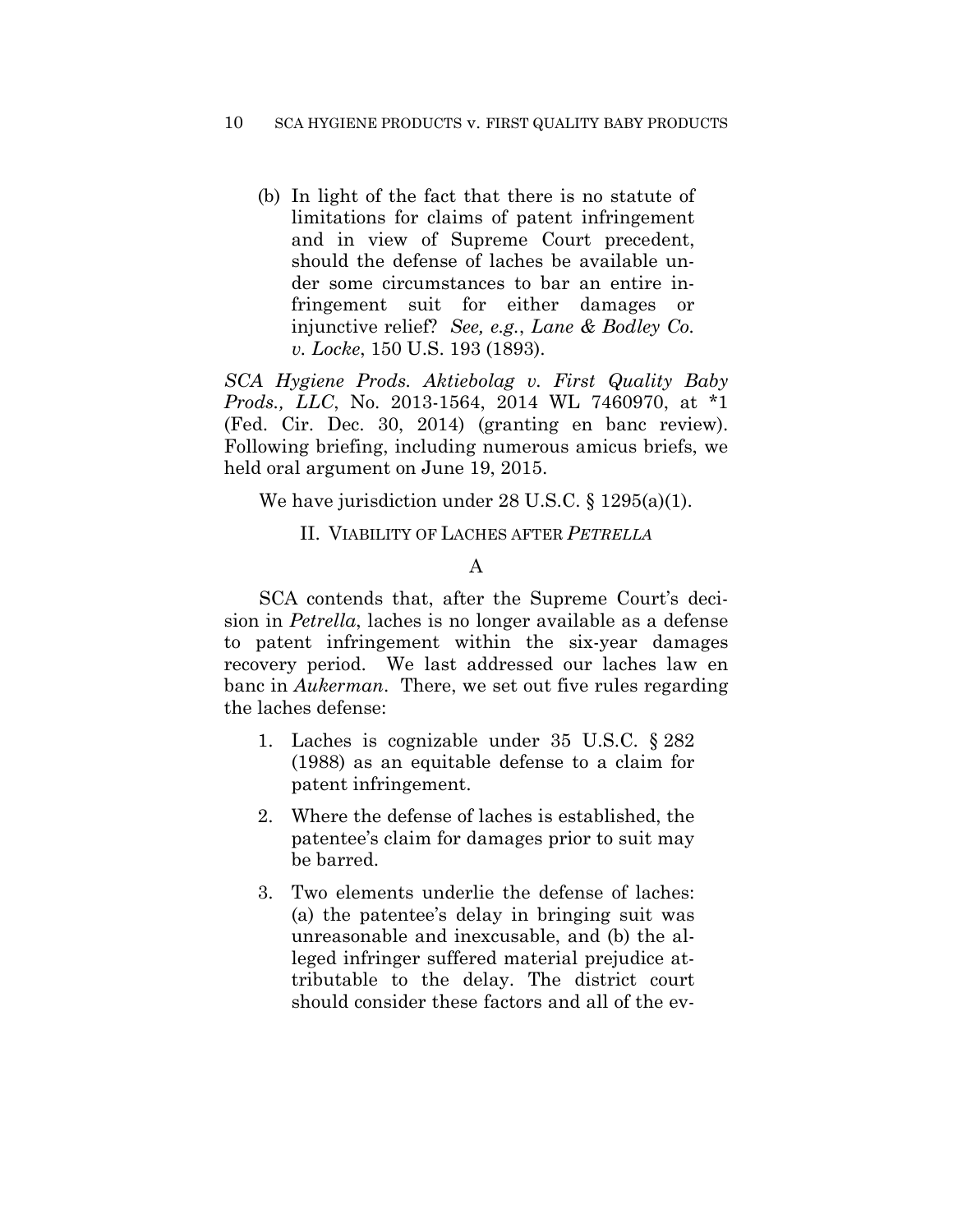idence and other circumstances to determine whether equity should intercede to bar prefiling damages.

- 4. A presumption of laches arises where a patentee delays bringing suit for more than six years after the date the patentee knew or should have known of the alleged infringer's activity.
- 5. A presumption has the effect of shifting the burden of going forward with evidence, not the burden of persuasion.

#### *Aukerman*, 960 F.2d at 1028.

Four different portions of *Aukerman*'s reasoning are especially relevant to this case. First, we determined in *Aukerman* that laches was codified in 35 U.S.C. § 282. *Aukerman* explained that, "[a]s a defense to a claim of patent infringement, laches was well established at the time of recodification of the patent laws in 1952." *Id*. at 1029. We also credited P.J. Federico's *Commentary on the New Patent Act* for its observation that the second paragraph of § 282 includes "equitable defenses such as laches, estoppel and unclean hands." *Id*. (quoting P.J. Federico, *Commentary on the New Patent Act*, 35 U.S.C.A. 1, 55 (West 1954) (hereinafter Federico *Commentary*)).

Second, *Aukerman* addressed the argument that laches conflicts with 35 U.S.C. § 286, which limits recovery of damages to the six years prior to the complaint. We explained that "[i]n other areas of our jurisdiction, laches is routinely applied within the prescribed statute of limitations period for bringing the claim." *Id*. at 1030 (citing *Cornetta v. United States*, 851 F.2d 1372 (Fed. Cir. 1988) (en banc) (military pay); *Reconstruction Finance Corp. v. Harrisons & Crosfield Ltd.*, 204 F.2d 366 (2d Cir.), *cert. denied*, 346 U.S. 854 (1953) (breach of contract)). Moreover, we observed that  $\S 286$  (or a virtually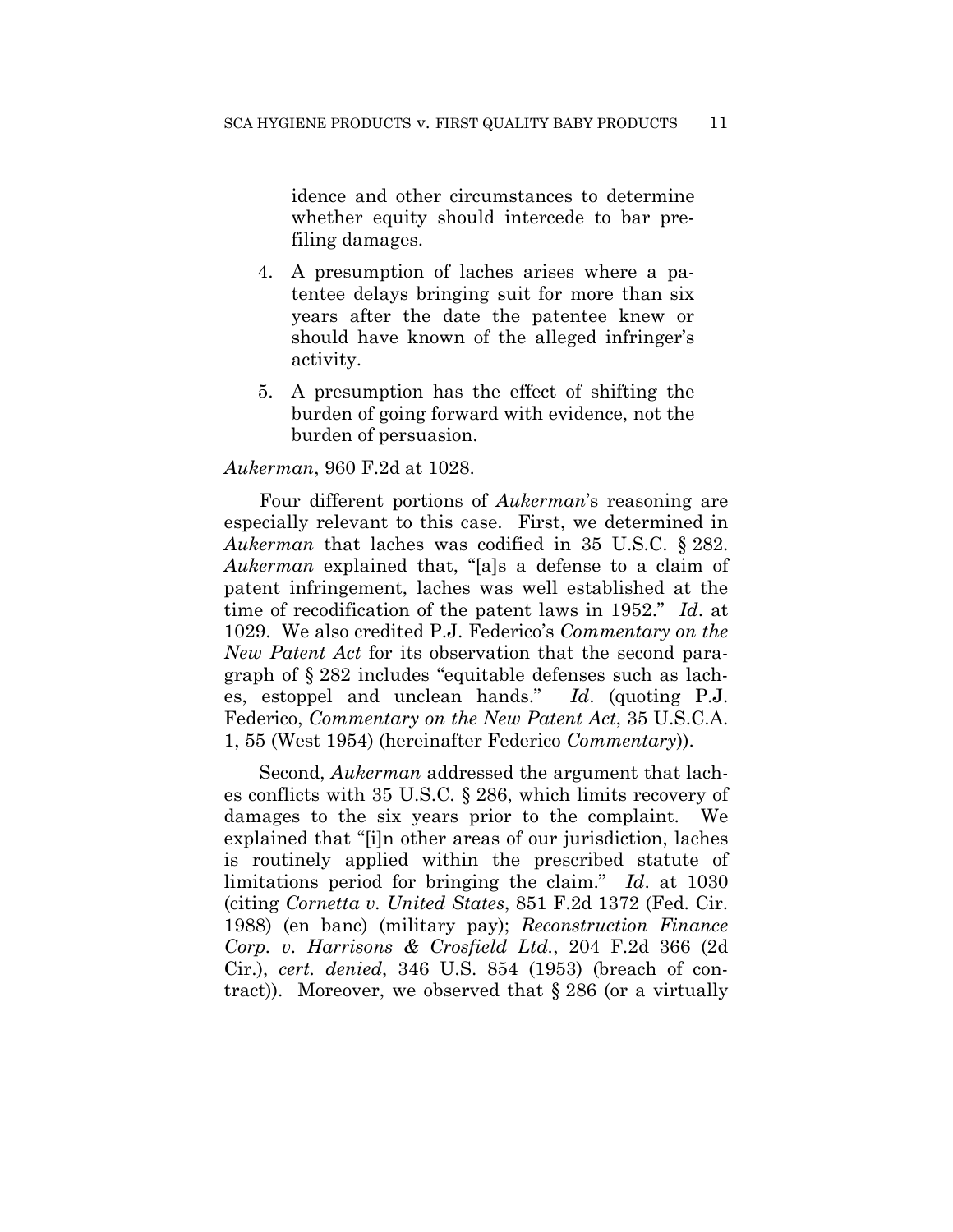identical analogue) "has been in the patent statute since 1897," and that, "[w]ithout exception, all circuits recognized laches as a defense to a charge of patent infringement despite the reenactment of the damages limitation in the 1952 statute." *Id*. *Aukerman* also noted that "section 286 is not a statute of limitations in the sense of barring a suit for infringement." *Id*. Rather, "the effect of section 286 is to limit recovery to damages for infringing acts committed within six years of the date of the filing of the infringement action." *Id*. Finally, we reasoned that laches and a statute of limitations are not inherently incompatible. "By section 286, Congress imposed an *arbitrary* limitation on the period for which damages may be awarded on any claim for patent infringement. Laches, on the other hand, invokes the *discretionary* power of the district court to limit the defendant's liability for infringement by reason of the equities between the particular parties." *Id*. (emphasis in original).

Third, we rejected the argument "that laches, by reason of being an equitable defense, may be applied only to monetary awards resulting from an equitable accounting, not to legal claims for damages." *Aukerman*, 960 F.2d at 1031. According to the *Aukerman* court, the merger of law and equity courts allowed laches to bar legal relief. When in 1915 Congress enacted 28 U.S.C. § 398—which authorized parties to plead equitable defenses at law without having to file a separate bill in equity—"laches became available to bar legal relief, including patent damage actions." *Id*. We also found persuasive the fact that Federal Rule of Civil Procedure 8(c) recognizes laches as a defense in civil actions. *Id*.

Fourth, *Aukerman* considered whether laches bars recovery of pre-filing damages only, or whether it precludes the entire suit. In ruling that laches prohibits recovery of pre-filing damages only, *Aukerman* relied on the Supreme Court's *Menendez* decision. *Aukerman* quoted the following portion of *Menendez*: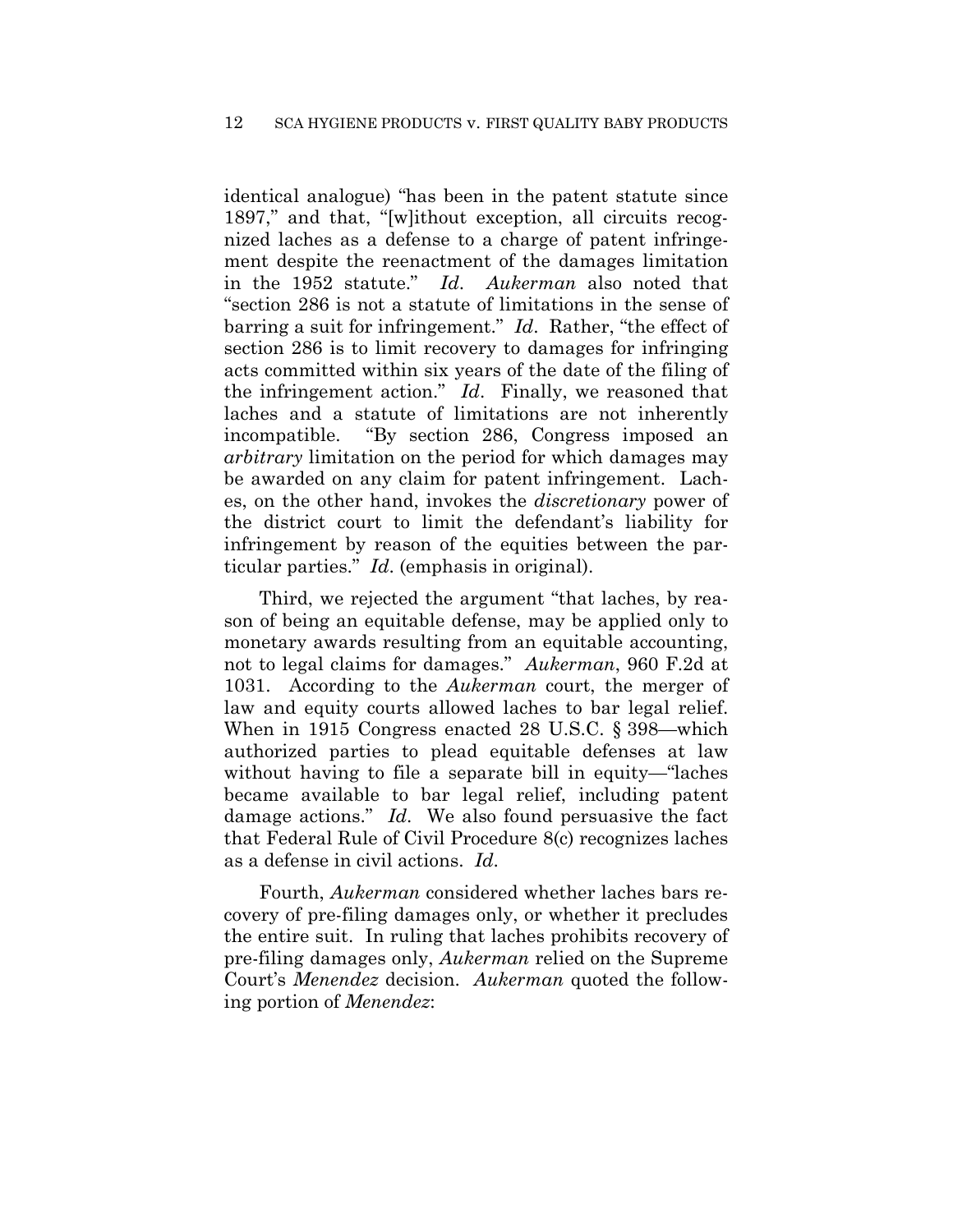Mere delay or acquiescence cannot defeat the remedy by injunction in support of the legal right, unless it has been continued so long[,] and under such circumstances[,] as to defeat the right itself.... Acquiescence, to avail, must be such as to create a new right in the defendant. . . .

So far as the act complained of is completed, acquiescence may defeat the remedy on the principle applicable when action is taken on the strength of encouragement to do it[;] but so far as the act is in progress[,] and lies in the future, the right to the intervention of equity is not generally lost by previous delay, in respect to which the elements of an estoppel could rarely arise.

*Aukerman*, 960 F.2d at 1040 (quoting *Menendez*, 128 U.S. at 523–24.) *Aukerman* was motivated by preserving the distinction between laches—which bars only pre-suit damages—and equitable estoppel—which bars the entire suit. *Id.* Estoppel, which does not necessarily involve delay in bringing suit, requires "statements or conduct of the patentee which must 'communicate . . . in a misleading way' . . . that the accused infringer will not be disturbed by the plaintiff patentee in the activities in which the former is currently engaged." *Id*. at 1042. *Aukerman* explained that the "stated difference in the effect of laches and estoppel has served well to emphasize that more is required in the overall equities than simple laches if an alleged infringer seeks to wholly bar a patentee's claim." *Id*. at 1040. The court dismissed a rule by which laches could bar all relief "in egregious circumstances." *Id*.

For over two decades, *Aukerman* governed the operation of laches in patent cases. However, last year in *Petrella* the Supreme Court held that laches was not a defense to legal relief in copyright law. *Petrella* calls portions of *Aukerman*'s reasoning into question, necessitating our present en banc reconsideration of laches.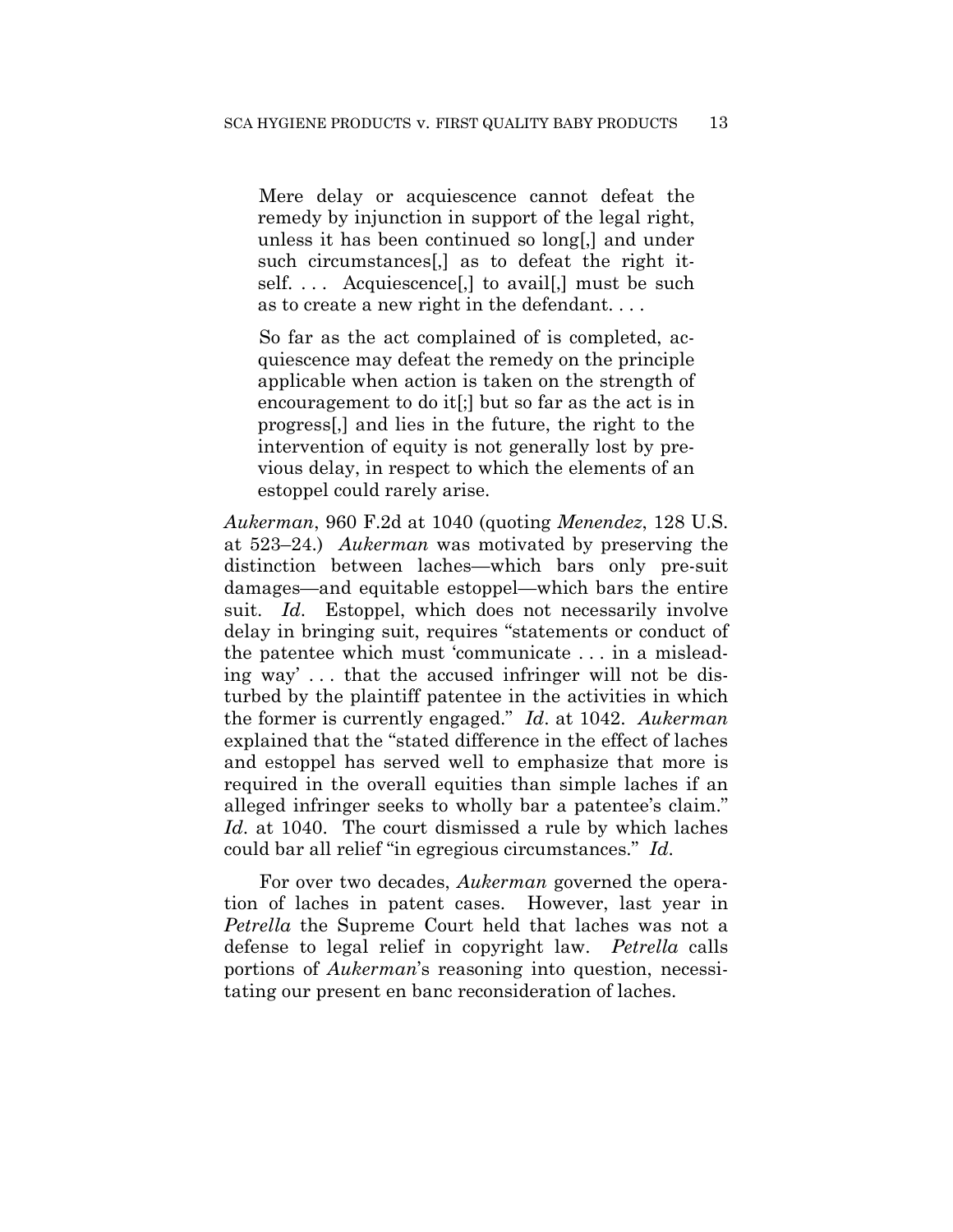#### 14 SCA HYGIENE PRODUCTS v. FIRST QUALITY BABY PRODUCTS

*Petrella* involved an assertion that Metro-Goldwyn-Mayer's ("MGM") critically-acclaimed 1980 film Raging Bull infringed a copyright in a 1963 screenplay authored by Frank Petrella. Frank Petrella's daughter, Paula Petrella ("Petrella"), renewed the copyright in 1991, but did not contact MGM until seven years later. *Petrella*, 134 S. Ct. at 1971. Over the next two years, Petrella and MGM exchanged letters concerning Petrella's copyright claim. *Id*. Petrella then went silent, and did not file suit until January 6, 2009, about nine years after her last correspondence with MGM. *Id*. To dispose of the suit, MGM moved for summary judgment of laches, which the district court granted and the Ninth Circuit affirmed.

However, the Supreme Court reversed, holding that laches is no defense to a copyright infringement suit brought within the Copyright Act's statutory limitations period. Fundamentally, the Supreme Court reasoned that "the copyright statute of limitations, § 507(b), itself takes account of delay," crowding out the judiciary's power to decide whether a suit is timely. *Id.* at 1973. According to the Court, "[l]aches . . . originally served as a guide when no statute of limitations controlled the claim." *Id*. at 1975. Historically, "laches is a defense developed by courts of equity; its principal application was, and remains, to claims of an equitable cast for which the Legislature has provided no fixed time limitation." *Id*. at 1973. Laches is thus "gap-filling, not legislation-overriding." *Id*. at 1974. In this respect, separation of powers concerns drove the result in *Petrella*. *Petrella* consequently held that "in face of a statute of limitations enacted by Congress, laches cannot be invoked to bar legal relief." *Id*. Therefore, under *Petrella*, "[t]o the extent that an infringement suit seeks relief solely for conduct occurring within the limitations period . . . courts are not at liberty to jettison Congress' judgment on the timeliness of suit." *Id*. at 1967.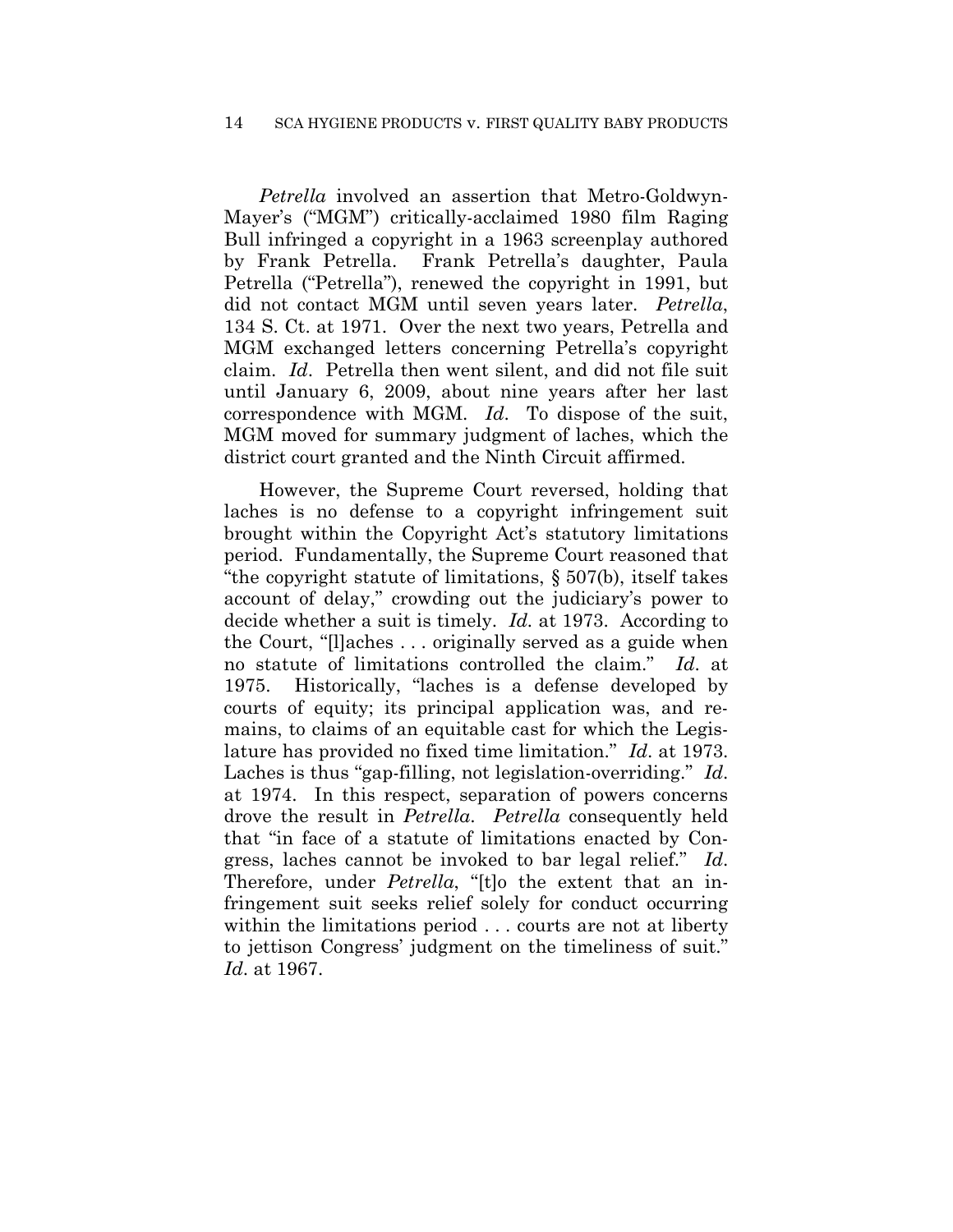In addition, the *Petrella* Court conceded that "there has been, since 1938, only one form of action—the civil action." *Petrella*, 134 S. Ct. at 1974 (internal quotation marks omitted). But, the Court responded, "the substantive and remedial principles [applicable] prior to the advent of the federal rules [have] not changed." *Id*. (alterations in original) (internal quotation marks omitted). "Both before and after the merger of law and equity in 1938, this Court has cautioned against invoking laches to bar legal relief." *Id*. at 1973.

*Petrella* also addressed the extent to which laches should affect equitable relief. The Court explained: "In extraordinary circumstances, however, the consequences of a delay in commencing suit may be of sufficient magnitude to warrant, at the very outset of the litigation, curtailment of the relief equitably awardable." *Id*. at 1977. *Petrella* then contrasted a Sixth Circuit case involving a copyrighted architectural design and the facts in *Petrella*. In the Sixth Circuit case, *Chirco v. Crosswinds Communities, Inc.*, 474 F.3d 227 (6th Cir. 2007), the plaintiffs "would not be entitled to an order mandating destruction of the housing project" embodying the copyrighted design because "the plaintiffs knew of the defendants' construction plans before the defendants broke ground, yet failed to take readily available measures to stop the project; and the requested relief would work an *unjust* hardship upon the defendants and innocent third parties." *Petrella*, 134 S. Ct. at 1978 (emphasis in original) (internal quotation marks omitted). In *Petrella*, however, "Petrella notified MGM of her copyright claims *before* MGM invested millions of dollars in creating a new edition of Raging Bull. And the equitable relief Petrella seeks—*e.g.,* disgorgement of unjust gains and an injunction against future infringement—would not result in total destruction of the film, or anything close to it." *Id*. (emphasis in original) (internal quotation marks omitted). Furthermore, the Court reasoned that "[a]llowing Petrella's suit to go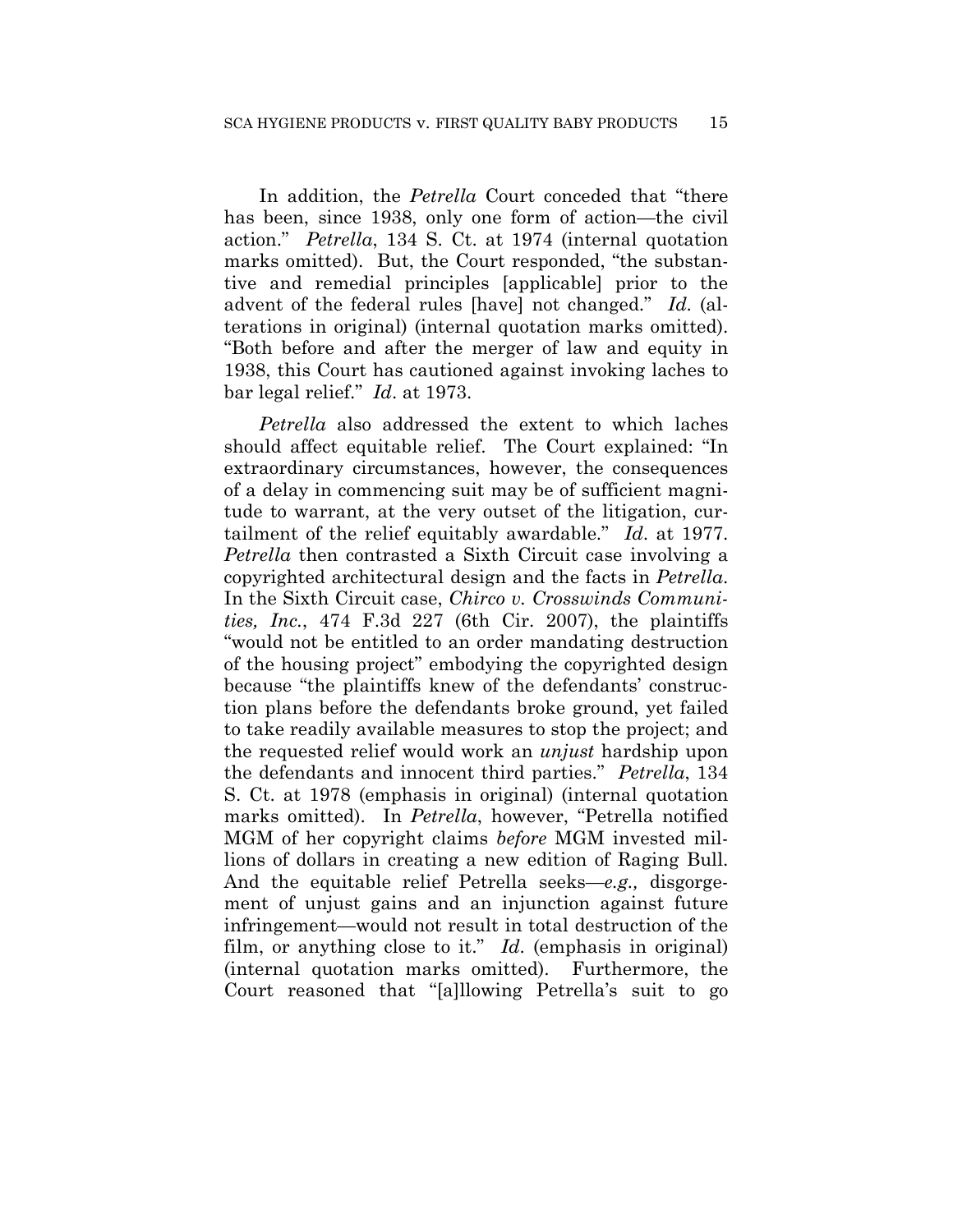forward will put at risk only a fraction of the income MGM has earned during that period and will work no unjust hardship on innocent third parties, such as consumers who have purchased copies of Raging Bull. The circumstances here may or may not (we need not decide) warrant limiting relief at the remedial stage, but they are not sufficiently extraordinary to justify threshold dismissal." *Id*. (citation omitted).

Nonetheless, the Supreme Court continued: "Should Petrella ultimately prevail on the merits, the District Court, in determining appropriate injunctive relief and assessing profits, may take account of her delay in commencing suit." *Id*. The Court then laid out several considerations for the district court. In particular, the "court should closely examine MGM's alleged reliance on Petrella's delay." *Id*. "This examination should take account of MGM's early knowledge of Petrella's claims, the protection MGM might have achieved through pursuit of a declaratory judgment action, the extent to which MGM's investment was protected by the separate-accrual rule, the court's authority to order injunctive relief on such terms as it may deem reasonable, and any other considerations that would justify adjusting injunctive relief or profits." *Id*. at 1978–79 (internal quotation marks and citation omitted). In conclusion, the Court assured that, "on the facts thus far presented," Petrella would remain entitled to an ongoing royalty. *Id*. at 1979 ("Whatever adjustments may be in order in awarding injunctive relief, and in accounting for MGM's gains and profits, on the facts thus far presented, there is no evident basis for immunizing MGM's present and future uses of the copyrighted work, free from any obligation to pay royalties.").

Finally, the Supreme Court in *Petrella* recognized that Congress could provide for a laches defense, noting, as an example, that it had done so in the Lanham Act, governing trademarks. *Id*. at 1974 n.15. The Court took no position on whether its decision extends to the patent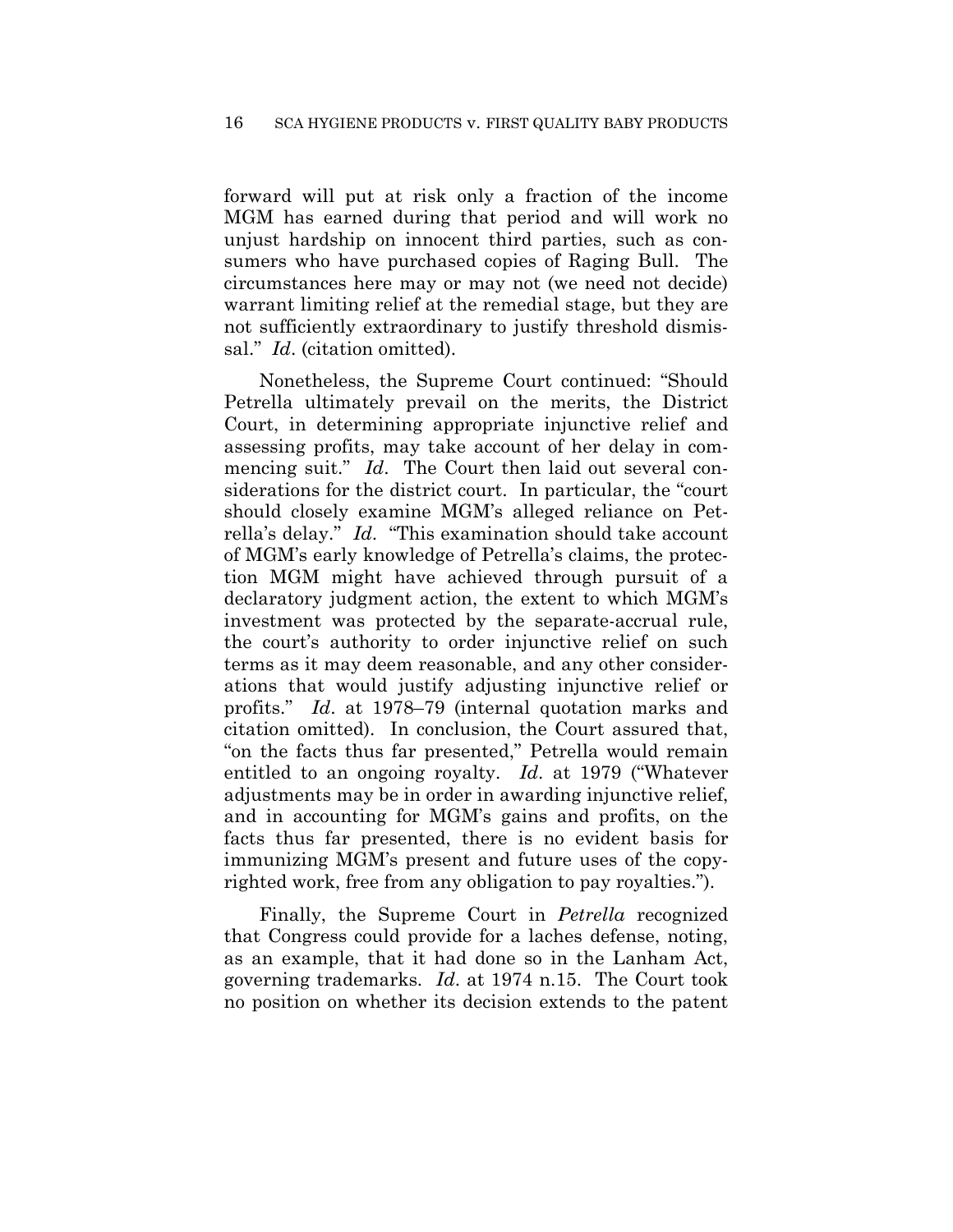context, remarking that "based in part on § 282 and commentary thereon, legislative history, and historical practice, the Federal Circuit has held that laches can bar damages incurred prior to the commencement of suit, but not injunctive relief. We have not had occasion to review the Federal Circuit's position." *Id.* (citation omitted).

Still, *Petrella* clearly casts doubt on several aspects of *Aukerman*. The following sections reexamine the availability of laches to bar recovery of damages incurred within the six-year limitations period.

### B

First, we consider the character of 35 U.S.C. § 286. Section 286 states, in relevant part: "Except as otherwise provided by law, no recovery shall be had for any infringement committed more than six years prior to the filing of the complaint or counterclaim for infringement in the action." 35 U.S.C. § 286. The parties and amici fervently debate whether § 286 is a statute of limitations or a damages limitation. By its terms, § 286 is a damages limitation. The statute does not preclude bringing a claim—instead, it limits a patentee's damages recovery to compensation for only the last six years of infringement. *See Standard Oil Co. v. Nippon Shokubai Kagaku Kogyo Co.*, 754 F.2d 345, 347–48 (Fed. Cir. 1985).

However, this distinction is irrelevant to the resolution of this case under *Petrella*.As discussed above at II.A, *Petrella* focuses on the fact that, in enacting a statute of limitations, Congress has spoken on the timeliness of copyright infringement damages claims. Thus, the question under *Petrella* is whether Congress has prescribed a time period for recovery of damages. Section 286 is one such prescription. In § 286, Congress provided a six-year time period for recovery of damages. Given that laches also considers the timeliness of damages claims, § 286—a damages-barring time provision invokes *Petrella*'s logic at least as much as, and perhaps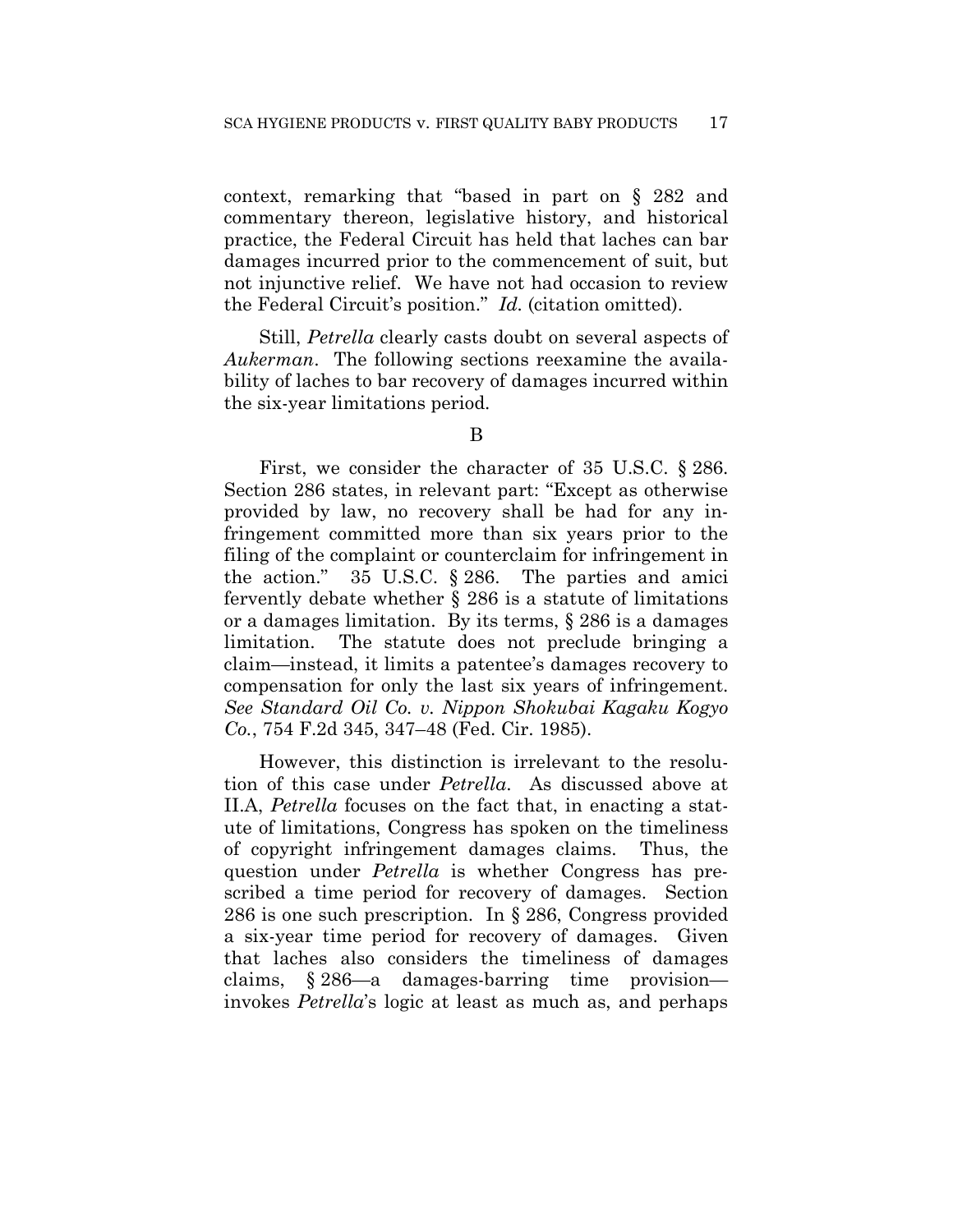more than, a statute of limitations. *Petrella*, 134 S. Ct. at 1973 ("[T]he copyright statute of limitations, § 507(b), itself takes account of delay."). Moreover, because patent infringement is a continuous tort, there is no relevant functional difference between a damages limitation and a statute of limitations. We therefore see no substantive distinction material to the *Petrella* analysis between § 286 and the copyright statute of limitations considered in *Petrella*.

Next, we determine that Congress codified a laches defense in  $35 \text{ U.S.C.}$  §  $282(b)(1)$ . Section  $282(b)^2$  provides:

The following shall be defenses in any action involving the validity or infringement of a patent and shall be pleaded:

- (1) Noninfringement, absence of liability for infringement or unenforceability.
- (2) Invalidity of the patent or any claim in suit on any ground specified in part II as a condition for patentability.
- (3) Invalidity of the patent or any claim in suit for failure to comply with—
	- (A)any requirement of section 112, except that the failure to disclose the best

1

<sup>&</sup>lt;sup>2</sup> This version of  $\S$  282(b) incorporates amendments by the America Invents Act that, due to later effective dates, are inapplicable to the instant case. See Pub. L. 112–29, § 15(a), (c), 125 Stat. 284, 328; § 20(g), (j)(1), (l), 125 Stat. 284, 334–35 (2011). Those amendments, however, would not affect our decision today. For convenience, therefore, we use the current version of the statute.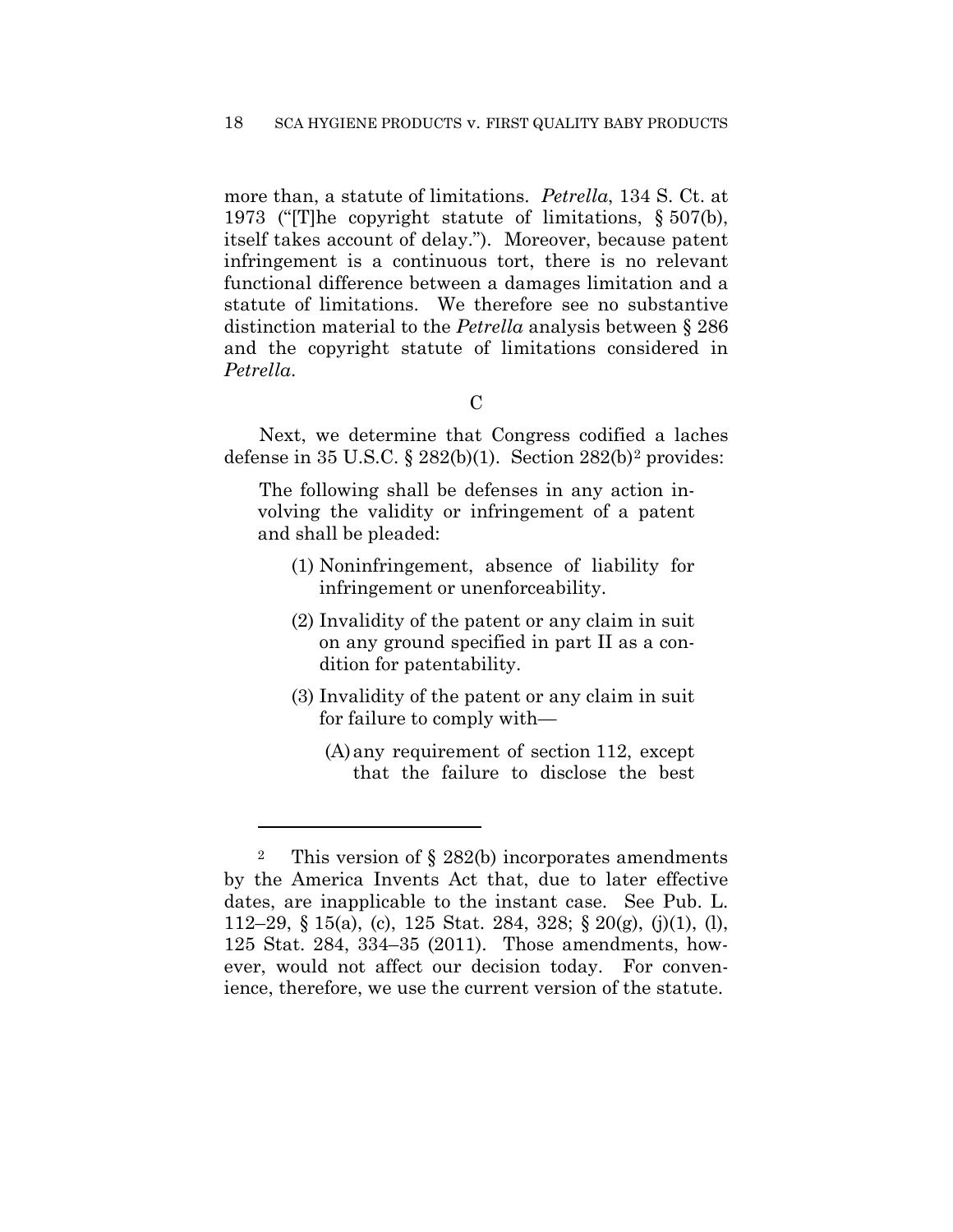mode shall not be a basis on which any claim of a patent may be canceled or held invalid or otherwise unenforceable; or

- (B)any requirement of section 251.
- (4) Any other fact or act made a defense by this title.

By its plain terms, § 282 broadly sets out defenses available in a patent infringement or validity suit. Rather than enumerate specific defenses, subsection (1) lists categories of defenses—"[n]oninfringement, absence of liability for infringement or unenforceability." Subsections (2) and (3) follow this pattern, referring to invalidity based on "any ground specified in part II as a condition for patentability," "any requirement of section 112," and "any requirement of section 251." And § 282(b) concludes with a catch-all provision in subsection (4): "[a]ny other fact or act made a defense by this title" is a defense within  $§ 282(b).$ 

The House and Senate Reports on § 282 confirm that Congress intended § 282 to have broad reach. Only one sentence in each Report describes § 282(b), but both endorse an expansive interpretation of the subsection. The Senate Report explains that "[t]he five defenses named in R. S. 4920 are omitted and replaced by a broader paragraph specifying defenses in general terms." S. Rep. No. 82-1979 at 8–9 (1952), 1952 U.S.C.C.A.N. 2394, 2422. Likewise, the House Report clarifies that "[t]he defenses to a suit for infringement are stated in general terms, changing the language in the present statute, but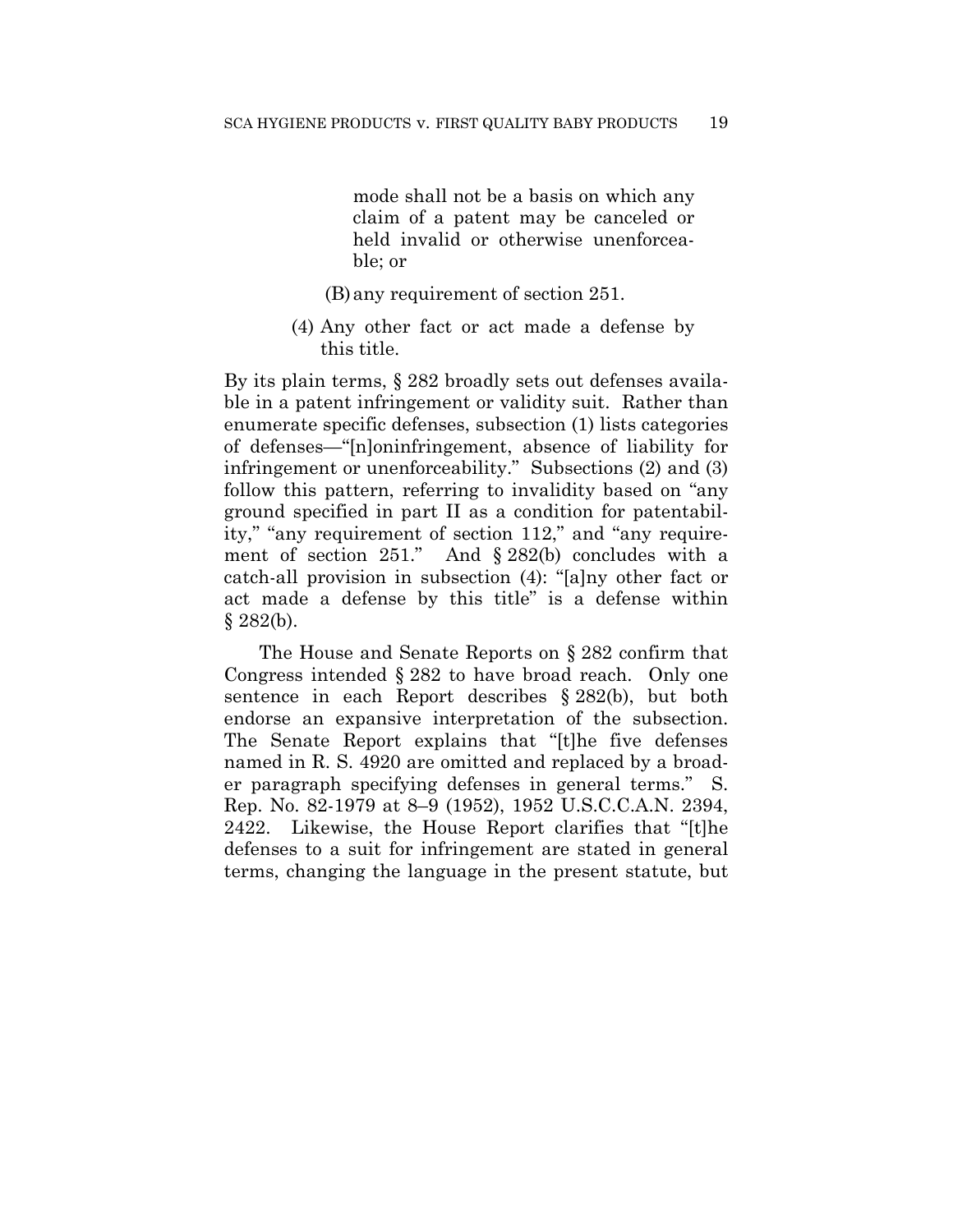not materially changing the substance."3 H.R. Rep. No. 82-1923, at 10 (1952).

Contemporary commentary by "P. J. Federico, a principal draftsman of the 1952 recodification," *Diamond v. Chakrabarty*, 447 U.S. 303, 321 (1980), reveals that the "broader" and "general" § 282 codified the laches defense. Federico's *Commentary on the New Patent Act*, which appears as a prologue to Title 35 in West's initial publication of the statute, states:

The defenses which may be raised in an action involving the validity or infringement of a patent are specified in general terms, by the second paragraph of section 282, in five numbered items. Item 1 specifies "Noninfringement, absence of liability for infringement, or unenforceability" (the last word was added by amendment in the Senate for greater clarity); *this would include* the defenses such as that the patented invention has not been made, used or sold by the defendant; license; and *equitable defenses such as laches*, estoppel and unclean hands."

#### Federico *Commentary* (emphases added).

<u>.</u>

The dissent criticizes our reliance on Federico, Dissent at 9–10, but the Supreme Court has trusted Federico as an authority on the Patent Act at least thrice. *See*

<sup>3</sup> The dissent asserts that the words "not materially changing the substance" indicate that § 282 is no broader than R. S. 4920. Dissent at 8. But by the statutes' plain terms that contention is wrong. R. S. 4920 enumerated five specific defenses. Even putting aside  $\S 282(b)(1)$  and the catch-all provision in  $\S 282(b)(4)$ ,  $\S 282(b)(2)$  and  $(b)(3)$ clearly broaden the statutory defenses available to accused infringers.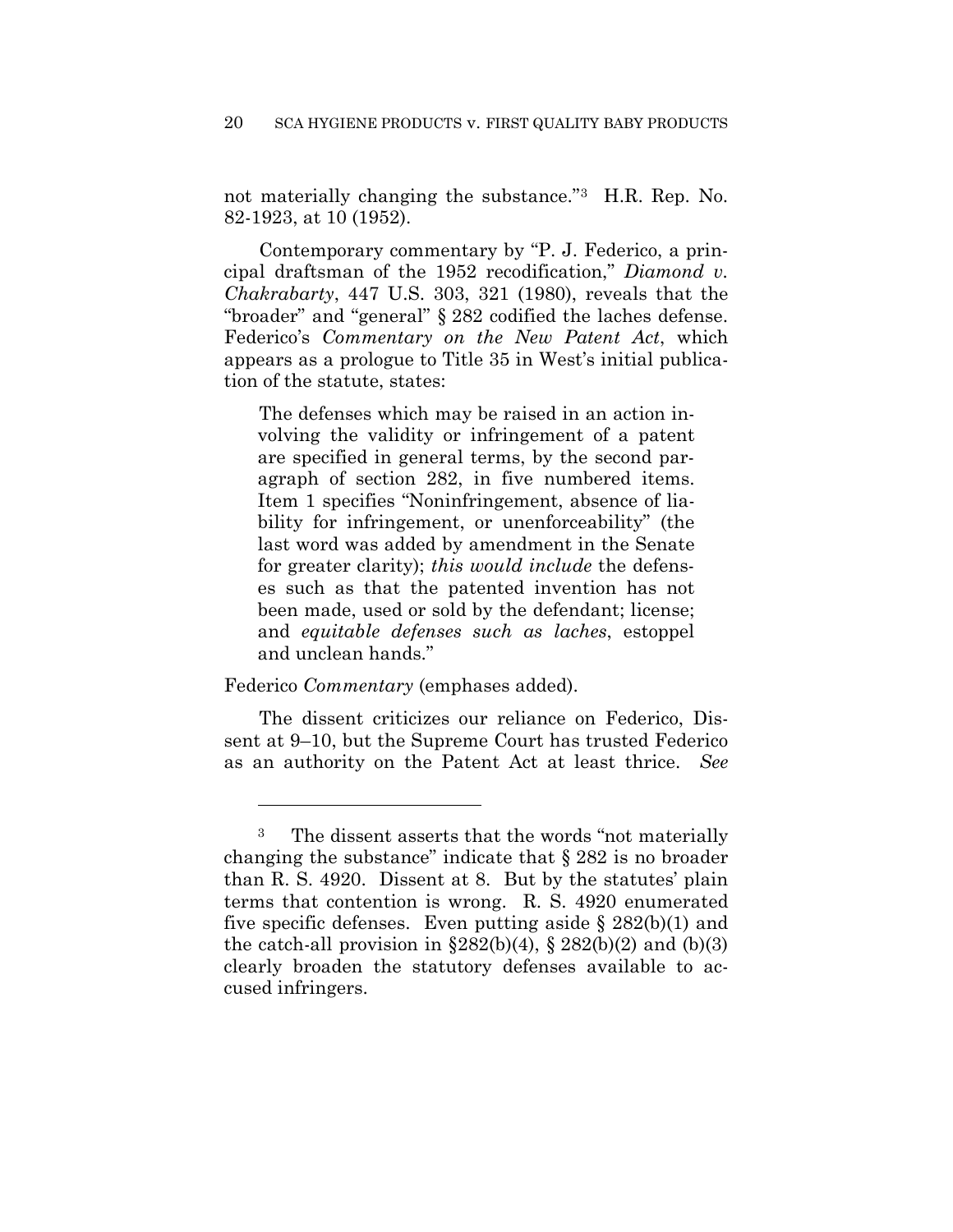*Warner-Jenkinson Co. v. Hilton Davis Chem. Co.*, 520 U.S. 17, 28 (1997) (citing 2 D. Chisum, Patents § 8.04[2], pp. 63–64 (1996) (discussing Federico *Commentary*)); *Diamond*, 447 U.S. at 321 (citing *Hearings on H.R. 3760 before Subcommittee No. 3 of the House Committee on the Judiciary*, 82d Cong., 1st Sess., 37 (1951) (statement of P. J. Federico)); *Aro Mfg. Co. v. Convertible Top Replacement Co.*, 365 U.S. 336, 342 n.8 (1961) (citing Federico *Commentary*). Moreover, we and our predecessors have relied on the Federico *Commentary* countless times as "an invaluable insight into the intentions of the drafters of the Act." *Symbol Techs., Inc. v. Lemelson Med.*, 277 F.3d 1361, 1366 (Fed. Cir. 2002); *see, e.g.*, *Antares Pharma, Inc. v. Medac Pharma Inc.*, 771 F.3d 1354, 1360 (Fed. Cir. 2014); *Slip Track Sys., Inc. v. Metal-Lite, Inc.*, 304 F.3d 1256, 1264 n.2 (Fed. Cir. 2002); *BIC Leisure Prods., Inc. v. Windsurfing Int'l, Inc.*, 1 F.3d 1214, 1220 (Fed. Cir. 1993); *Albert v. Kevex Corp.*, 729 F.2d 757, 761 (Fed. Cir. 1984); *Application of Hogan*, 559 F.2d 595, 603 (C.C.P.A. 1977); *Application of Harry*, 333 F.2d 920, 924 n.2 (C.C.P.A. 1964). In addition, Judge Rich, who was deeply involved in crafting the Patent Act, described Federico in a concurring opinion as "[t]he key person" in drafting the Patent Act. *Paulik v. Rizkalla*, 760 F.2d 1270, 1277 (Fed. Cir. 1985) (Rich, J., concurring). According to Judge Rich, Federico "not only wrote the first draft of the Act himself and actively participated for the next two years in every detail of its revisions but, having been made a special consultant to the House subcommittee in charge of the project, he was also a principal author of House Report No. 1923 on the bill, which was virtually copied by the Senate Judiciary Committee as its report No. 1979, and the author of the section-by-section Revisors Notes." *Id*. Judge Rich also reveals that the Federico *Commentary* was solicited by the West Publishing Company for publication with the new Title 35: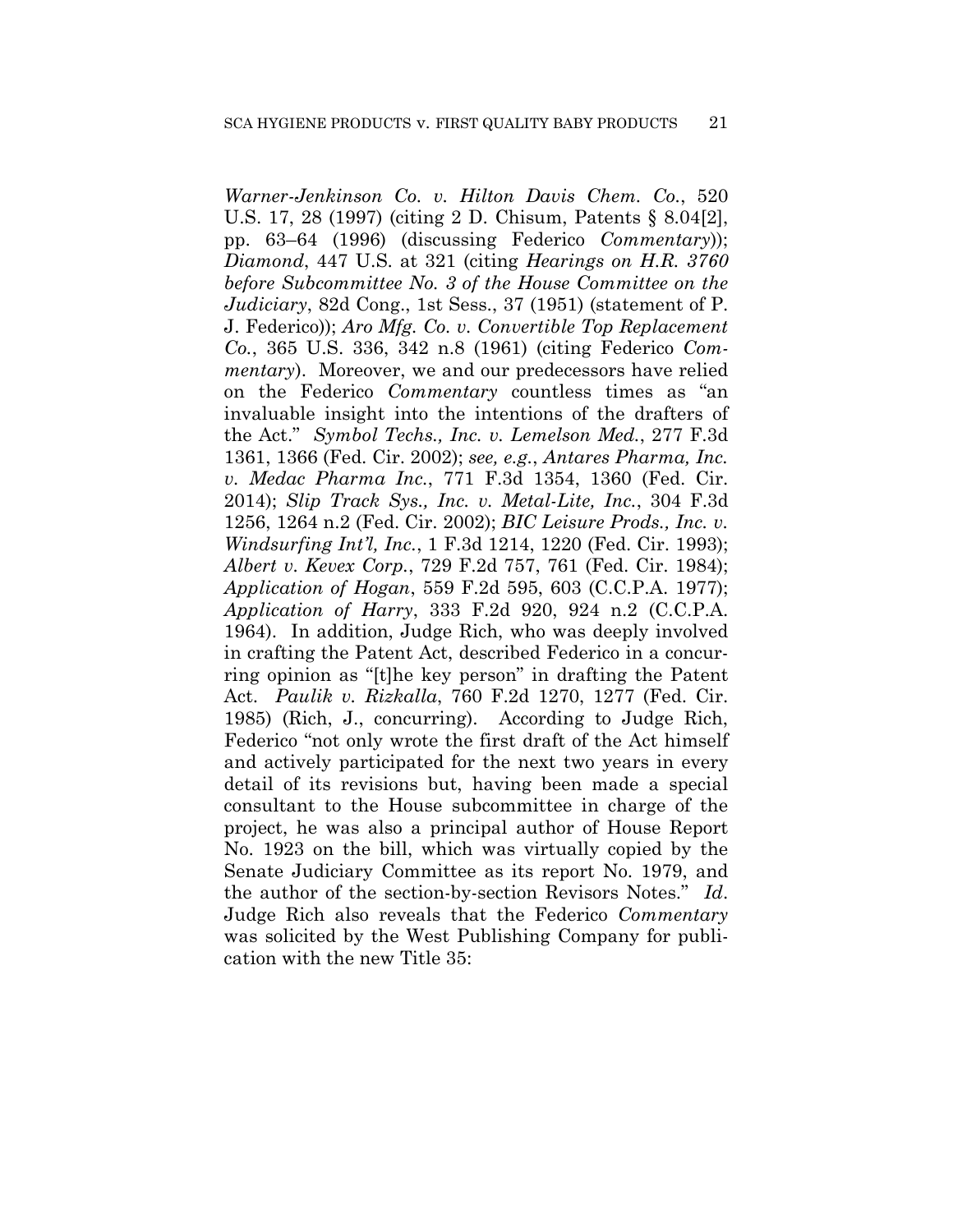After enactment of the law, West Publishing Company asked Federico to write a commentary on it for publication in U.S.C.A., which he did, and it was published in 1954 in the first of the volumes containing the new Title 35. Federico also submitted drafts of the commentary to Ashton and the Drafting Committee for suggestions . . . .

*Id*. (footnote omitted). We therefore consider the Federico *Commentary* to be a sufficiently reliable source on the meaning of § 282.

To summarize, § 282 uses inclusive language, the legislative history characterizes § 282 as "broader" and "general," and the Federico *Commentary* explicitly states that § 282 includes laches. The dissent does not point to anything that contradicts our understanding of § 282. Accordingly, we conclude that Congress codified a laches defense in § 282.

Notably, our construction of § 282 to include laches is neither novel, nor a direct response to *Petrella*. Rather, for decades we have held that laches was codified in § 282, including once sitting en banc in *Aukerman*. *See Aukerman*, 960 F.2d at 1029; *Symbol*, 277 F.3d at 1366; *Mylan Pharm., Inc. v. Thompson*, 268 F.3d 1323, 1331 (Fed. Cir. 2001); *J.P. Stevens & Co. v. Lex Tex Ltd.*, 747 F.2d 1553, 1561 (Fed. Cir. 1984). Nothing in *Petrella* casts doubt on our longstanding construction of the Patent Act.

D

Having determined that Congress codified a laches defense in § 282, we now reach the critical question: does laches as codified in the 1952 Patent Act bar recovery of legal relief? If laches as codified in § 282 is a defense against only equitable relief, *Petrella* prohibits judicial application of laches to bar legal damages. If, however, laches as codified operates as a defense to both legal and equitable relief, patent law's statutory scheme—like the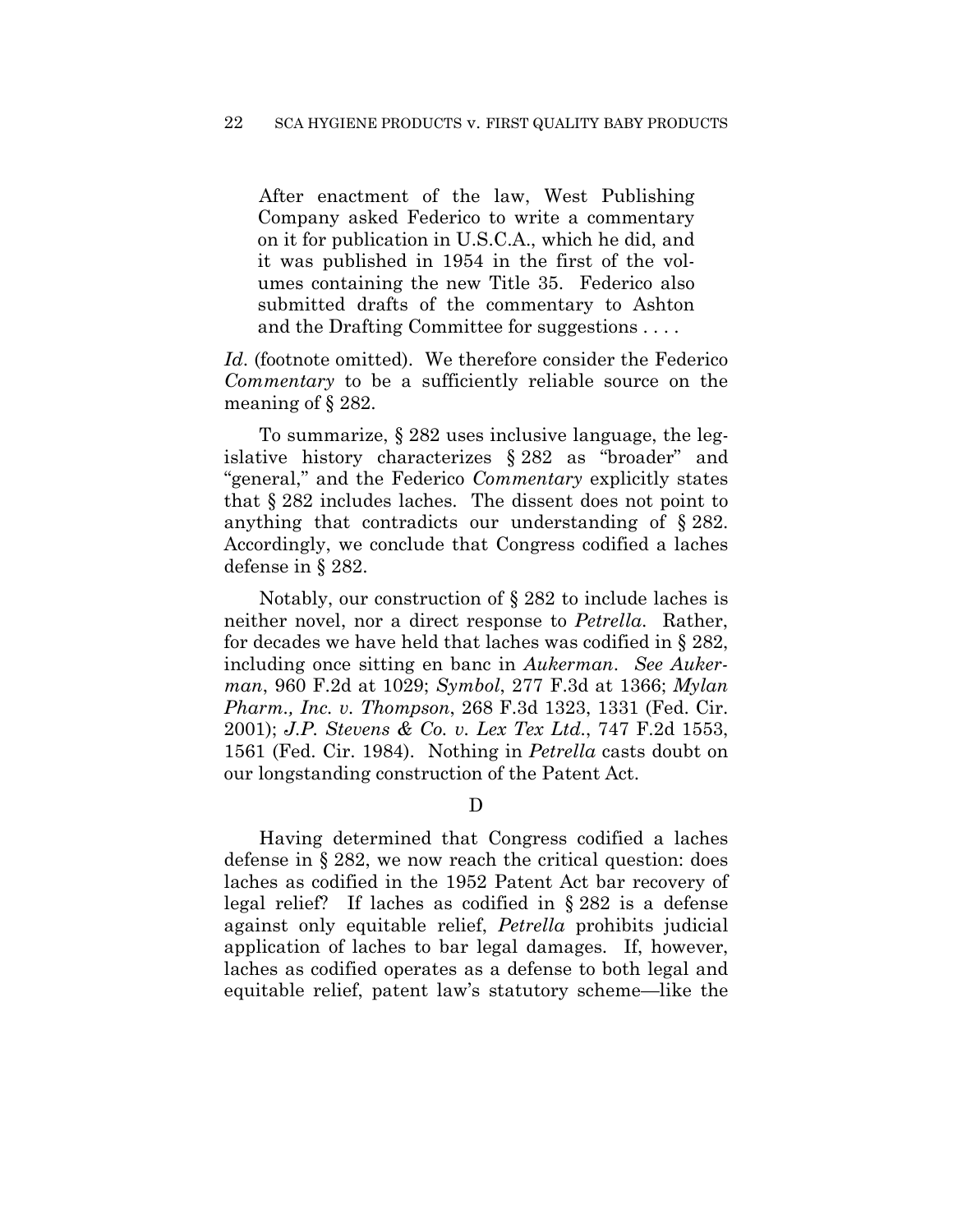Lanham Act, *see Petrella*, 134 S. Ct. at 1974 n.15—does not implicate *Petrella*. In that case, § 282 obligates us to apply laches as a defense to legal relief, notwithstanding § 286's time limitation on the recovery of damages.

Turning to the content of the laches defense in § 282, the text of § 282 provides little guidance. Because § 282 does not enumerate specific defenses, the statutory text says nothing on the applicability of laches to legal relief. Similarly, the legislative history is silent on the meaning of laches, and Federico does no more than mention laches' codification in § 282.

In these circumstances, the Supreme Court counsels that "[w]hen a statute covers an issue previously governed by the common law, we must presume that Congress intended to retain the substance of the common law." *Kirtsaeng v. John Wiley & Sons, Inc.*, 133 S. Ct. 1351, 1363 (2013) (internal quotation marks omitted).4 This

<u>.</u>

<sup>4</sup> While the doctrine of laches in the patent context is not strictly a matter of common law, as the patent law is statutory, the Supreme Court has treated uniform interpretations of statutes involving judicially created doctrines as invoking common law adoption principles. In *United States v. Texas*, 507 U.S. 529, 533 (1993), the Supreme Court considered whether the statutory scheme there implicitly allowed for the federal government to recover prejudgment interest for money owed by state governments. The statute itself was silent on the issue, only expressly requiring individuals to pay prejudgment interest. The Court determined that there was a common law tradition of the federal government being able to recover prejudgment interest for money owed it by the states, and therefore that the statute implicitly allowed for the federal government to recover prejudgment interest against the states. Indeed, the Court rejected an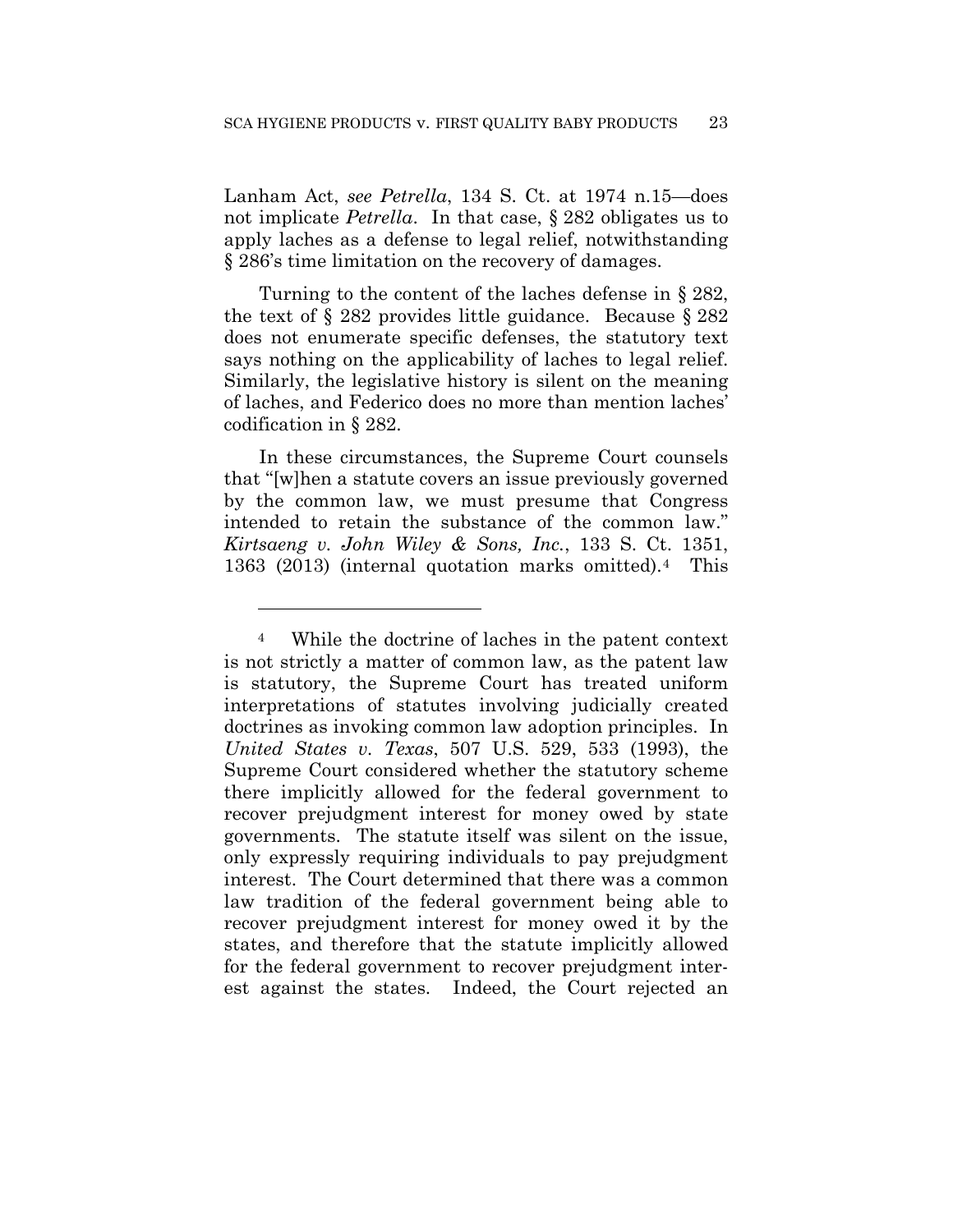presumption applies where "Congress has failed expressly or impliedly to evince any intention on the issue." *Astoria Fed. Sav. & Loan Ass'n v. Solimino*, 501 U.S. 104, 110 (1991); *see also Isbrandtsen Co. v. Johnson*, 343 U.S. 779, 783 (1952) ("Statutes which invade the common law . . . are to be read with a presumption favoring the retention of long-established and familiar principles, except when a statutory purpose to the contrary is evident."). "In order to abrogate a common-law principle, the statute must speak directly to the question addressed by the common law." *United States v. Texas*, 507 U.S. 529, 534 (1993) (internal quotation marks omitted).

This canon of construction is especially applicable here. Congress's purpose in enacting the Patent Act was to codify the prevailing law wholesale, except where changes were expressly noted. The House Report reveals that, while a preliminary draft of the Patent Act "included a collection of a large number of proposed changes in the law," "[a]s a result of the comments received, it was decided not to include most of the proposed changes in a bill but to defer them for later consideration, and to limit the bill to the main purpose of codification and enactment of title 35 into law, with only some minor procedural and other changes deemed substantially noncontroversial and desirable." H.R. Rep. No. 82-1923, at 3. Consequently, "the principal purpose of the bill [was] the codification of title 35 . . . ." *Id*. at 5; S. Rep. No. 82-1979 at 4, 1952

l

argument that the presumption favoring the common law only applies "with respect to state common law or federal maritime law." *Id.* at 534. *See also* Singer, Norman & Singer, J.D., 2B *Statutes and Statutory Construction* § 50:1 (7th ed. 2007) ("All legislation is interpreted in light of the common law and the scheme of jurisprudence existing at the time of its enactment.").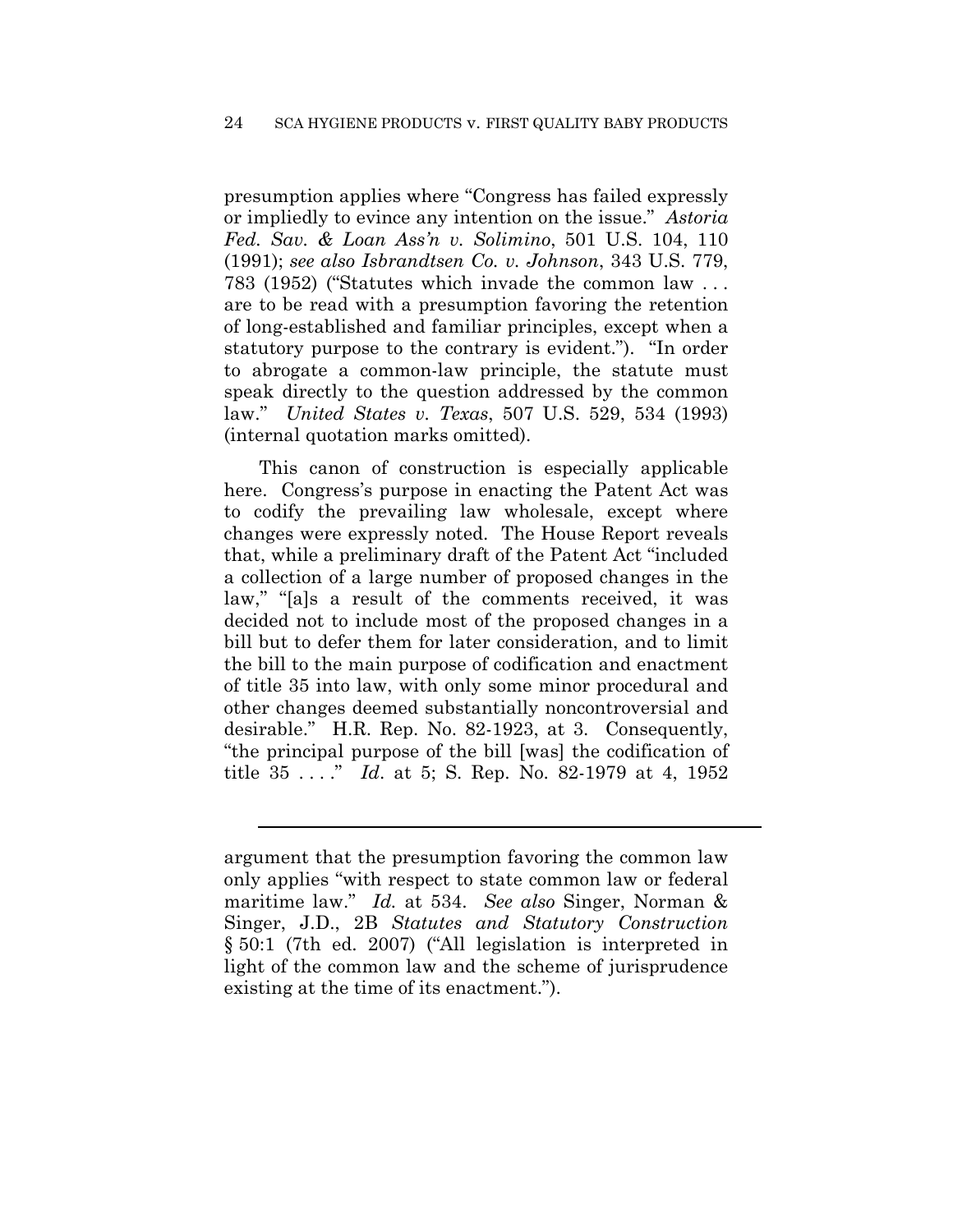U.S.C.C.A.N. at 2397. While "there [were] a number of changes in substantive statutory law," "these [were] explained in some detail in the revision notes," and "[t]he major changes or innovations in the title consist of incorporating a requirement for invention in § 103 and the judicial doctrine of contributory infringement in § 271." H.R. Rep. No. 82-1923, at 5; S. Rep. No. 82-1979 at 4, 1952 U.S.C.C.A.N. at 2397. No changes to laches doctrine were mentioned in the revision notes. Finally, "just before the bill was passed in the Senate, Senator Saltonstall asked on the floor, 'Does the bill change the law in any way or only codify the present patent laws?' Senator McCarran, Chairman of the Judiciary Committee which had been in charge of the bill for the Senate, replied, 'It codifies the present patent laws.'" *Aro Mfg. Co. v. Convertible Top Replacement Co.*, 365 U.S. 336, 350 n.2 (1961) (Black, J., concurring) (quoting 98 Cong. Rec. 9323 (July 4, 1952)); *see also Dawson Chem. Co. v. Rohm & Haas Co.*, 448 U.S. 176, 203 (1980) (quoting the same). Therefore, if anything, Congress intended to adopt the laches patent common law when it included laches in § 282.

As outlined above, Congress remained silent on the content of the laches defense.5 Section 282 therefore retains the substance of the common law as it existed at the time Congress enacted the Patent Act. *See Astoria*, 501 U.S. at 109 ("[L]egislative repeals by implication will not be recognized . . . ."). *See generally Symbol*, 277 F.3d at 1366 ("There is nothing in the legislative history to suggest that Congress did not intend to carry forward the defense of prosecution laches . . . ."); *Transco Prods. Inc. v.* 

1

<sup>&</sup>lt;sup>5</sup> If we can infer anything from what Congress said, it is that Congress intended to "not materially chang[e] the substance" of the § 282 defenses. H.R. Rep. No. 82- 1923, at 10.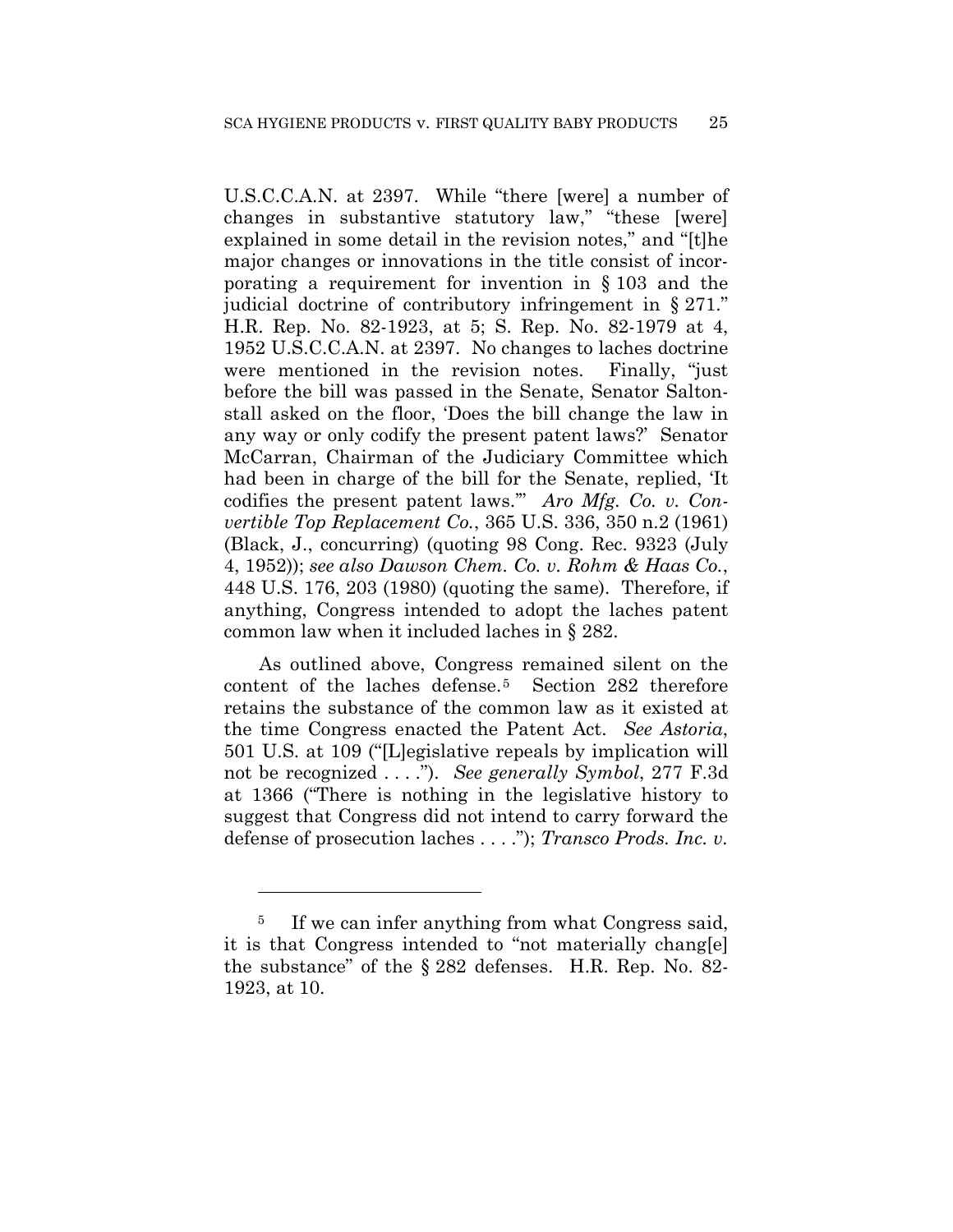*Performance Contracting, Inc.*, 38 F.3d 551, 557 (Fed. Cir. 1994) ("The legislative history of section 120 does not indicate any congressional intent to alter the Supreme Court's interpretation of continuing application practice."). Accordingly, we must review the case law prior to 1952 to determine whether courts applied laches to bar legal relief.

Some initial background information is necessary to place the case law in context. Traditionally, patentees could seek an injunction and an accounting of profits both equitable remedies—by filing a bill in equity courts. Alternatively, patentees could seek compensatory damages by filing an action at law. In 1870, however, Congress gave equity courts the authority to award legal damages in patent cases. Patent Act of 1870, ch. 230, § 55, 16 Stat. 198, 206 (1870). Forty-five years later, in 1915, Congress passed a general statute (§ 274b) providing that "in all actions at law equitable defenses may be interposed by answer, plea, or replication without the necessity of filing a bill on the equity side of the court." Act of March 3, 1915, ch. 90, § 274b, 38 Stat. 956 (1915). Prior to this statute, parties wishing to raise equitable defenses in an action at law had to file a separate bill in equity seeking to enjoin the legal action. *See, e.g.*, *Kessler v. Eldred*, 206 U.S. 285 (1907). Section 274b did not change substantive law. *See Enelow v. N.Y. Life Ins. Co.*, 293 U.S. 379, 382 (1935), *overruled on other grounds by Gulfstream Aerospace Corp. v. Mayacamas Corp.*, 485 U.S. 271 (1988). Rather, "[t]he net effect of [§§ 274a and 274b] was to allow transfer of action begun on either side of the court to the other side, without the necessity of commencing a new action, to permit determination of law questions arising in equity actions in those actions, and to allow equitable defenses to be offered and equitable relief to be granted in an action at law." *City of Morgantown v. Royal Ins. Co.*, 337 U.S. 254, 256–57 (1949). Beginning in 1915, then,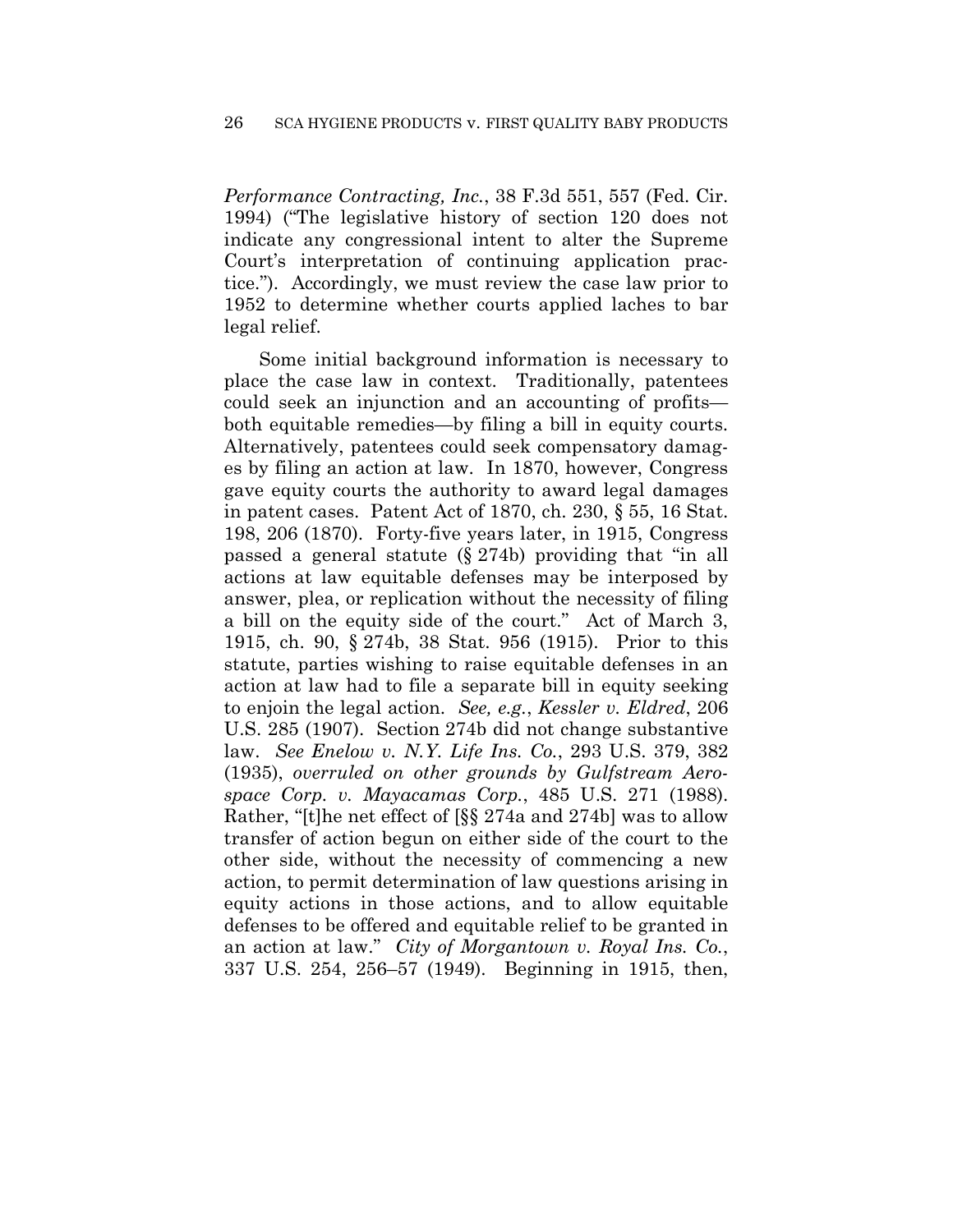accused infringers were not procedurally foreclosed from pleading a laches defense in an action at law.

The merger of law and equity was completed with the advent of the Federal Rules of Civil Procedure in 1938. "[T]here has been, since 1938, only 'one form of action the civil action.'"6 *Petrella*, 134 S. Ct. at 1974 (quoting Fed. R. Civ. P. 2). Prior to 1938, where the requirements for equitable jurisdiction were satisfied, patentees often alleged patent infringement in a bill in equity, as equitable courts could provide the powerful remedies of an accounting of profits and an injunction, which were unavailable in actions at law, in addition to compensatory damages. After the Federal Rules of Civil Procedure were implemented, patentees no longer needed to choose.

Finally, in the Patent Act of 1946, Congress eliminated accounting of profits as a remedy for patent infringement (except for design patents). *See* Act of Aug. 1, 1946, Pub. L. No. 79-587, 60 Stat. 778; *see also Kori Corp. v. Wilco Marsh Buggies & Draglines, Inc.*, 761 F.2d 649, 654 (Fed. Cir. 1985) ("The 1946 amendment to the damages provisions effectively eliminated this double recovery."). "After the 1946 amendment . . . R.S. 4921 provided that 'the complainant shall be entitled to recover general damages which shall be due compensation for making, using, or selling the invention, not less than a reasonable royalty therefor . . . .'" *Kori*, 761 F.2d at 654 (quoting Act of Aug. 1, 1946, Pub. L. No. 79-587, 60 Stat. 778). The prior availability of an equitable accounting of profits in patent infringement cases is relevant because, in cases litigated between 1870 and 1946, the patentee often sought both compensatory damages and an accounting of

<u>.</u>

<sup>6</sup> The christening of the Federal Rules of Civil Procedure did not alter any substantive law. *Petrella*, 134 S. Ct. at 1974.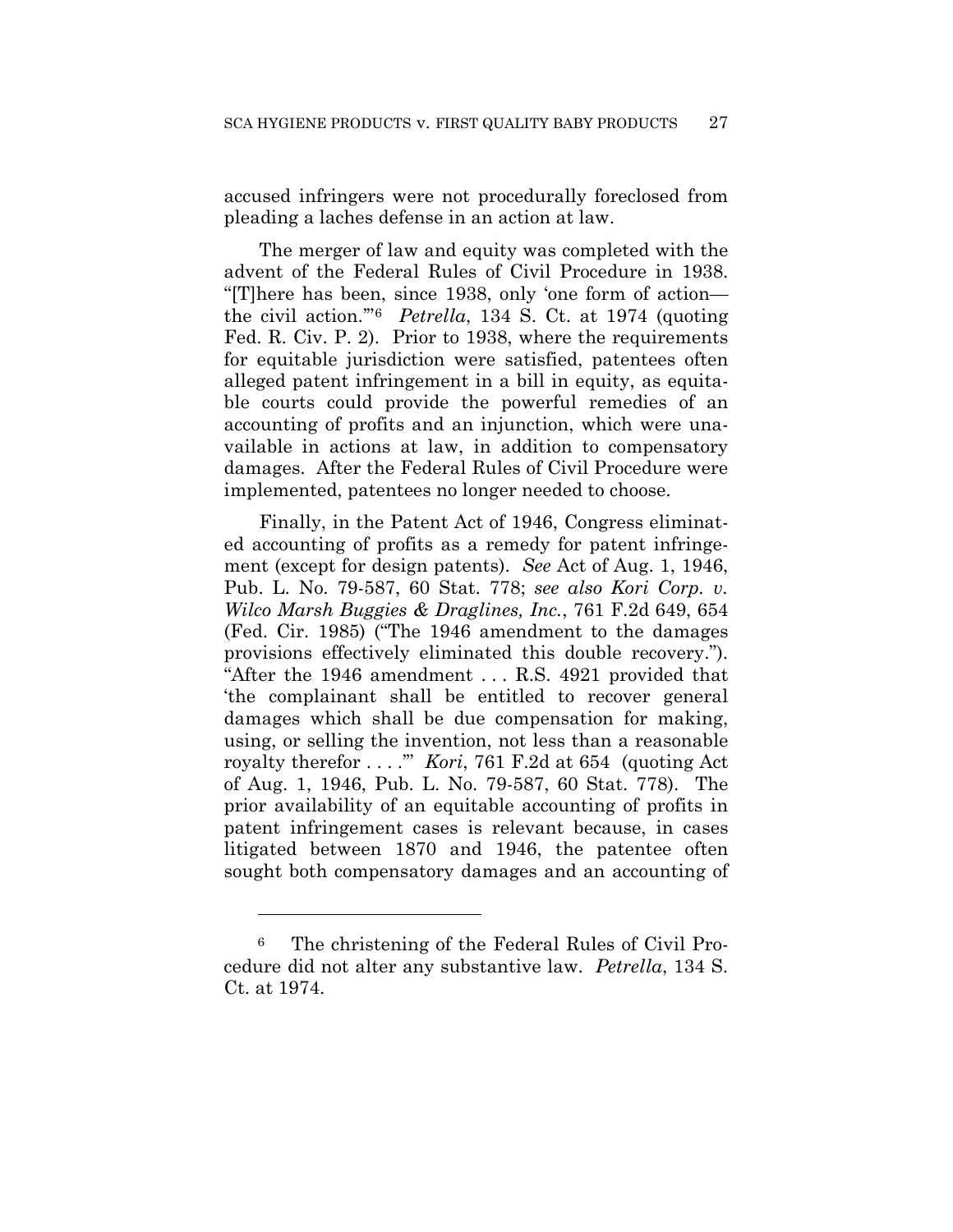profits. *Id*. Moreover, "[f]ollowing the 1870 Patent Act, courts regularly used the terms 'account' and 'accounting' to refer to the special master's determination of both an adjudged infringer's profits and a patentee's damages." *Robert Bosch, LLC v. Pylon Mfg. Corp.*, 719 F.3d 1305, 1310 (Fed. Cir. 2013). For this reason, it is in many cases difficult to determine whether a court applied laches to bar purely equitable relief, or whether, in using the term "accounting," a court also prohibited legal relief. That said, equity courts' grouping of legal and equitable relief under a single name—accounting—could explain a unique willingness in patent law to apply laches to bar a traditionally legal remedy.

With all of the foregoing in mind, we now turn to the pre-1952 case law on laches. Upon review, the case law demonstrates that, by 1952, courts consistently applied laches to preclude recovery of legal damages. Nearly every circuit recognized that laches could be a defense to legal relief prior to 1952. *See, e.g.*, *Banker v. Ford Motor Co.*, 69 F.2d 665 (3d Cir. 1934); *Hartford-Empire Co. v. Swindell Bros.*, 96 F.2d 227 (4th Cir. 1938); *Ford v. Huff*, 296 F. 652 (5th Cir. 1924); *France Mfg. Co. v. Jefferson Elec. Co.*, 106 F.2d 605 (6th Cir. 1939); *Brennan v. Hawley Prods. Co.*, 182 F.2d 945 (7th Cir. 1950); *Middleton v. Wiley*, 195 F.2d 844 (8th Cir. 1952).7 In fact, the only two pre-1952 circuit courts that considered SCA's argument that laches operates as a defense to equitable relief only expressly held that laches can also bar legal remedies. *See Ford*, 296 F. at 658; *Banker*, 69 F.2d at 666.

1

<sup>7</sup> Significantly, the cases cited as examples here do not include the numerous cases that apply laches to bar an "accounting." Because of the term's inherent ambiguity (described above in text), we do not rely on such cases.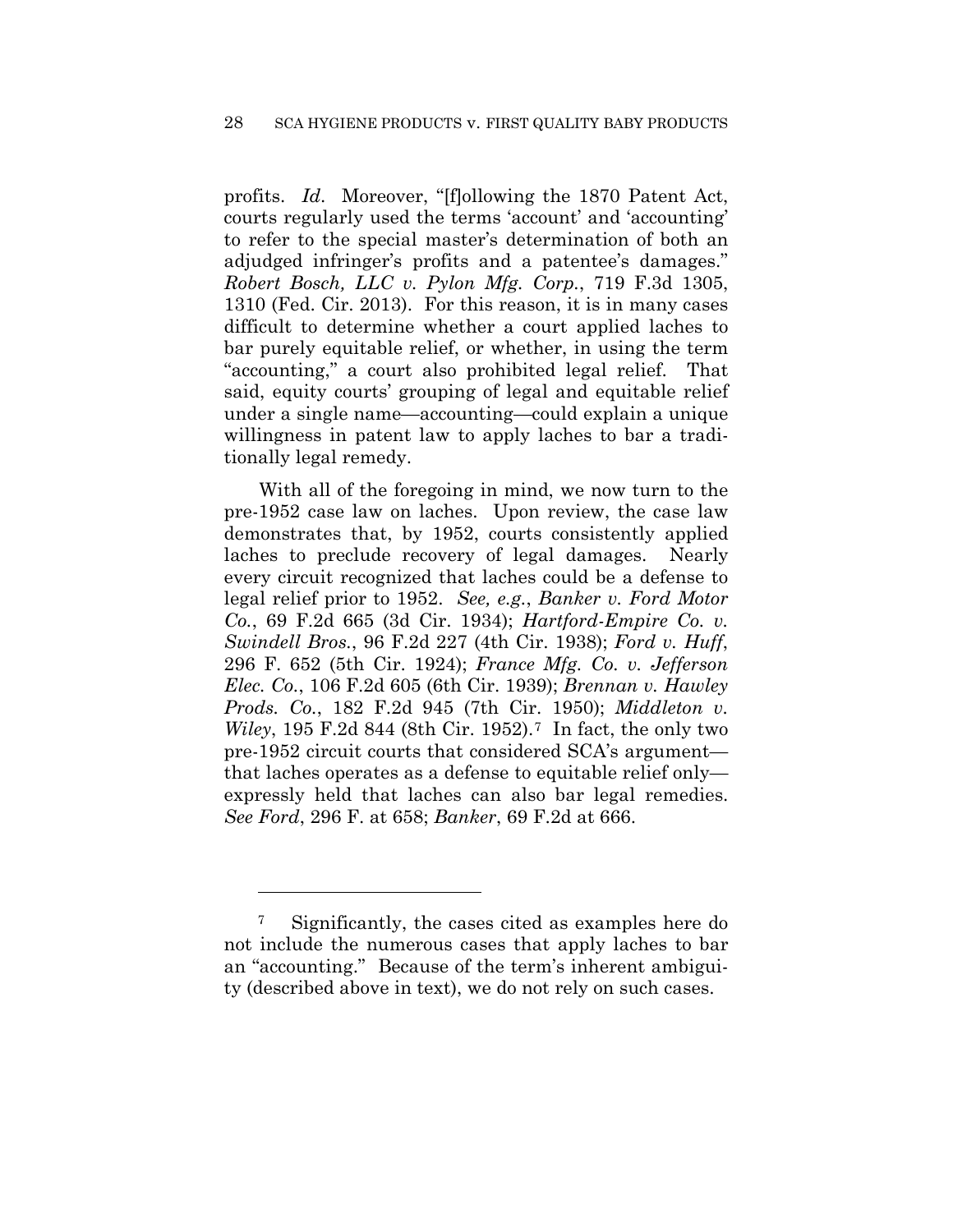The *Ford* case was both early and influential. In *Ford*, the patentee, Huff, was employed by defendant Henry Ford as an electrical and mechanical engineer. *Ford*, 296 F. at 654. Huff and Ford agreed that Huff would invent a magneto for an automobile flywheel and assign the patent rights to Ford, and Ford would pay a reasonable royalty for the invention's use. *Id*. Huff subsequently invented the magneto and assigned the patent rights to Ford. *Id*. While Ford paid Huff \$10,000 in installments upon Ford manufacturing the first 20,000 magnetos, Ford made no further royalty payments. *Id*.

Huff did not bring suit against Ford until fourteen years after the invention, ten years after he left the Ford Motor Company, and eight years after the patents issued. *Id*. at 655. The court found that Ford had established both laches and equitable estoppel—laches from the delay, and equitable estoppel from Huff's acceptance of Ford's \$10,000 payment. *Id*. at 657. The court then considered whether the laches and equitable estoppel defenses could be brought in a suit at law. Citing § 274b and *Liberty Oil Co. v. Condon National Bank*, 260 U.S. 235 (1922), the Fifth Circuit stated that "a defendant in an action at law who files a plea setting up an equitable defense is given the same rights as if he had set them up in a bill in equity." *Id*. at 658. The court reasoned that "a bill in equity disclosing the state of facts alleged in the plea in question would show that defendant was entitled to prevent the enforcement of the claim asserted by this suit on the ground that plaintiff's conduct had been such as to deprive him of the right to enforce that claim." *Id*. Therefore, because the laches and equitable estoppel defenses could be pleaded in a bill in equity to enjoin the patentee's suit at law for patent infringement, § 274b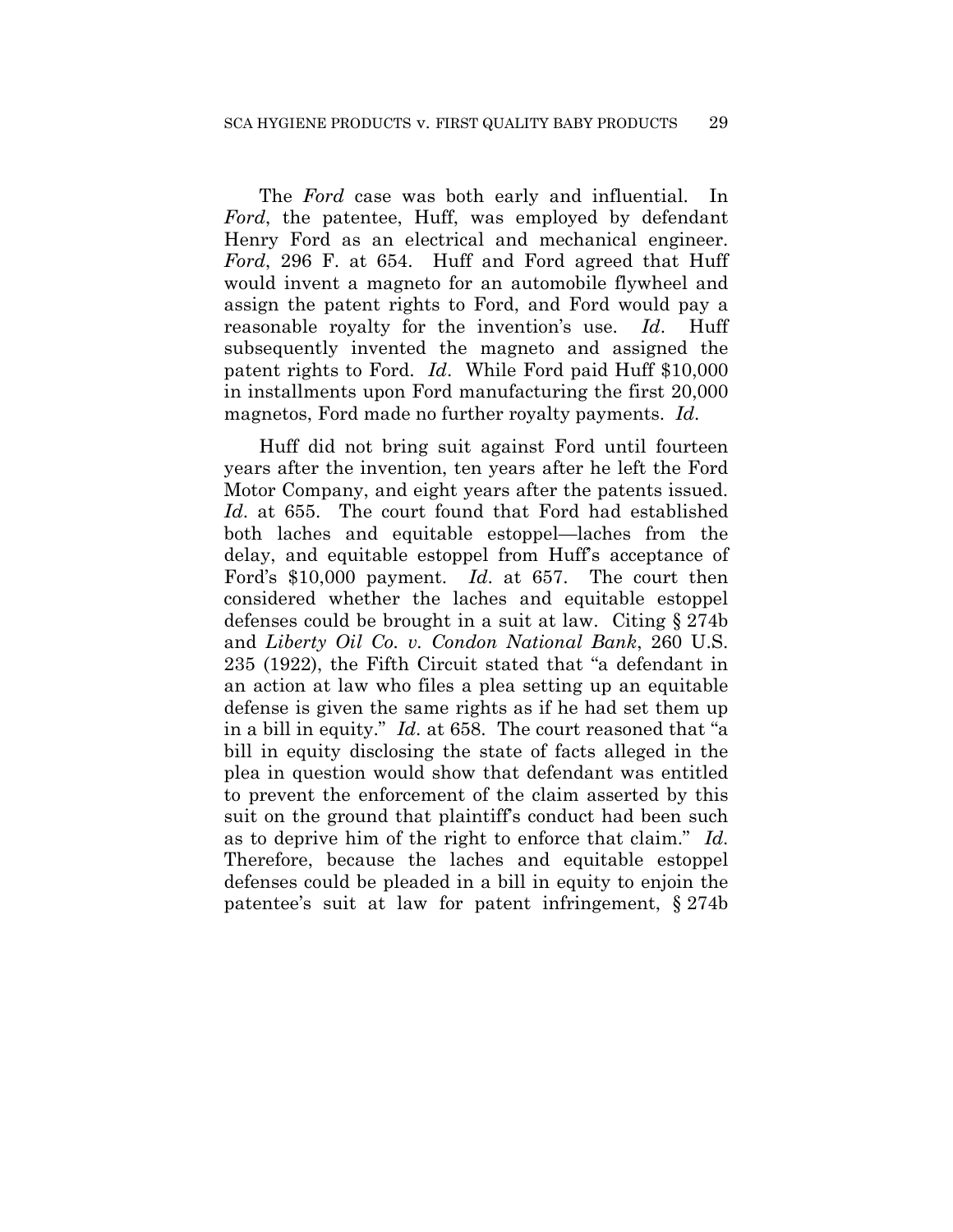allowed the defenses to be pleaded directly in the legal suit.8

The only other case to expressly consider the argument that laches cannot preclude legal relief is *Banker*. In *Banker*, which involved only laches and not equitable estoppel, the Third Circuit employed similar methodology to *Ford*. Specifically, *Banker* held that "[h]ad the appellant's suit been in equity, the evidence would have been ample for holding that recovery was barred because of laches." *Banker*, 69 F.2d at 666. Nevertheless, "[t]he appellant admit[ted] the authority of the cited cases if applied in equity, but contend[ed] that they [were] inapplicable to actions at law." *Id*. The court quickly dispensed with that contention, however. Relying on *Ford*, *Banker* concluded that § 274b "authorizes equitable defenses in actions at law theretofore applicable only in equity." *Id*.

A plethora of other cases assumes laches to preclude legal relief without discussion. *See, e.g.*, *Hartford-Empire Co. v. Swindell Bros.*, 96 F.2d 227 (4th Cir. 1938); *France Mfg. Co. v. Jefferson Elec. Co.*, 106 F.2d 605 (6th Cir. 1939); *Brennan v. Hawley Prods. Co.*, 182 F.2d 945 (7th Cir. 1950); *Universal Coin Lock Co. v. Am. Sanitary Lock* 

<u>.</u>

<sup>8</sup> Subsequently, the Supreme Court in *Enelow* which held that § 274b changed no substantive law—cited *Ford* in the context of an injunction staying a legal action pending resolution of an equitable defense. *Enelow*, 293 U.S. at 383. Although unclear, *Enelow* arguably approved of *Ford*'s § 274b methodology. *Id*. (explaining that, under § 274b, "the court, exercising what is essentially an equitable jurisdiction, in effect grants or refuses an injunction restraining proceedings at law precisely as if the court had acted upon a bill of complaint in a separate suit for the same purpose").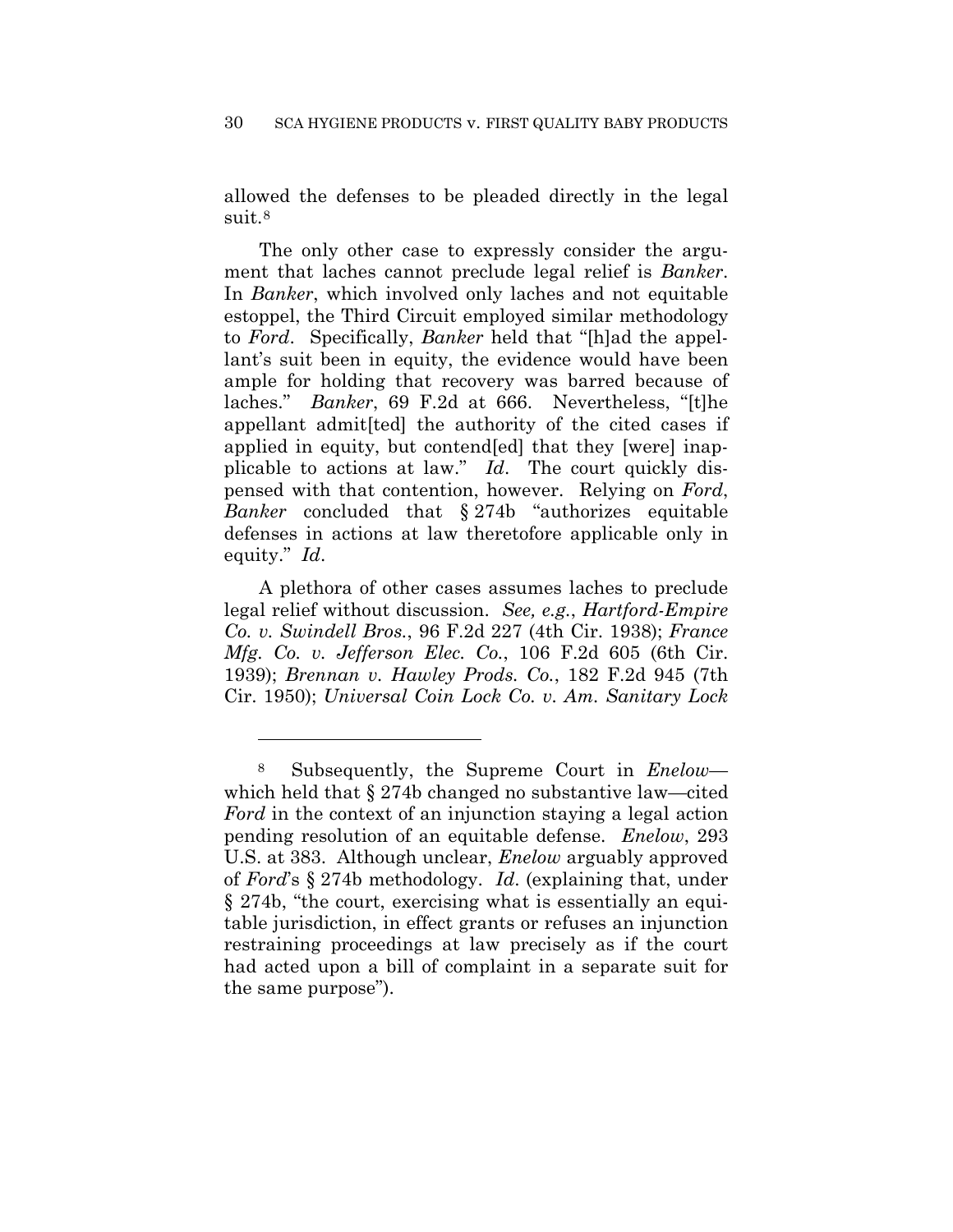*Co.*, 104 F.2d 781 (7th Cir. 1939); *George J. Meyer Mfg. Co. v. Miller Mfg. Co.*, 24 F.2d 505 (7th Cir. 1928); *Wolf, Sayer & Heller v. U.S. Slicing Mach. Co.*, 261 F. 195 (7th Cir. 1919); *Middleton v. Wiley*, 195 F.2d 844 (8th Cir. 1952).9 In addition, the Supreme Court in *Lane & Bodley Co. v. Locke* mentions monetary compensation, but does not state whether the recovery was legal or equitable in nature. 150 U.S. 193, 194 (1893) ("[T]he circuit court found in favor of the complainant, and, after reference to and report by a master, rendered a final decree against the defendant for the sum of \$3,667.37, with interest and costs."). Countless other cases refer to an accounting, and thus remain ambiguous as to whether they barred legal relief. *See, e.g.*, *Union Shipbuilding Co. v. Bos. Iron & Metal Co.*, 93 F.2d 781 (4th Cir. 1938); *Gillons v. Shell Co. of Cal.*, 86 F.2d 600 (9th Cir. 1936); *Window Glass Mach. Co. v. Pittsburgh Plate Glass Co.,* 284 F. 645, 647 (3d Cir. 1922); *A.R. Mosler & Co. v. Lurie*, 209 F. 364 (2d Cir. 1913). Significantly, neither SCA, nor the amici, nor the dissent, can identify a single appellate-level patent infringement case stating—much less holding—that laches is inapplicable to legal damages.

<u>.</u>

<sup>9</sup> SCA and some amici contend that the *Middleton* case holds that laches cannot preclude legal relief. But *Middleton* merely states that the elements of laches were not proven in that case. As *Middleton* reasoned, delay, without prejudice, is insufficient. *Middleton*, 195 F.2d at 847. Moreover, the *Middleton* court ruled that application of laches would have been inequitable because the accused infringers "knowingly and deliberately were using for their own benefit the owner's patented equipment without authority, legal excuse or payment of royalty." *Id*.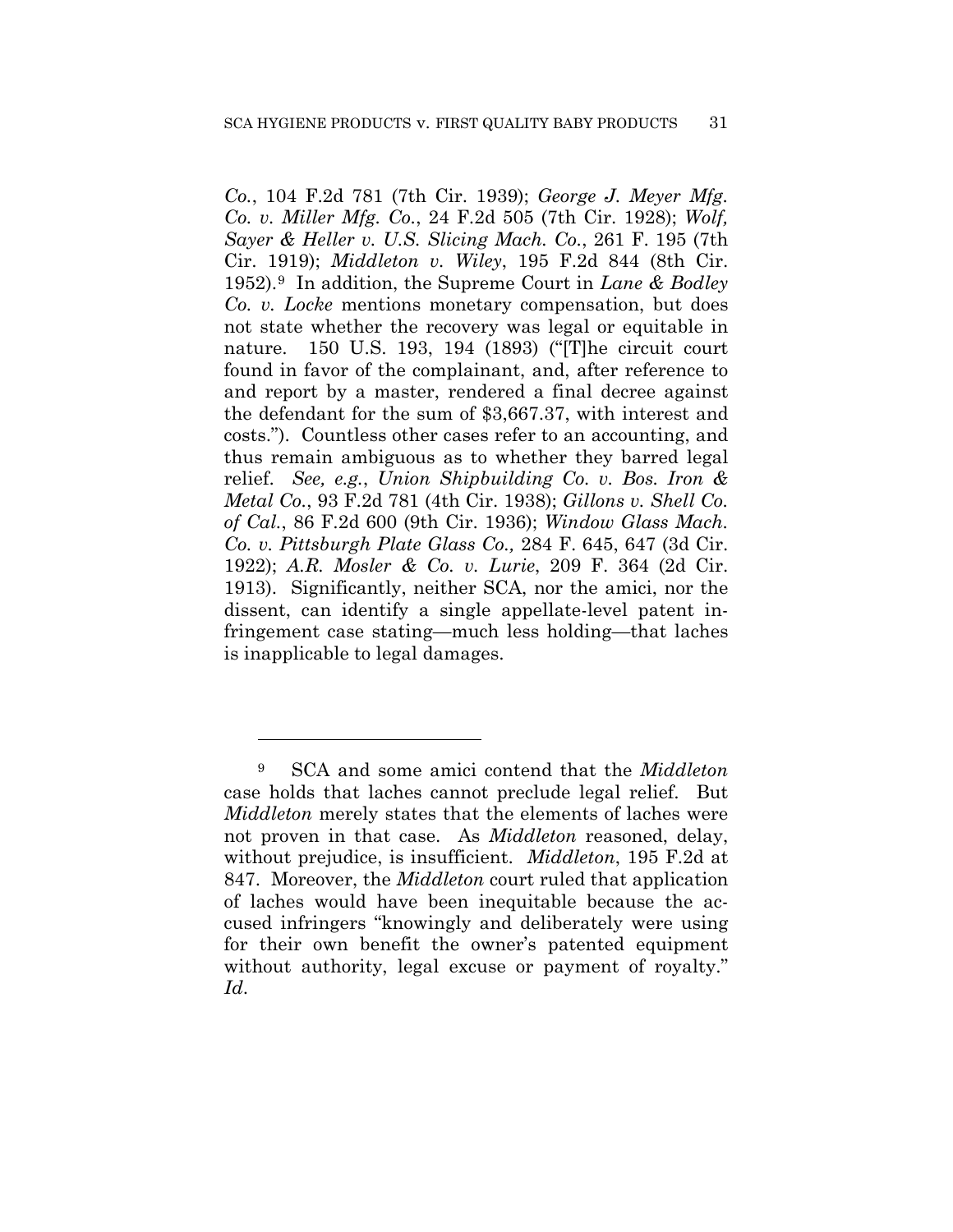Finally, the Walker patent treatise supports the conclusion that laches can preclude legal remedies. The 1937 version of the Walker treatise was published before many of the cases discussed above. 4 *Walker, on Patents* (Deller's ed. 1937). Nonetheless, although it does not list laches among the defenses in actions at law, *see id.* §§ 656, 687–88, Walker elsewhere explains that "[w]here a plaintiff is chargeable with laches, he cannot recover the damages he has suffered nor the profits defendant has gained." *Id*. § 880B (citing *George Meyer*, 24 F.2d 505). Moreover, Walker's 1951 Supplement states that "[l]aches and estoppel are equitable defenses, and may be interposed in an action at law." 4 *Walker, on Patents* at 106 (Supp. 1951) (addressing § 575) (citing *Mather v. Ford Motor Co.*, 40 F. Supp. 589 (E.D. Mich. 1941)).

In sum, the case law strongly supports the availability of laches to bar legal relief. Section 282 codified whatever laches doctrine existed when Congress enacted the Patent Act in 1952. Although the development occurred over time, by 1952 nearly every circuit had approved of the proposition that laches could bar legal relief for patent infringement, and no court had held to the contrary. The Walker treatise—in 1937 and then more authoritatively in 1951—agreed that laches precludes recovery of legal damages. The laches doctrine codified in § 282 must have meaning, and, absent any direction from Congress, it takes on its common law meaning. Following a review of the relevant common law, that meaning is clear: in 1952, laches operated as a defense to legal relief. Therefore, in § 282, Congress codified a laches defense that barred recovery of legal remedies.

The dissent suggests that this significant court of appeals authority allowing a laches defense to patent damages actions should not be deemed incorporated into the 1952 Act because "[a]ny analysis of what the common law was at a certain point in time must start with Supreme Court precedent" which established a "general principle"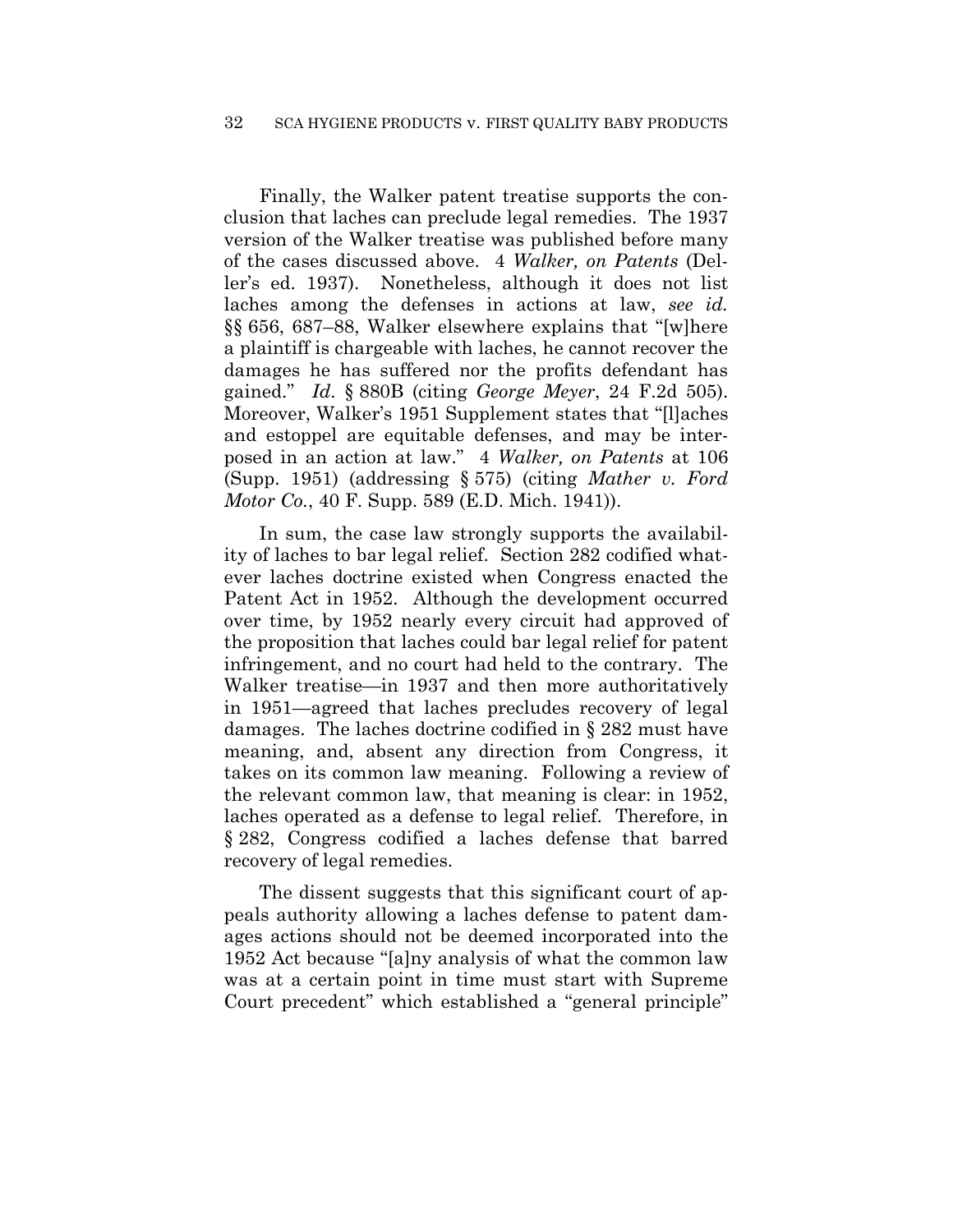that laches does not bar a claim for legal relief. Dissent at 10, 12. The dissent also suggests that circuit authority allowing the laches defense in equity actions is not pertinent to congressional intent. *Id.* at 13. The dissent is incorrect on both counts. In contrast to other areas, in patent law before 1952 there was no sharp distinction between legal and equitable actions for damages or in the defenses that were available. *See supra* pp. 23– 25. Patent damages actions were unlike typical damages actions in that the 1870 statute allowed the recovery of damages in either an action at law or in equity, *see* 16 Stat. 206 (1870), and the 1897 statute of limitations applied to both legal and equitable actions, *see* 29 Stat. 694 (1897), as did the laches defense. Furthermore, the Chairman of the Judiciary Committee clarified on the Senate floor just before the Patent Act was passed that the 1952 Act "codifie[d] the present *patent* laws.'" 98 Cong. Rec. 9323 (emphasis added); *see also supra* pp. 21– 22. If Congress looked to the common law, it likely looked to the common law of patents<sup>10</sup> rather than to more general principles.

1

<sup>10</sup> The two patent cases cited by the dissent—both trial court cases from a single jurisdiction—are unhelpful. In the first, *City of Concord v. Norton*, 16 F. 477 (C.C.D. Mass. 1883), after noting that the equitable defense of estoppel was available at law and at equity, the court found that equitable estoppel was not established. *Id.* at 479. The court then stated that if laches had been alleged, it would not have been available because "for laches the remedy at law is found in the statute of limitations." *Id.* at 480. It is difficult to know what was meant by this dictum because at this time no statute of limitations existed in patent law. The second, *Thorpe v. Wm. Filene's Sons Co.*, 40 F.2d 269, 270 (D. Mass. 1930), simp-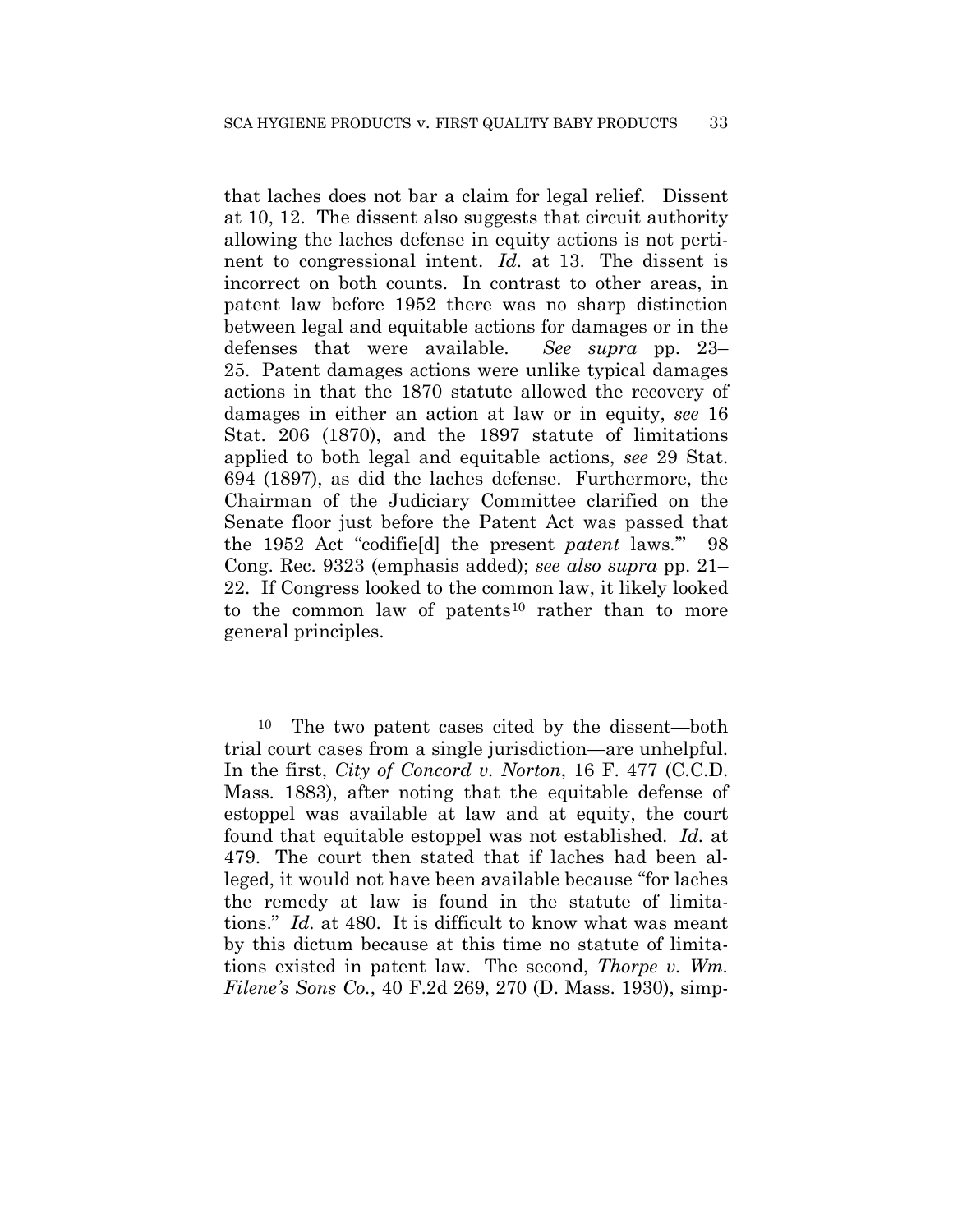The fact that  $\S 286$  speaks to the timeliness of damages claims does not alter the outcome. *Petrella* fundamentally concerns separation of powers. That is, *Petrella* eliminates copyright's judicially-created laches defense because Congress, through a statute of limitations, has already spoken on the timeliness of copyright infringement claims, so there is no room for a judicially-created timeliness doctrine. *See Petrella*, 134 S. Ct. at 1974 (describing laches as "gap-filling, not legislationoverriding"). The statutory scheme in patent law, however, is different. While Congress has spoken on the timeliness of patent damages claims, Congress also codified a laches defense in § 282. Thus, because § 286 provides for a time limitation on the recovery of legal remedies, and § 282 provides for laches as a defense to legal relief, the separation of powers concern is not present. *See id*. at 1974 n.15 (noting that laches is preserved in trademark law because the Lanham Act "expressly provides for defensive use of 'equitable principles, including laches'"). Laches therefore remains a viable defense to legal relief in patent law.

Despite whatever tension may exist between the § 286 damages limitation and the § 282 laches defense, "we have no authority to substitute our views for those expressed by Congress in a duly enacted statute." *Mobil Oil Corp. v. Higginbotham*, 436 U.S. 618, 626 (1978). If, in light of this issue's newfound salience, Congress de-

 $\overline{a}$ 

ly did not address whether patent law was different from other areas. Moreover, because a plethora of court of appeals-level case law concludes that laches may bar legal relief, we need not list the many district court cases, such as *Mather*, 40 F. Supp. at 591–92, that accord with our reasoning.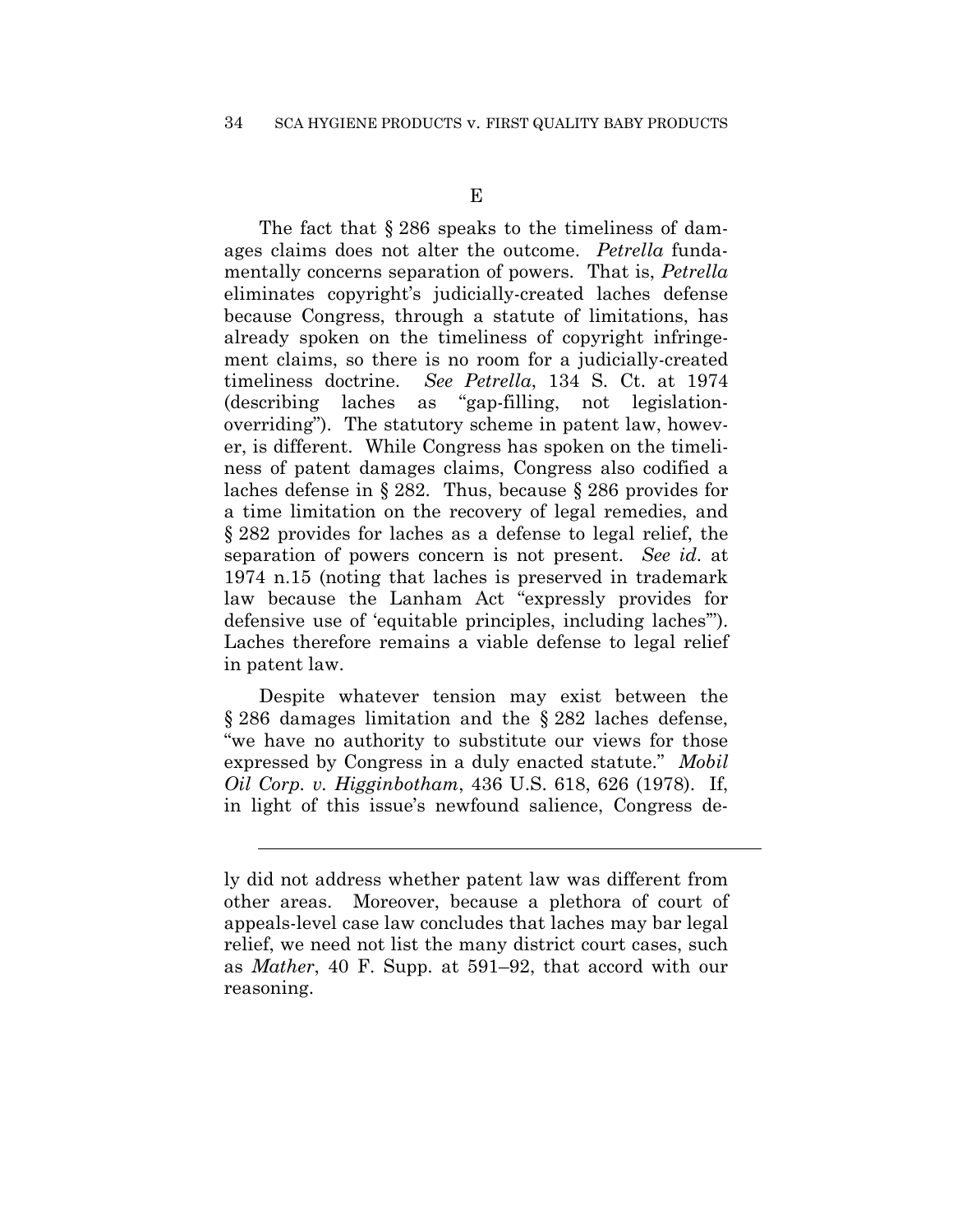cides that the § 286 damages limitation and the § 282 laches defense are incompatible, it can change the law. As a court, however, we must apply the law as enacted, which means that the § 286 damages limitation and the § 282 laches defense must continue to coexist.

 $F$ 

Finally, one major difference between copyright and patent law bears mention: copyright infringement requires evidence of copying, but innocence is no defense to patent infringement. *Compare N. Coast Indus. v. Jason Maxwell, Inc.*, 972 F.2d 1031, 1033 (9th Cir. 1992) ("If the plaintiff copyright holder survives the first step, i.e., it establishes that it owns a valid copyright, then the plaintiff must establish infringement by showing both access to its copyrighted material on the part of the alleged infringer and substantial similarity between the copyrighted work and the alleged infringing work."), *and Eden Toys, Inc. v. Marshall Field & Co.*, 675 F.2d 498, 501 (2d Cir. 1982) ("Evidence of independent creation may be introduced by a defendant to rebut a plaintiff's prima facie case of infringement."), *with Commil USA, LLC v. Cisco Sys., Inc.*, 135 S. Ct. 1920, 1926 (2015) ("Direct infringement is a strict-liability offense."). Because copyright infringement requires proof of access, a potential defendant is typically aware of a risk that it is infringing and can estimate its exposure when making its initial investment decision. *See* Dell Br. 26–27; Roche Br. 19–21. The potential defendant can also accumulate evidence of independent creation to protect its investment. Thus, in *Petrella*—as in a typical copyright suit—"[a]llowing Petrella's suit to go forward will put at risk only a fraction of the income MGM has earned during that period and will work no unjust hardship on innocent third parties ...." *Petrella*, 134 S. Ct. at 1978.

In patent law, however, the calculus is different. For example, in the medical device industry, a company may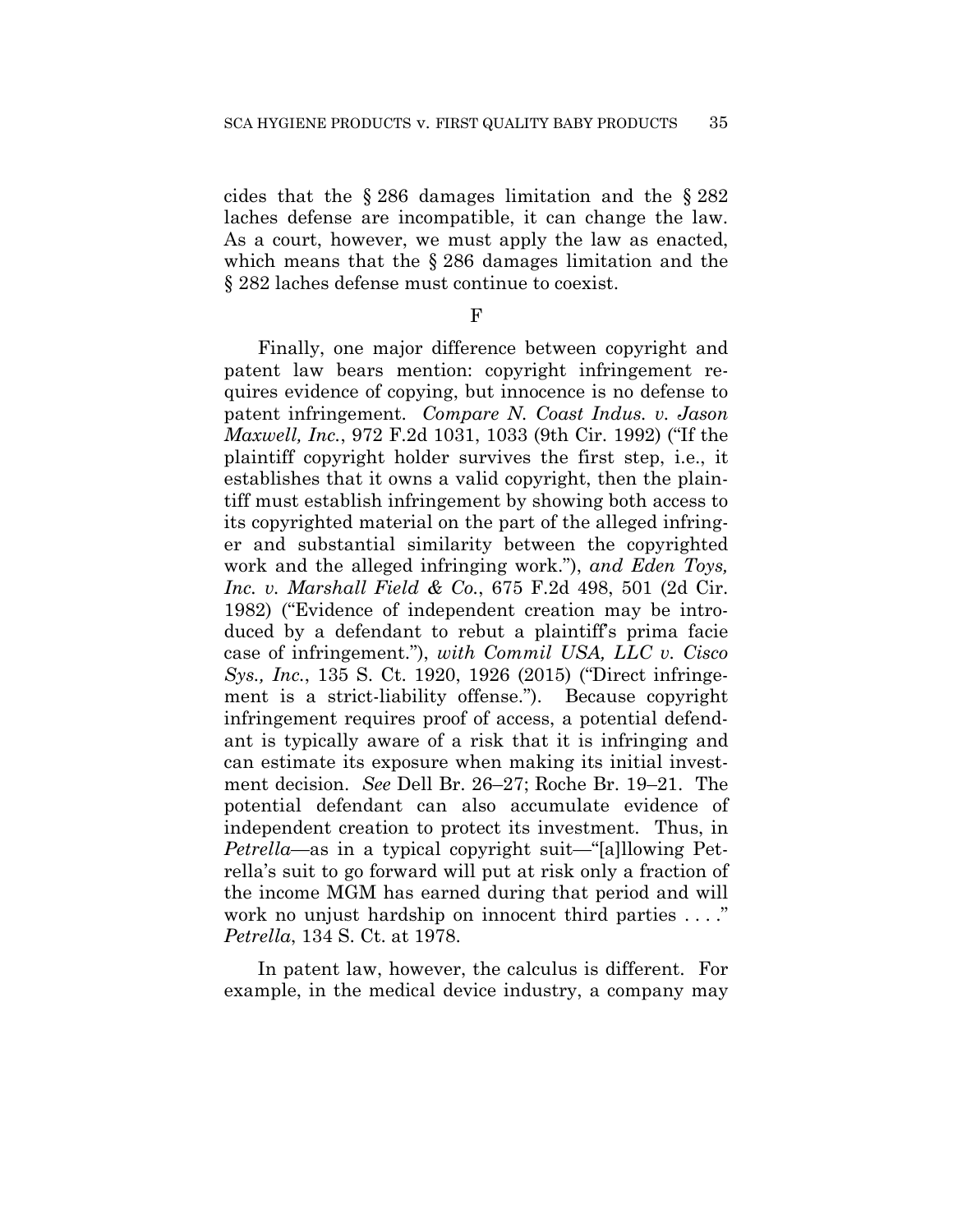independently develop an invention and spend enormous sums of money to usher the resultant product through regulatory approval and marketing, only to have a patentee emerge six years later to seek the most profitable six years of revenues. *See* Roche Br. 19–23; IPO Br. 19. In the high tech industry, amici advise that businesses receive demand letters every day—many of which assert unmeritorious claims—and it is often impractical for companies to determine which claims have merit. *See* Dell Br. 23–27. Independent invention is no defense in patent law, so without laches, innovators have no safeguard against tardy claims demanding a portion of their commercial success. Consequently, "there is a recurring risk that a stale patent claim will inflict significant hardship on a defendant who has lost the meaningful ability to choose between alternative technologies and whose investment in research, development, and further innovation may be jeopardized." Dell Br. 27. This risk likely explains why the amici in this case—encompassing industries as diverse as biotechnology, electronics, manufacturing, pharmaceuticals, software, agriculture, apparel, health care, telecommunications, and finance overwhelmingly support retaining laches in patent law.11

<u>.</u>

<sup>11</sup> *See, e.g.*, Brief of Amicus Curiae Roche Molecular Systems, Inc. in Support of Defendants-Appellees; Brief of Dell Inc. et al. as Amicus Curiae in Support of Defendants-Appellees; Brief of Intellectual Property Owners Ass'n as Amicus Curiae in Support of Defendants-Appellees; Corrected Brief of Amici Curiae Briggs & Stanton Corp., Harley-Davidson Motor Co., Inc., Jockey Int'l, Inc., Rockwell Automation, Inc. and Wisconsin Mfrs. & Commerce in Support of Defendants-Appellees; Brief of Amicus Curiae Hydro Engineering, Inc. on Rehearing En Banc in Support of Defendants-Appellees; Brief of Amici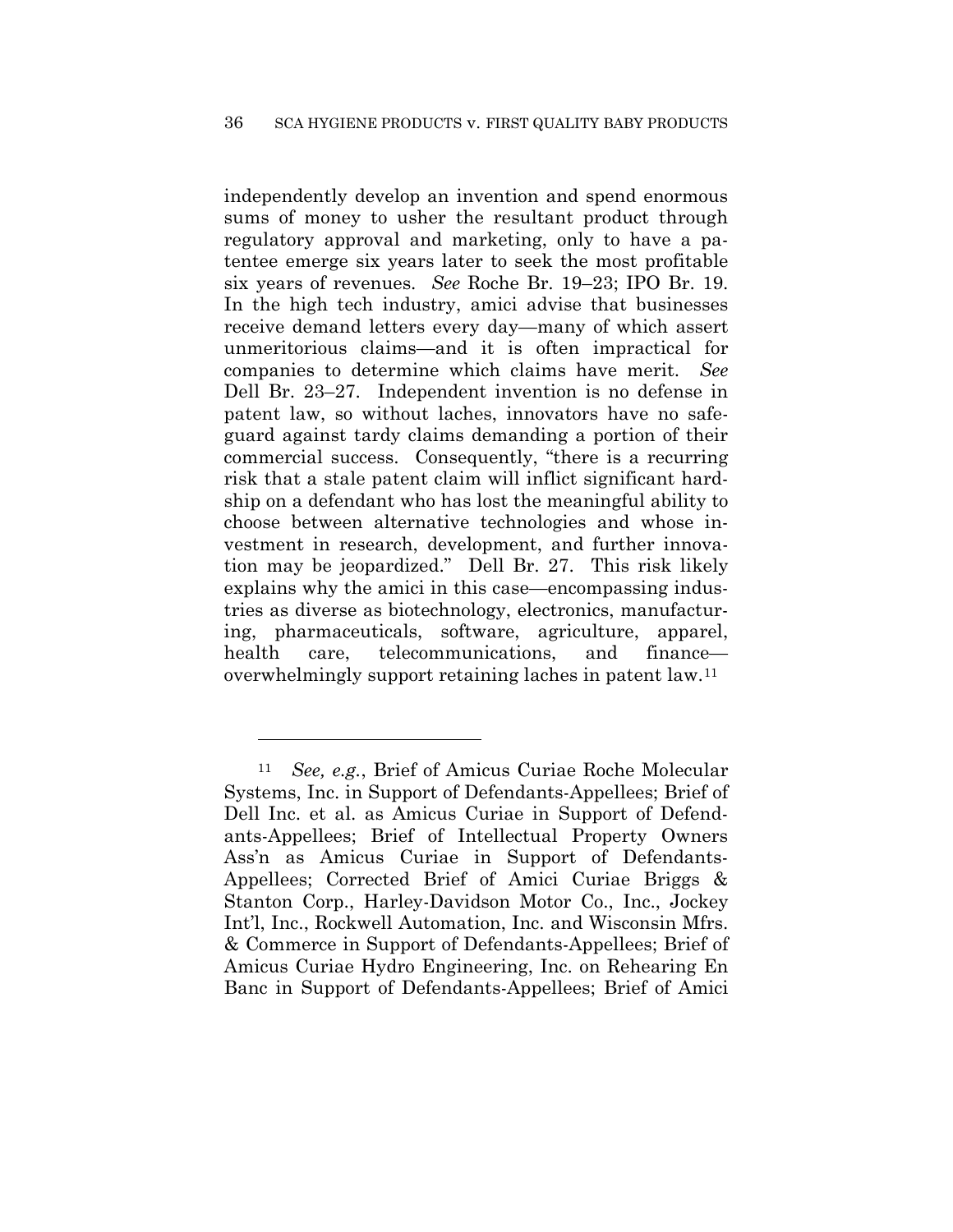#### III. LACHES' APPLICATION TO ONGOING RELIEF

The second question for en banc review concerns the extent to which laches can limit recovery of ongoing relief. *Aukerman* held that laches could not bar prospective relief. *Aukerman*, 960 F.2d at 1041. Reexamination of that rule is necessary in light of *Petrella* and the Supreme Court's decision in *eBay Inc. v. MercExchange, L.L.C.*, 547 U.S. 388 (2006). There are two parts to this inquiry: whether laches can bar permanent injunctive relief and whether it can bar an ongoing royalty for continuing infringing acts.

When a court orders ongoing relief, the court acts within its equitable discretion. *See eBay*, 547 U.S. at 391–92; *Paice LLC v. Toyota Motor Corp.*, 504 F.3d 1293, 1316 (Fed. Cir. 2007). As *eBay* instructs, equitable "discretion must be exercised consistent with traditional principles of equity, in patent disputes no less than in other cases governed by such standards." *eBay*, 547 U.S. at 394. With respect to injunctions, this means following *eBay*'s familiar four-factor test:

A plaintiff must demonstrate: (1) that it has suffered an irreparable injury; (2) that remedies available at law, such as monetary damages, are inadequate to compensate for that injury; (3) that, considering the balance of hardships between the plaintiff and defendant, a remedy in equity is

 $\overline{a}$ 

Curiae AT&T Mobility II LLC and T-Mobile USA, Inc. in Support of Defendants-Appellees; Brief of Amici Curiae Johnson & Johnson and Cordis Corp. in Support of Defendants-Appellees; Brief of Amici Curiae Garmin Int'l, Inc. et al. on Rehearing En Banc Supporting Defendants-Appellees.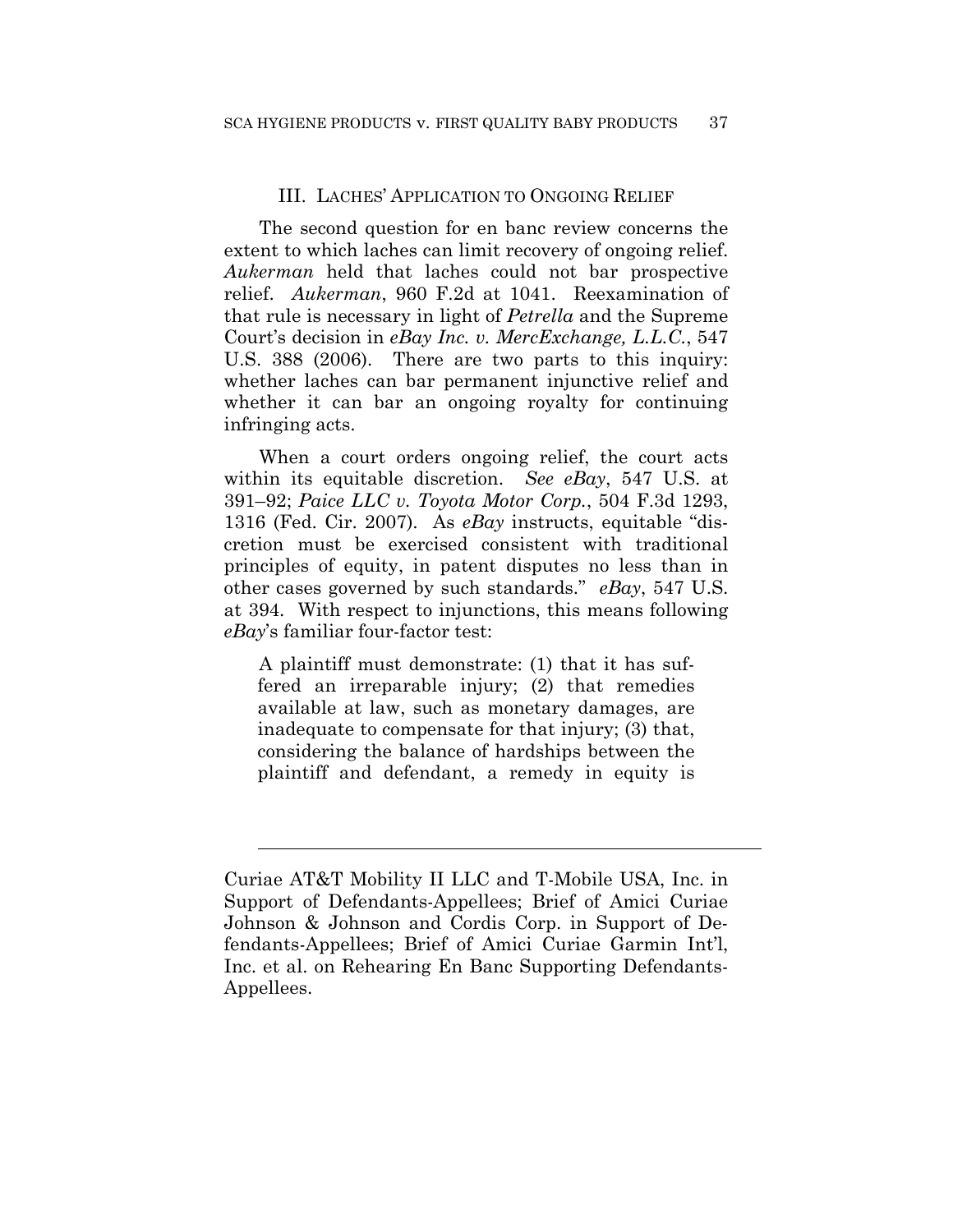warranted; and (4) that the public interest would not be disserved by a permanent injunction.

## *Id*. at 391.

Consideration of laches fits naturally into this framework. As noted in *Petrella*, "the District Court, in determining appropriate injunctive relief . . . may take account of [the plaintiff's] delay in commencing suit." *Petrella*, 134 S. Ct. at 1978; *see also Menendez*, 128 U.S. at 523 ("Mere delay or acquiescence cannot defeat the remedy by injunction in support of the legal right, unless it has been continued so long, and under such circumstances, as to defeat the right itself."). Many of the facts relevant to laches, such as the accused infringer's reliance on the patentee's delay, fall under the balance of the hardships factor. *Id*. Unreasonable delay in bringing suit may also be relevant to a patentee's claim that continued infringement will cause it irreparable injury. More than anything, district courts should consider all material facts, including those giving rise to laches, in exercising its discretion under *eBay* to grant or deny an injunction. *See eBay*, 547 U.S. at 394.

The *Aukerman* court, relying on *Menendez*, based its conclusion that laches may only bar pre-suit damages on the necessity of maintaining a distinction between laches and equitable estoppel. *Aukerman*, 960 F.2d at 1040–41. But *Menendez* does not create a bright-line rule favoring injunctions. In fact, *Menendez* repeatedly allows for the possibility that laches could foreclose injunctive relief. For example, an injunction may be inequitable when the delay "has been continued so long, and under such circumstances, as to defeat the right itself." *Menendez*, 128 U.S. at 523; *see also id*. at 524 ("[S]o far as the act is in progress, and lies in the future, the right to the intervention of equity is not *generally* lost by previous delay, in respect to which the elements of an estoppel could rarely arise.") (emphasis added); *id*. at 524–25 ("Delay in bring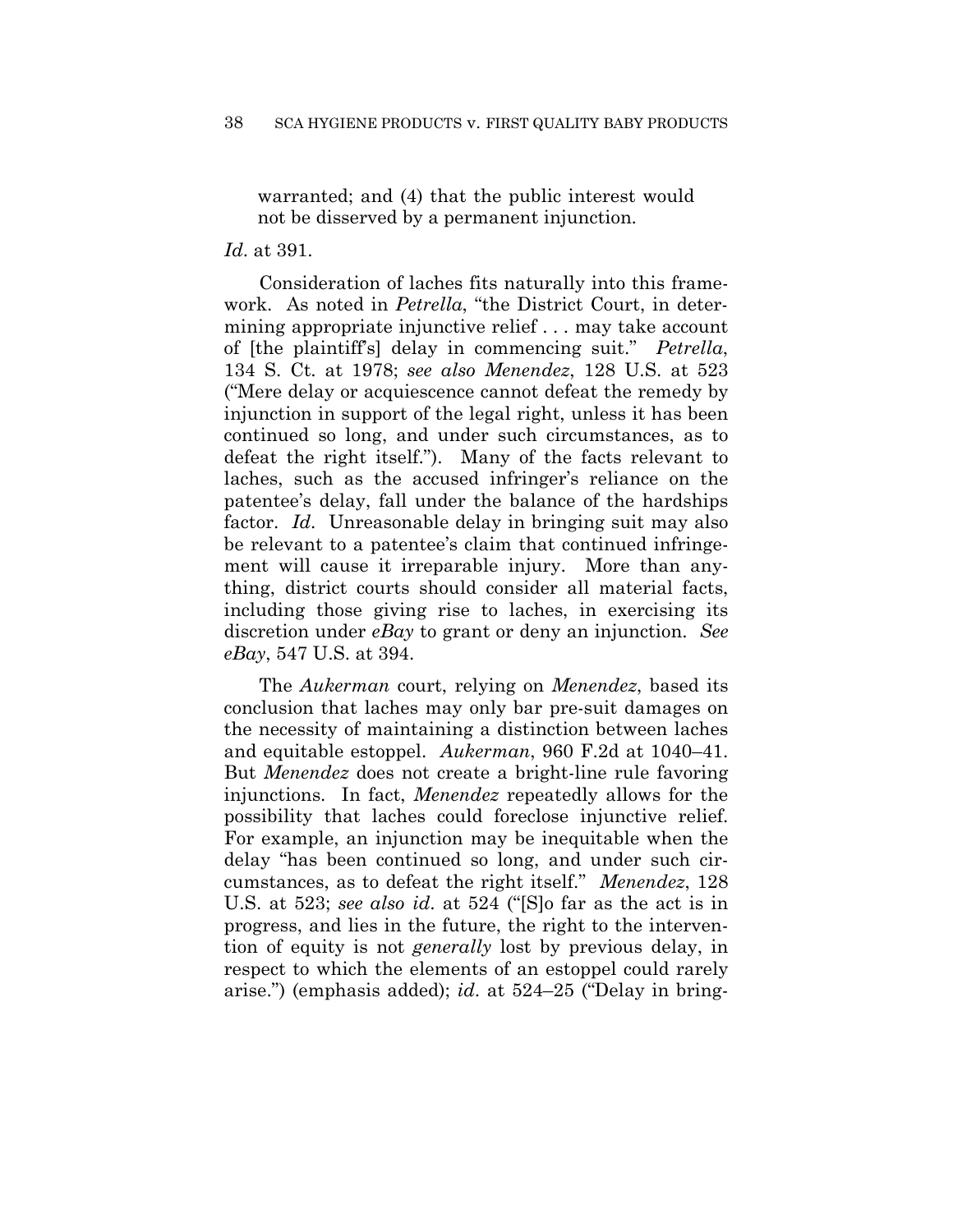ing suit there was, and such delay as to preclude recovery of damages for prior infringement; *but there was neither conduct nor negligence which could be held to destroy the right to prevention of further injury.*") (emphasis added).<sup>12</sup> Likewise, *eBay* clarifies that a patentee is not automatically entitled to an injunction—the patentee must prove that the equities favor an injunction. *eBay*, 547 U.S. at 392 ("[I]njunctive relief may issue only in accordance with the principles of equity.") (internal quotation marks omitted). Laches, an equitable defense, belongs in that calculus. We, accordingly, reject *Aukerman's* bright line rule regarding the interplay between laches and injunctive relief.

With respect to ongoing royalties, while the principles of equity apply, equity normally dictates that courts award ongoing royalties, despite laches. *Menendez*, an influential case contrasting laches and equitable estoppel in the trademark context, guides us here. According to *Menendez*, delay in exercising a patent right, without more, does not mean that the patentee has abandoned its right to its invention. Rather, the patentee has abandoned its right to collect damages during the delay. Equitable estoppel, on the other hand, is different—the patentee has granted a license to use the invention that extends throughout the life of the patent:

Acquiescence, to avail, must be such as to create a new right in the defendant.... But there is nothing here in the nature of an estoppel; nothing which renders it inequitable to arrest at this stage

<u>.</u>

<sup>12</sup> While these passages contemplate that estoppel will be the primary situation where delay can bar an injunction, they also allow for the possibility that the facts surrounding delay can be so extreme—without establishing estoppel—as to preclude an injunction.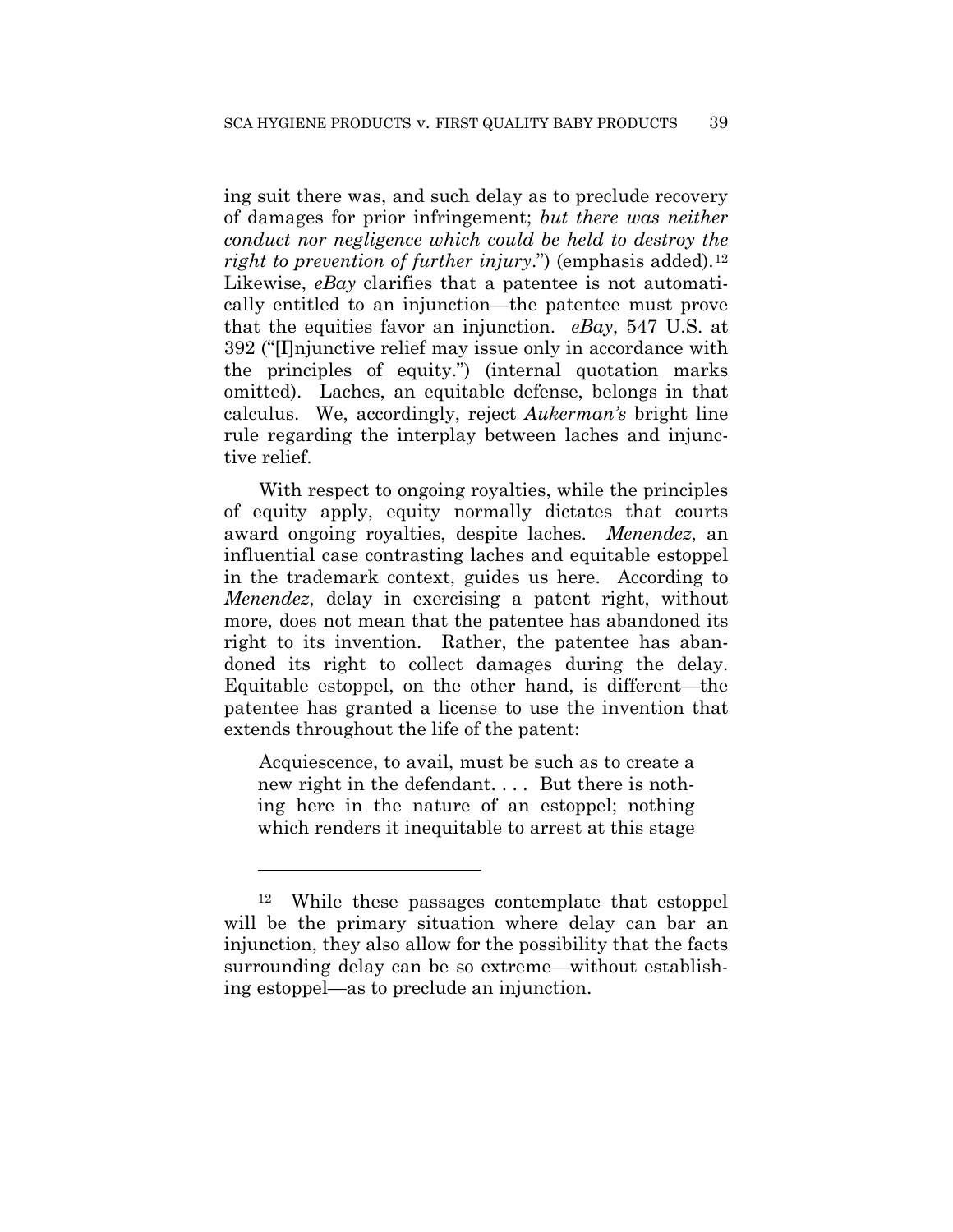any further invasion of complainants' rights. There is no pretense of abandonment. That would require proof of non-user by the owner, or general surrender of the use to the public. ... Delay in bringing suit there was, and such delay as to preclude recovery of damages for prior infringement; but there was neither conduct nor negligence which could be held to destroy the right to prevention of further injury.

#### *Menendez*, 128 U.S. at 524–25.

*Petrella* also briefly considered the propriety of ongoing royalties. Although *Petrella* did not supply its reasoning, it found that, "on the facts thus far presented, there [was] no evident basis for immunizing MGM's present and future uses of the copyrighted work, free from any obligation to pay royalties." *Petrella*, 134 S. Ct. at 1979. As did *Aukerman*, moreover, *Menendez* and *Petrella* caution against erasing the distinction between laches and estoppel. As *Petrella* stated, "the doctrine of estoppel may bar the copyright owner's claims completely, eliminating all potential remedies. The test for estoppel is more exacting than the test for laches, and the two defenses are differently oriented. The gravamen of estoppel . . . is misleading and consequent loss. Delay may be involved, but is not an element of the defense. For laches, timeliness is the essential element." *Petrella*, 134 S. Ct. at 1977 (citations omitted). For that reason, absent egregious circumstances, when injunctive relief is inappropriate, the patentee remains entitled to an ongoing royalty.

In sum, we must recognize "the distinction between . . . estoppel and laches . . . ." *Id*. (first alteration in original). Whereas estoppel bars the entire suit, laches does not. As outlined above, laches in combination with the *eBay* factors may in some circumstances counsel against an injunction. However, a patentee guilty of laches typically does not surrender its right to an ongoing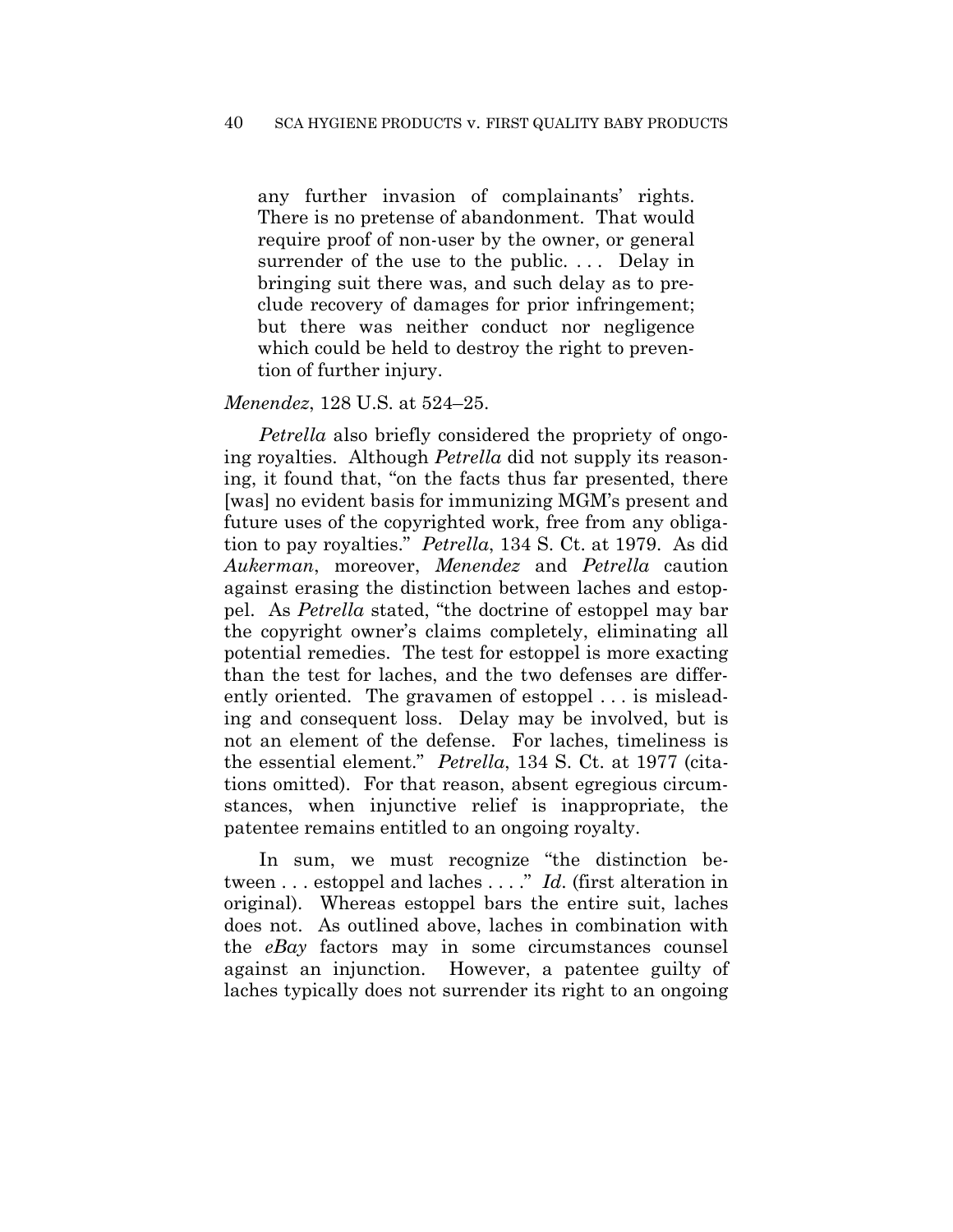royalty. *Menendez*, 128 U.S. at 523–25. Paramount in both these inquiries are the flexible rules of equity and, as a corollary, district court discretion. "[A] major departure from the long tradition of equity practice should not be lightly implied." *eBay*, 547 U.S. at 391 (quoting *Weinberger v. Romero-Barcelo*, 456 U.S. 305, 320 (1982)).

## V. CONCLUSION

For the foregoing reasons, laches remains a defense to legal relief in a patent infringement suit after *Petrella*. Laches bars legal relief, and courts must weigh the facts underlying laches in the *eBay* framework when considering an injunction. However, absent extraordinary circumstances, laches does not preclude an ongoing royalty.

Finally, we reinstate the panel opinion's reversal of the district court's grant of summary judgment on equitable estoppel and adopt its reasoning. We thus remand to the district court for proceedings consistent with this opinion.

## **REVERSED AND REMANDED**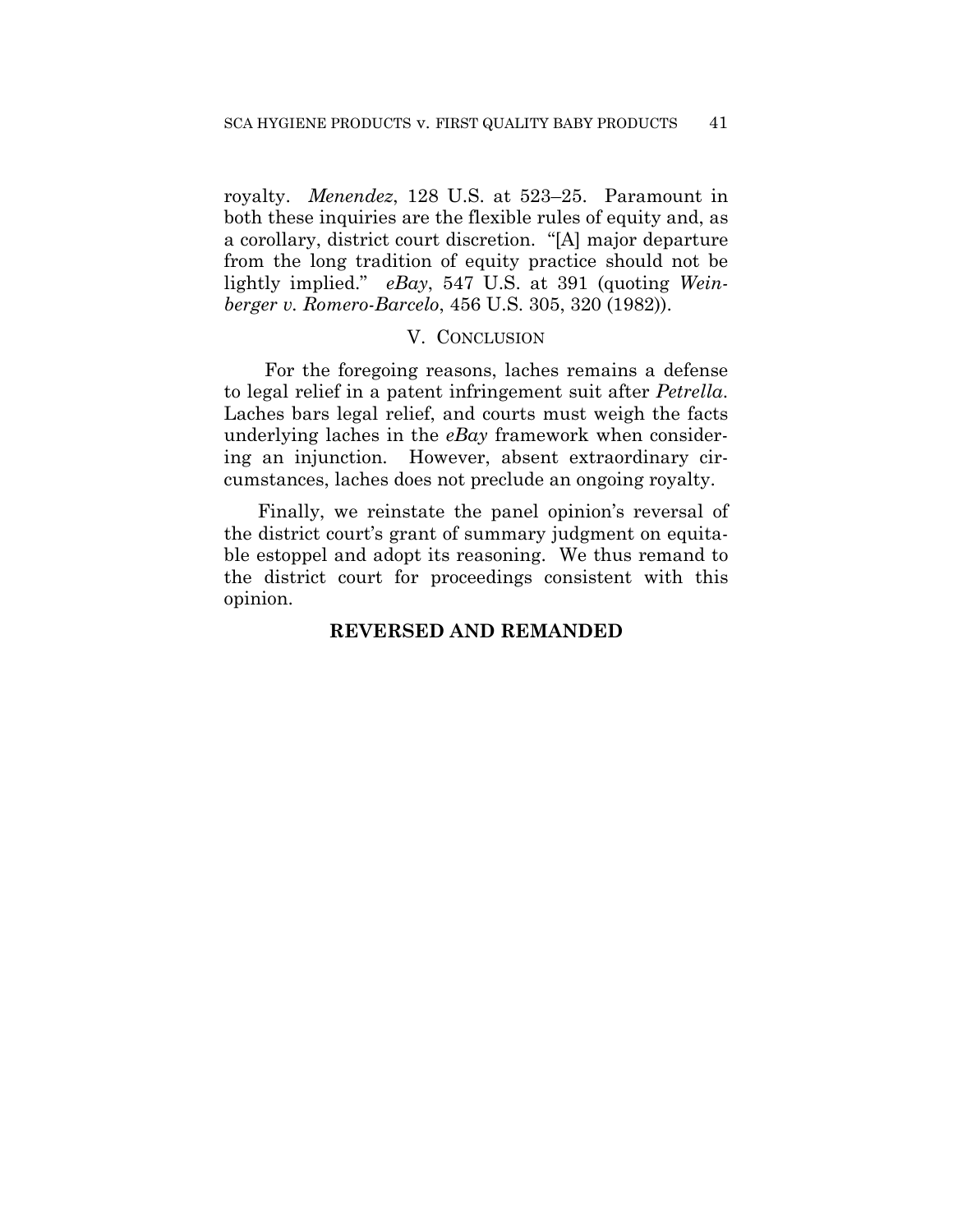# United States Court of Appeals for the Federal Circuit

**\_\_\_\_\_\_\_\_\_\_\_\_\_\_\_\_\_\_\_\_\_\_** 

**SCA HYGIENE PRODUCTS AKTIEBOLAG SCA PERSONAL CARE, INC.,** *Plaintiffs-Appellants*

**v.**

**FIRST QUALITY BABY PRODUCTS, LLC, FIRST QUALITY HYGIENIC, INC., FIRST QUALITY PRODUCTS, INC. AND FIRST QUALITY RETAIL SERVICES, LLC,** *Defendants-Appellees*

> 2013-1564 **\_\_\_\_\_\_\_\_\_\_\_\_\_\_\_\_\_\_\_\_\_\_**

> **\_\_\_\_\_\_\_\_\_\_\_\_\_\_\_\_\_\_\_\_\_\_**

Appeal from the United States District Court for the Western District of Kentucky in No. 10-CV-0122, Chief Judge Joseph H. McKinley, Jr.

**\_\_\_\_\_\_\_\_\_\_\_\_\_\_\_\_\_\_\_\_\_\_** 

HUGHES, *Circuit Judge*, concurring-in-part, dissenting-inpart, with whom MOORE, WALLACH, TARANTO, and CHEN, *Circuit Judges*, join.

Patent law is governed by the same common-law principles, methods of statutory interpretation, and procedural rules as other areas of civil litigation. Today, the majority adopts a patent-specific approach to the equitable doctrine of laches. In doing so, the majority overlooks Congress' intent and Supreme Court precedent, which demonstrate that laches is no defense to a claim for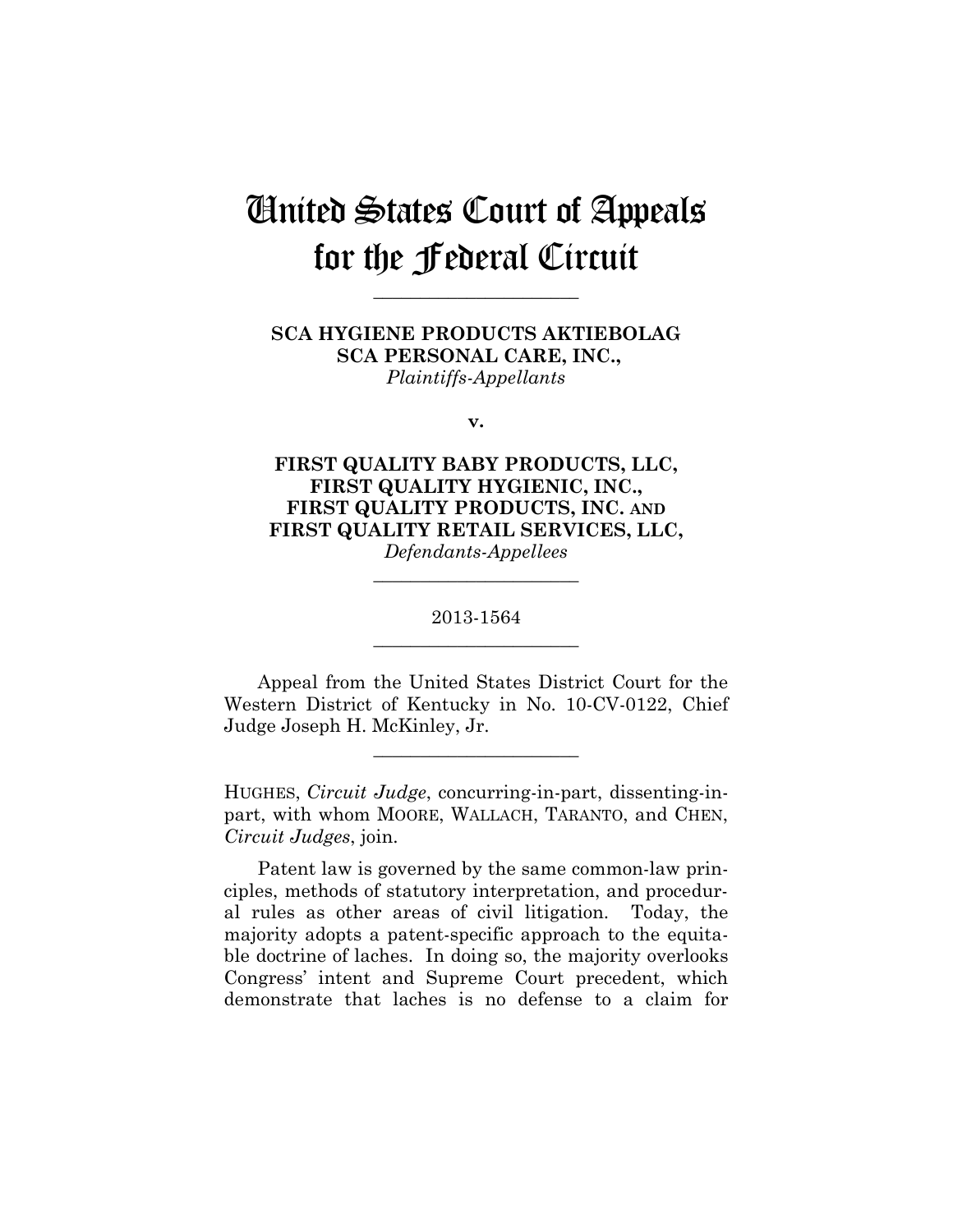damages filed within the statutory limitations period established by 35 U.S.C. § 286.

In *Petrella v. Metro-Goldwyn-Mayer, Inc.*, 134 S. Ct. 1962, 1974 (2014), the Supreme Court emphasized that it had never approved the use of laches to bar a claim for legal damages brought within a statutory limitations period. The majority reasons that *Petrella* is not controlling here because Congress specifically incorporated laches as a defense to legal damages into the Patent Act of 1952. But the majority has no sound basis for finding that Congress intended to displace the uniform limitations period in § 286 with the case-specific doctrine of laches. The majority's key logic—that Congress adopted the view of some lower courts that laches could bar legal relief in patent cases—requires us to presume that Congress ignored the Supreme Court. For in 1952, the Supreme Court had already recognized the common-law principle that laches cannot bar a claim for legal damages. I know of no precedent for inferring a congressional departure from a common-law principle recognized by the highest court based solely on aberrational lower-court decisions.

The Supreme Court has repeatedly cautioned this court not to create special rules for patent cases. In light of the Supreme Court's clear, consistent, and longstanding position on the unavailability of laches to bar damages claims filed within a statutory limitations period, we should not do so here. I respectfully dissent-inpart.1

<u>.</u>

<sup>1</sup> I agree with the majority that laches is available to bar equitable relief. I therefore join Part III of the majority opinion.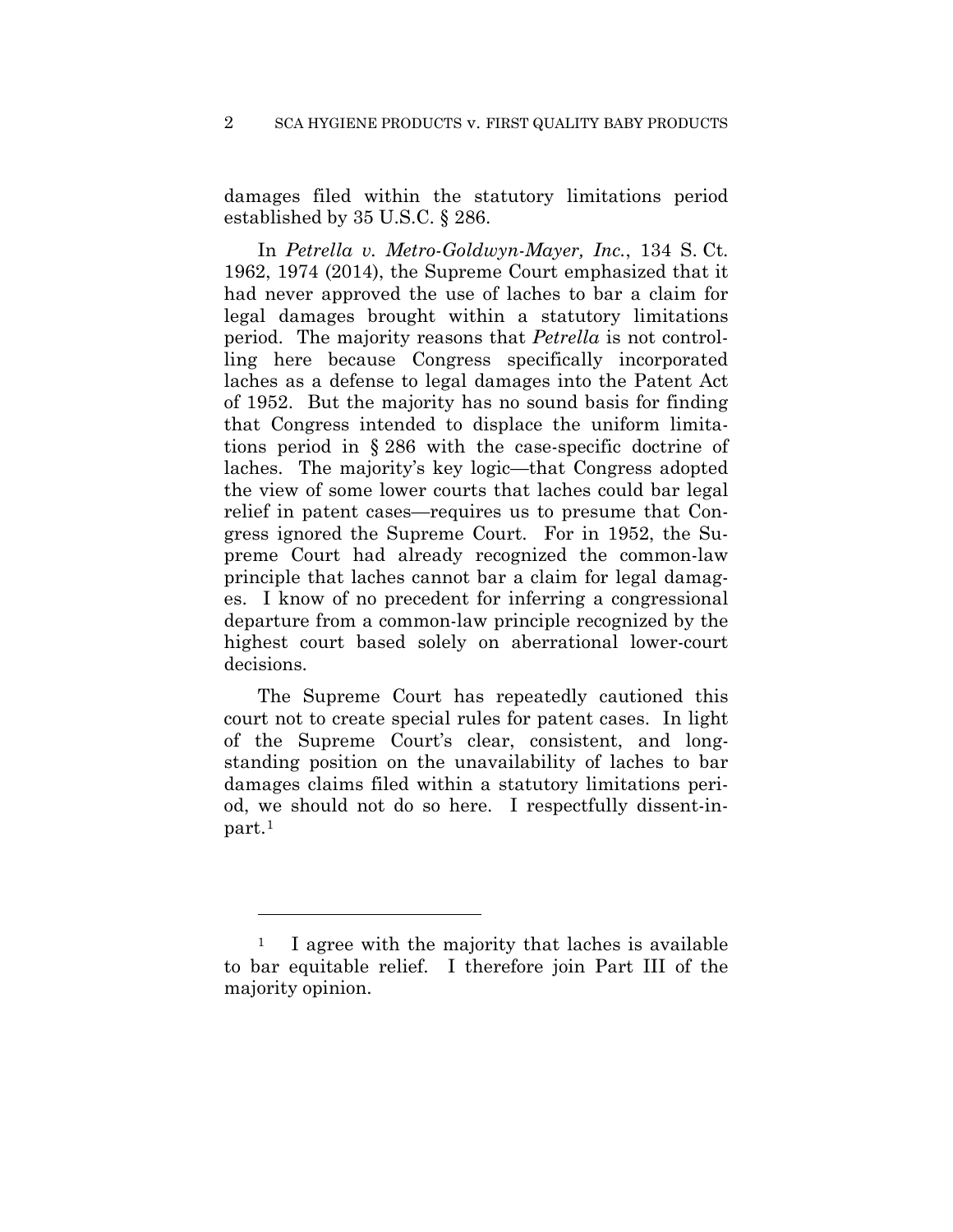I

The Supreme Court in *Petrella* held that when Congress enacts a statutory limitations period, courts cannot invoke the equitable doctrine of laches to bar claims for legal relief filed within that period. 134 S. Ct. at 1967. The Supreme Court reasoned that a statutory limitations period expresses Congress' judgment on the timeliness of a claim. *Id.* Because the statutory limitations period "itself takes account of delay," courts cannot further regulate the timeliness of a claim using the doctrine of laches. *Id.* at 1973. The Supreme Court found that the conflict between these two delay-based limitations creates a separation of powers problem, and concluded that "courts are not at liberty to jettison Congress' judgment on the timeliness of suit." *Id.* at 1967.

The Supreme Court further explained that "laches is a defense developed by courts of equity; its principal application was, and remains, to claims of an equitable cast for which the Legislature has provided no fixed time limitation." *Id.* at 1973 (citing 1 D. Dobbs, Law of Remedies  $\S 2.4(4)$ , p. 104 (2d ed. 1993)). This principle has a strong historical pedigree: "[b]oth before and after the merger of law and equity in 1938, [the Supreme Court] has cautioned against invoking laches to bar legal relief." *Id.* at 1973. The Supreme Court cited several of its decisions as proof, including two cases decided prior to 1952. *See id.* (citing *Holmberg v. Armbrecht*, 327 U.S. 392, 395, 396 (1946); *United States v. Mack*, 295 U.S. 480, 489 (1935)). Although some regional-circuit cases have departed from this principle, the Supreme Court found "no case in which [the Supreme Court] has approved the application of laches to bar a claim for damages brought within the time allowed by a federal statute of limitations." *Id.* at 1974.

Like the statute of limitations considered in *Petrella*, the statutory limitations period in § 286 of the Patent Act expresses Congress' judgment on the timeliness of claims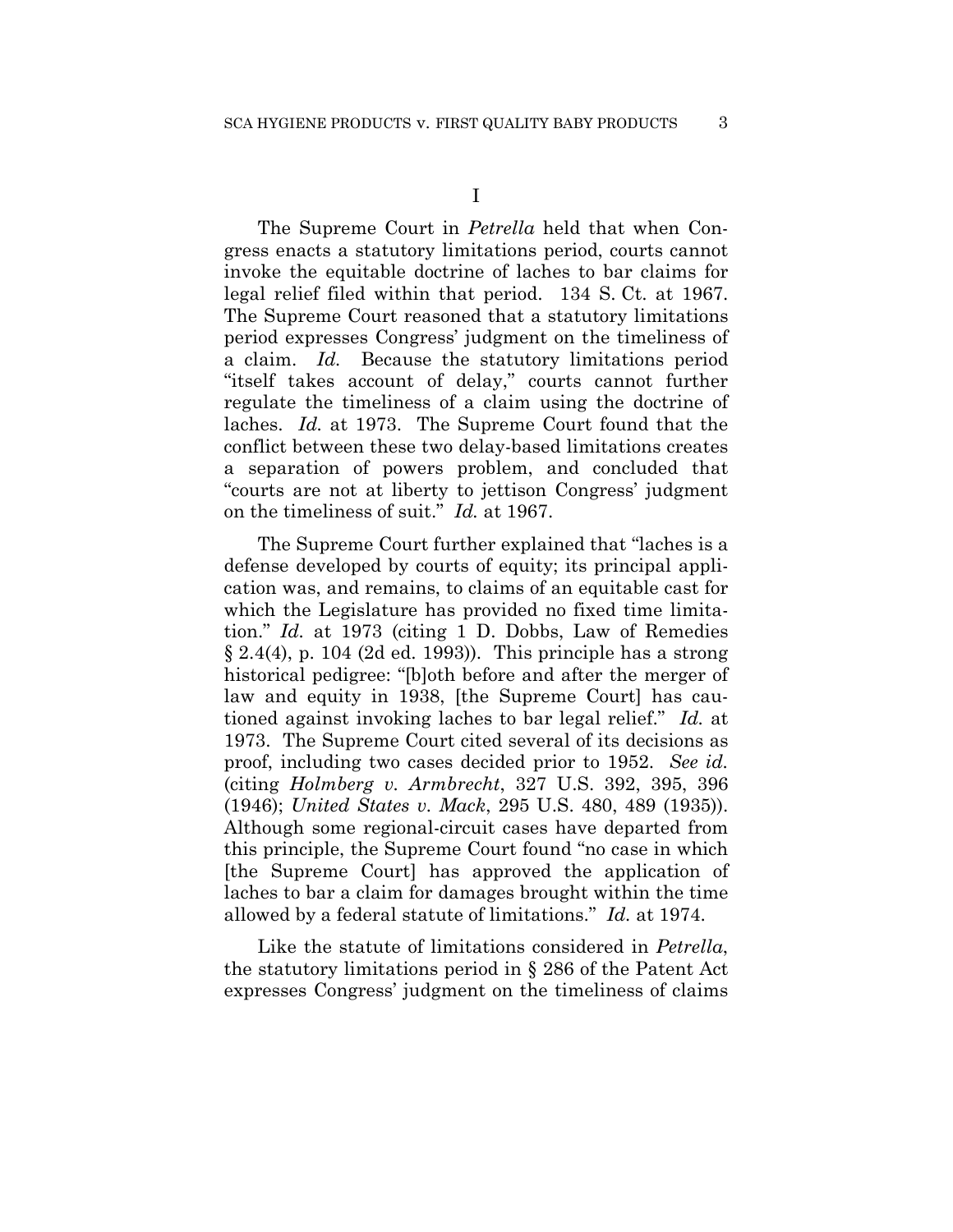#### 4 SCA HYGIENE PRODUCTS v. FIRST QUALITY BABY PRODUCTS

for damages. *See* 35 U.S.C. § 286. Section 286 prohibits recovery of damages when a claim is filed more than six years after the associated patent infringement occurs, but allows recovery of damages when a claim is filed within that six-year window. *Cf. Petrella*, 134 S. Ct. at 1973 (observing that under the Copyright Act's statute of limitations, "a successful plaintiff can gain retrospective relief only three years back from the time of suit"). I agree with the majority that, with respect to claims for damages and the conflict with laches, there is no functional difference between § 286 and a statute of limitations. *See* Maj. Op. at 17–18. The Supreme Court's decision in *Petrella*, therefore, strongly suggests that laches is not available to further regulate the timeliness of damages claims in patent-infringement cases.

To overcome this conclusion, we would have to find compelling evidence that Congress incorporated laches into the Patent Act as an additional time-bar on claims for legal damages. The Supreme Court has required clear evidence to justify inferring a congressional departure from traditional common-law principles, such as the principle recognized in *Petrella* that laches does not apply to claims for legal relief. *See, e.g.*, *Nken v. Holder*, 556 U.S. 418, 433 (2009) (applying the "presumption favoring the retention of long-established and familiar principles, except when a statutory purpose to the contrary is evident"); *Weinberger v. Romero-Barcelo*, 456 U.S. 305, 320 (1982) ("[A] major departure from the long tradition of equity practice should not be lightly implied."). Additionally, the Supreme Court has made abundantly clear that there must be a particular justification in the statute before this court may announce special rules for patent cases that depart from the rules for other areas of civil litigation. *See, e.g.*, *Teva Pharm. USA, Inc. v. Sandoz, Inc.*, 135 S. Ct. 831, 836–40 (2015)*; Octane Fitness, LLC v. ICON Health & Fitness, Inc.*, 134 S. Ct. 1749, 1758 (2014);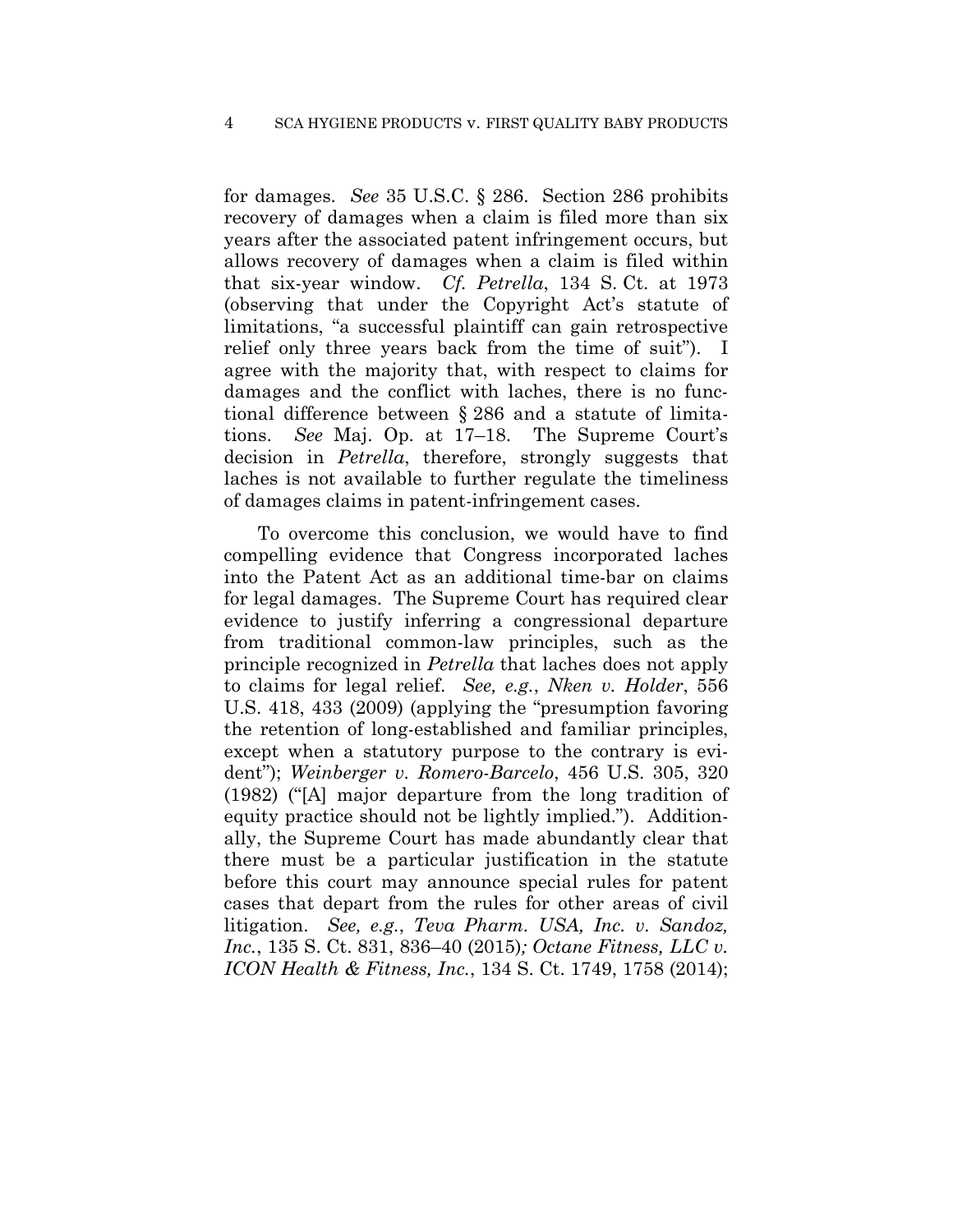*eBay Inc. v. MercExchange, LLC*, 547 U.S. 388, 391 (2006).

## II

The majority brushes aside the teachings of *Petrella* and finds based on vague legislative history and muddled case law that Congress intended to depart from the common-law principle that laches only bars equitable relief where a statutory limitations period applies. *See* Maj. Op. at 18–35. Two flaws pervade the majority's analysis. First, the majority interprets 35 U.S.C. § 282 in isolation, without regard to Congress' intent expressed in § 286. Second, in addition to misreading the pre-1952 cases it cites, the majority limits the scope of its review to favorable patent cases. The majority ignores Supreme Court precedent and other federal court decisions holding that laches does not bar claims for legal relief filed within a statutory limitations period. Properly analyzed, we cannot reasonably infer from the Patent Act that Congress intended to depart from this common-law principle.

### A

The majority finds that Congress incorporated laches into § 282 because Congress chose to use broad language in that section; and because an executive-branch official said so. *See* Maj. Op. at 18–22. Although the majority does not identify which particular term encompasses a defense of laches, the only possible candidates are "[n]oninfringement, absence of liability for infringement or unenforceability." 35 U.S.C. § 282(b)(1). The remaining subsections refer specifically to other provisions of the Patent Act, none of which allude to laches. *See id.* at (b)(2)–(4). First Quality and several amici argue that laches falls within the term "unenforceability" in particular.

The language in  $\S 282(b)(1)$  is ambiguous at best, and contains no hint of a special version of laches that applies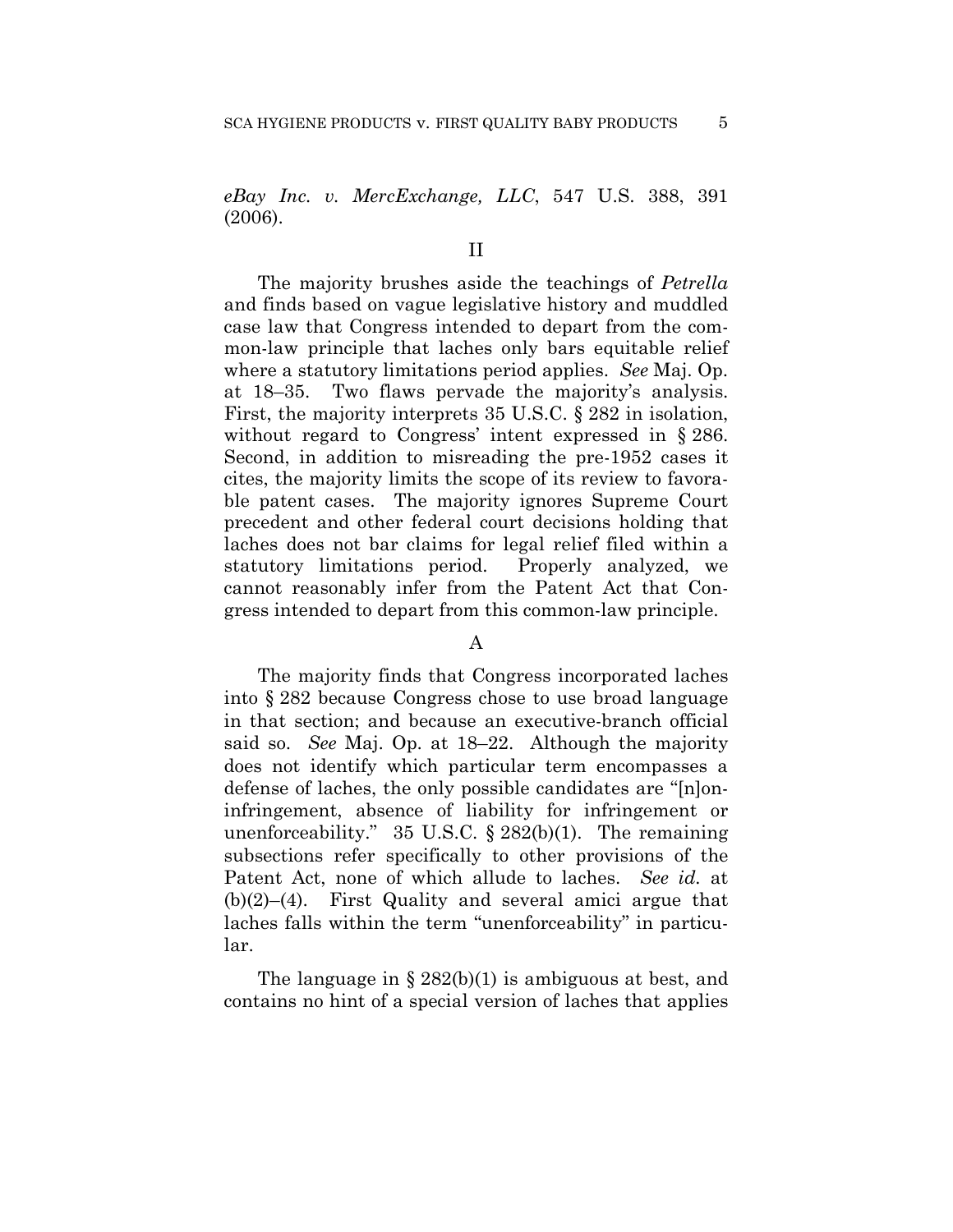to legal relief within a statutory limitations period. The terms "absence of liability" and "unenforceability" do not precisely refer to any particular defenses to patentinfringement suits. Although the plain meaning of these terms does not conclusively rule out the defense of laches, it does not necessarily include a defense of laches either. The majority seems to think that the indeterminate breadth of these terms helps its case, making it more likely that laches falls somewhere within their scope, whatever that may be. *See* Maj. Op. at 18–20. But statutory interpretation cannot turn on this kind of guesswork. And even if laches were implicit in § 282, that would not be enough, for the question is whether Congress prescribed a variant form of laches in the Patent Act that applies to claims for legal relief.

The majority disregards an important tool of statutory interpretation that shows Congress did not adopt such a defense. It is a "fundamental canon of statutory construction that the words of a statute must be read in their context and with a view to their place in the overall statutory scheme." *King v. Burwell*, 135 S. Ct. 2480, 2492 (2015) (quoting *Utility Air Regulatory Grp. v. Envtl. Prot. Agency*, 134 S. Ct. 2427, 2441 (2014)) (internal quotation marks omitted); *see also La. Pub. Serv. Comm'n v. Fed. Commc'n Comm'n*, 476 U.S. 355, 370 (1986) (noting the "familiar rule of construction that, where possible, provisions of a statute should be read so as not to create a conflict"). Here, the statutory limitations period in  $\S 286$ informs the scope of § 282. Section 286 expresses Congress' judgment on the timeliness of damages claims: a patent owner may recover damages when a claim is filed within six years of infringement, but no later. If  $\S 282$ includes a defense of laches that applies to claims for damages, it would conflict with this judgment. Laches could bar a patent owner from recovering damages even though its claim was filed within the clearly defined six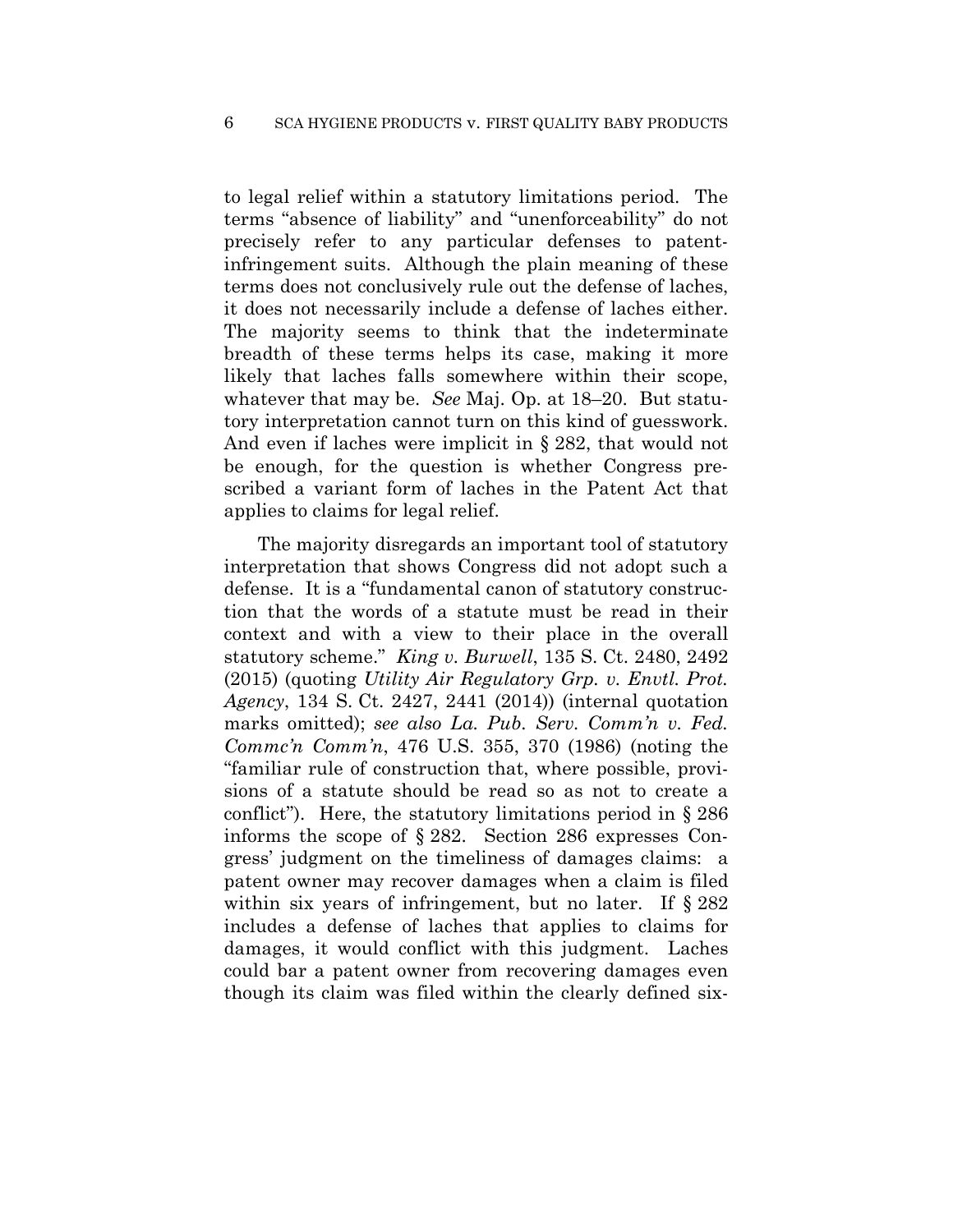year period established by § 286. The extent of this conflict is highlighted by the Supreme Court's reasoning in *Petrella*. Notwithstanding the additional elements of laches beyond mere delay, the Supreme Court held that laches and the statute of limitations were in such conflict that applying laches created a separation of powers problem. *See Petrella*, 134 S. Ct. at 1967, 1973. Congress' decision to create a fixed statutory limitations period in § 286 therefore strongly suggests that it did not intend to codify a defense of laches that further regulates the timeliness of damages claims.

The legislative history of § 286 further proves the point. Between 1874 and 1897, the federal patent statute did not contain a limitations period of any kind. *See Campbell v. Haverhill*, 155 U.S. 610, 613–14 (1895). Federal courts therefore relied on analogous state statutes of limitations to determine the timeliness of claims. *See id.* at 618, 620. Congress found this approach problematic, and in 1897 enacted the predecessor to § 286 to "create a uniform statute of limitations." H.R. Rep. No. 54-940, at 2 (1896); *see* Rev. Stat. § 4921 (1897).2 If we read § 282 to incorporate the flexible, case-specific doctrine of laches as to legal damages, that section would

<u>.</u>

<sup>2</sup> Section 286 and its predecessor contain virtually identical language. *Compare* 35 U.S.C. § 286 ("[N]o recovery shall be had for any infringement committed more than six years prior to the filing of the complaint or counterclaim for infringement in the action."), *with* Rev. Stat. § 4921 (1897) ("But in any suit or action brought for the infringement of any patent there shall be no recovery of profits or damages for any infringement committed more than six years before the filing of the bill of complaint or the issuing of the writ in such suit or ac- $\text{tion} \dots$ ").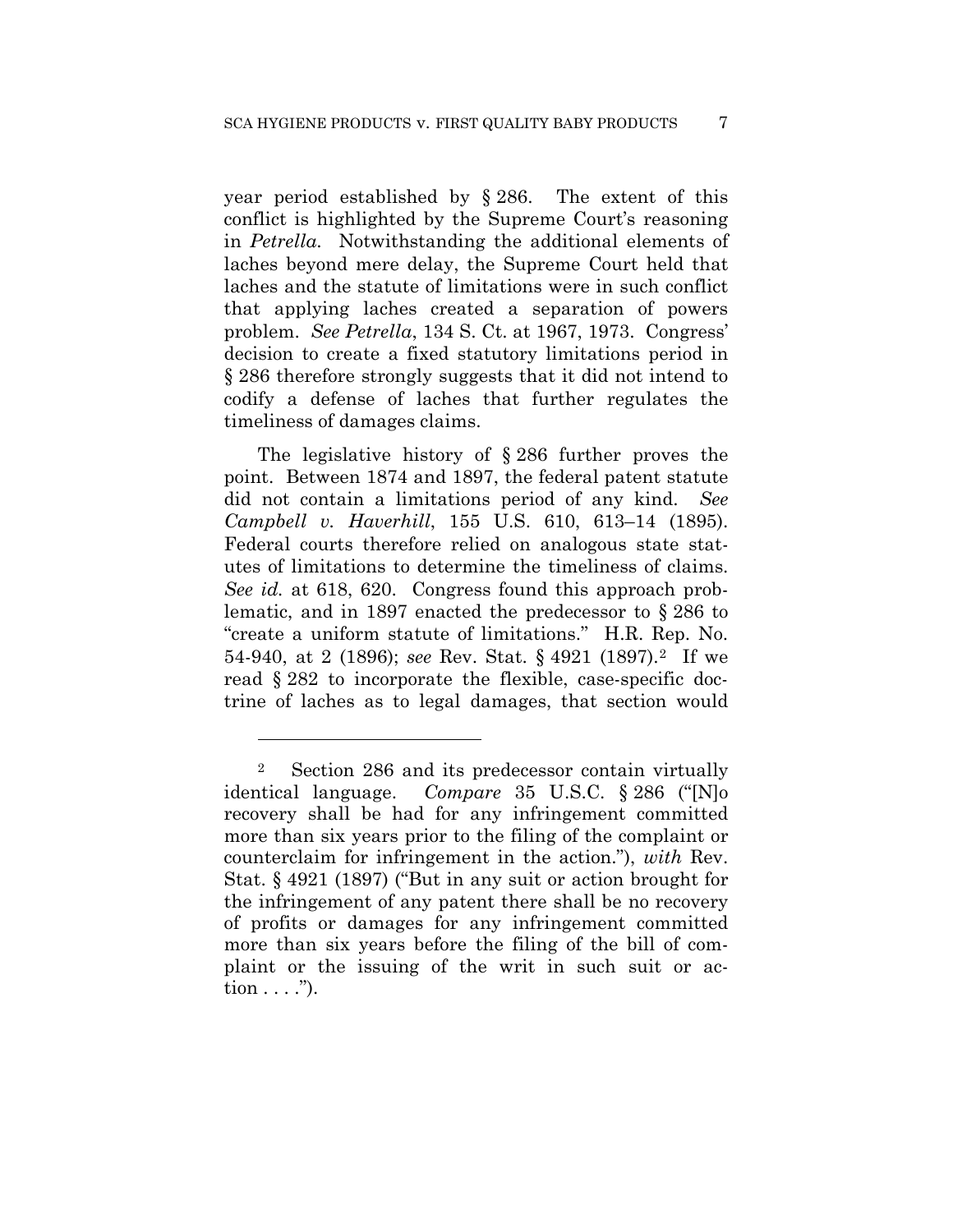"tug against the uniformity Congress sought to achieve." *Petrella*, 134 S. Ct. at 1975 (noting a similar conflict with the statute of limitations in the Copyright Act). Thus, to be consistent with the purpose of § 286, we cannot interpret § 282 to incorporate a defense of laches that bars legal relief otherwise permitted under § 286.

The House and Senate Reports from 1952 also contradict the majority's interpretation. Both sources explain that § 282 restates statutory defenses "in general terms, changing the language in the present statute, but not materially changing the substance." H.R. Rep. 82-1923 at 10 (1952); S. Rep. 82-1979 at 9 (1952). This declaration shows that Congress intended to preserve what the language of the pre-1952 statutes fairly conveys. And nothing in the pre-1952 statutes suggests an authorization of laches as a bar to legal damages requested within a limitations period. The pre-1952 provision enumerating defenses applicable to an infringement suit, whether for legal or equitable relief, does not refer directly or indirectly to laches. *See* 35 U.S.C. § 69 (1946) (codifying Rev. Stat. § 4920 as amended). The provision authorizing remedies refers to "the course and principles of courts of equity" (which includes laches) in the portion addressing injunctions, but does not mention equitable defenses in the portion addressing damages. 35 U.S.C. § 70 (1946) (codifying Rev. Stat. § 4921 as amended). In the absence of any prior statutory authorization of laches as a bar to legal damages, the majority relies on pre-1952 "common law." But nothing in the legislative history reflects congressional recognition of any pre-1952 case law on the subject of laches, let alone approval of such case law as went beyond what the pre-1952 statutes authorized on their face. The key 1952 legislative history on § 282 thus runs counter to the majority's conclusion that Congress intended this section to incorporate laches as defense to legal damages.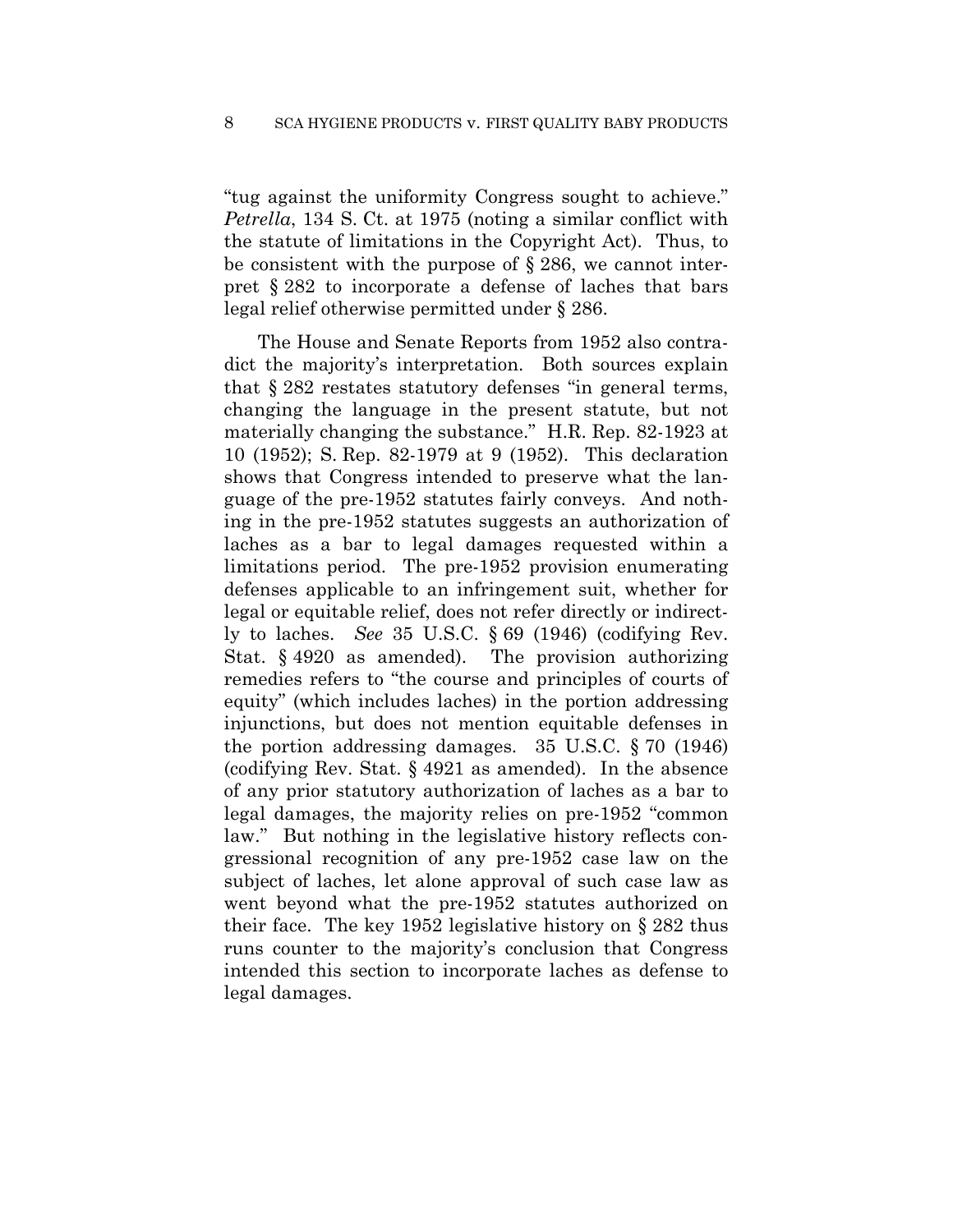The majority's only evidence that Congress intended to incorporate a defense of laches at all in § 282 is a lone statement in P.J. Federico's *Commentary on the New Patent Act*. But Mr. Federico's reference to "laches" does not suggest that Congress incorporated a distinctive version of laches that, contrary to its traditional role at common law, bars a claim for legal damages filed within a statutory limitations period. This statement therefore cannot support the majority's conclusion. Indeed, the only interpretation of this statement that is consistent with § 286 is that Mr. Federico was referring to laches as a defense to equitable relief only. And in any event, an inference that Congress departed from a common-law principle could not properly rest entirely on a statement made two years after the enactment of the Patent Act by one person who, though central to its drafting, was not a member of Congress voting on the measure.3

In *Petrella*, the Supreme Court was presented with a similarly vague reference to "laches" in Federal Rule of Civil Procedure 8(c), which lists the affirmative defenses available in a civil action. *See* 134 S. Ct. at 1974–75. In light of the statute of limitations and the traditional role of laches, however, the Supreme Court found that this reference does not establish laches as a defense to damages claims. *Id.* So too here. Mr. Federico's lone post-hoc

<u>.</u>

<sup>3</sup> The Supreme Court has found that a post-hoc statement, even from members of Congress, "does not qualify as legislative 'history,' . . . [and] is consequently of scant or no value" for statutory interpretation. *Graham Cty. Soil & Water Conservation Dist. v. U.S. ex. rel. Wilson*, 559 U.S. 280, 298 (2010) (discrediting a letter from the primary sponsors of the bill in Congress); *see also Consumer Prod. Safety Comm'n v. GTE Sylvania, Inc.*, 447 U.S. 102, 117–18, 120 (1980).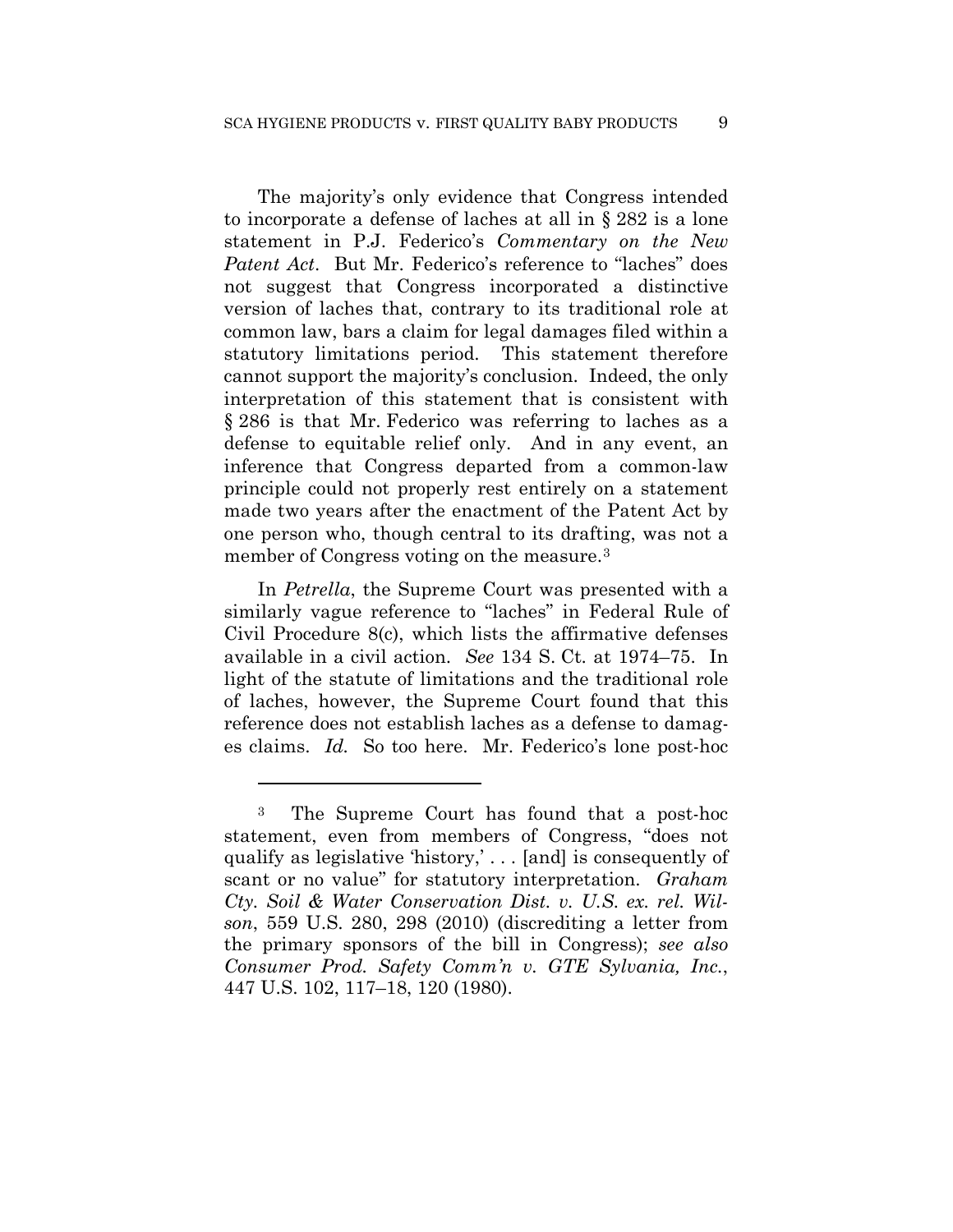reference to laches is entirely insufficient as a matter of statutory construction to conclude that Congress intended to incorporate laches as a defense to claims for legal damages, particularly in light of the contrary and clear language of § 286.

B

To find that Congress intended to codify laches as a defense to claims for legal damages, the majority relies on the canon of statutory interpretation that "[w]hen a statute covers an issue previously governed by the common law, we must presume that Congress intended to retain the substance of the common law." *Kirtsaeng v. John Wiley & Sons, Inc.*, 133 S. Ct. 1351, 1363 (2013) (internal quotation marks omitted). But the presumption that Congress intended to retain an aspect of the common law only applies where the common-law principle is sufficiently "well established." *Astoria Fed. Sav. & Loan Ass'n v. Solimino*, 501 U.S. 104, 108 (1991); *see also Isbrandtsen Co. v. Johnson*, 343 U.S. 779, 783 (1952) (explaining that Congress is presumed to retain "longestablished and familiar" common-law principles). If the case law on a particular issue is conflicting, we cannot infer from Congress' silence which approach Congress intended to adopt. *Cf. Metro. Stevedore Co. v. Rambo*, 515 U.S. 291, 299 (1995) (declining to infer ratification of judicial interpretation of a statute when these interpretations were largely dicta and "were not uniform in their approach"). Here, contrary to the majority's narrow analysis of regional-circuit cases, the pre-1952 case law did not clearly establish that a plaintiff's laches may preclude recovery of legal damages.

1

Any analysis of what the common law was at a certain point in time must start with Supreme Court precedent. *See, e.g.*, *Astoria*, 501 U.S. at 107–08 (relying on Supreme Court precedent for common-law rules of collateral estop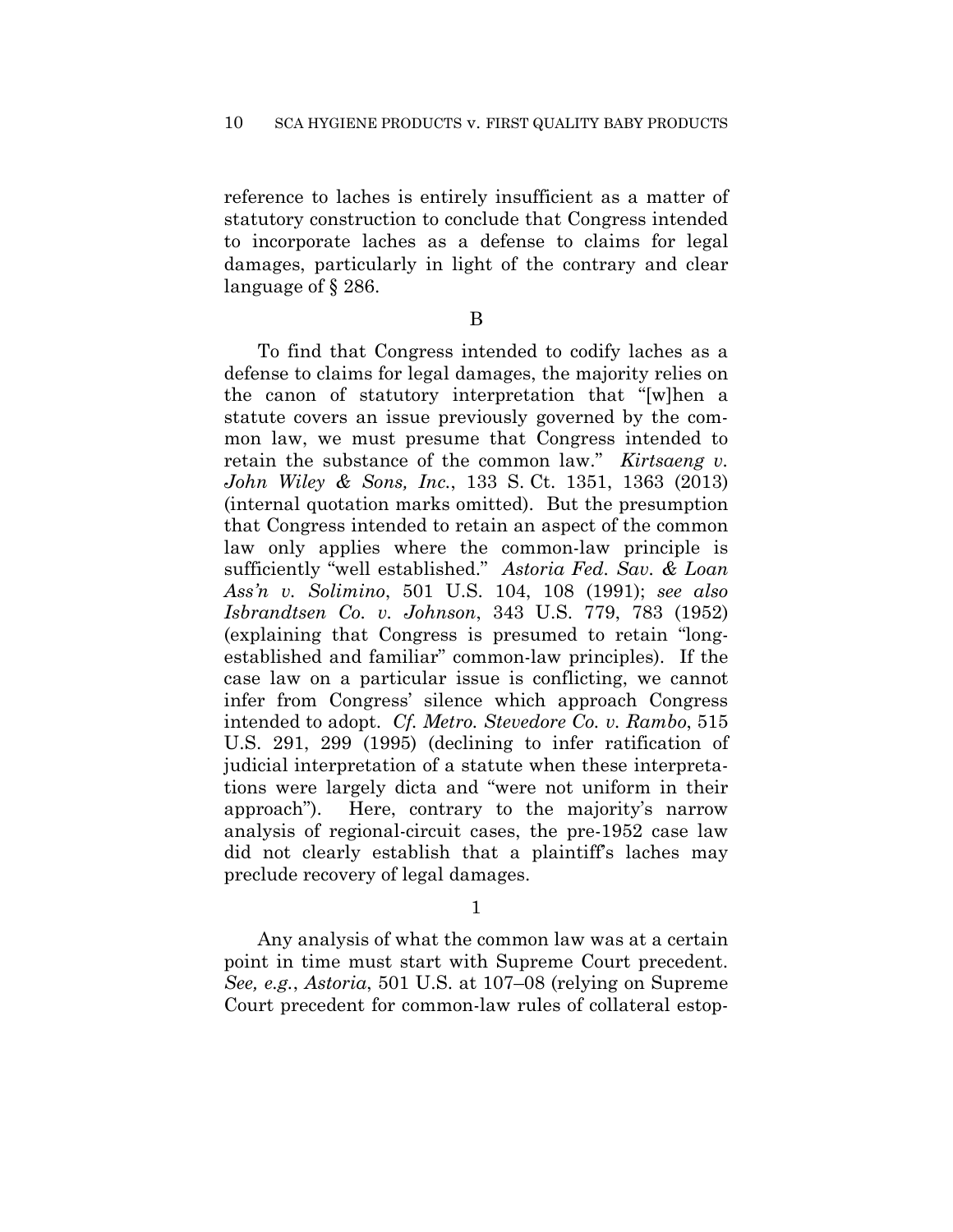pel and res judicata). For even if there were differing views in the lower courts, it would be nearly impossible to conclude that there was a uniform understanding of the common law that was inconsistent with Supreme Court precedent. In our judicial system, the Supreme Court's understanding is controlling.

Prior to 1952, the Supreme Court decided several cases holding that laches cannot bar a claim for legal relief filed within a statutory limitations period. *See Holmberg*, 327 U.S. at 395 ("If Congress explicitly puts a limit upon the time for enforcing a right which it created, there is an end of the matter. The Congressional statute of limitation is definitive."); *Mack*, 295 U.S. at 489 ("Laches within the term of the statute of limitations is no defense at law."); *Cross v. Allen*, 141 U.S. 528, 537 (1891) ("So long as the demands secured were not barred by the statute of limitations, there could be no laches in prosecuting a suit upon the mortgages to enforce those demands."). Further, the Supreme Court made clear that laches is unavailable not only in an action at law, but also in a suit in equity to enjoin an action at law. *See Wehrman v. Conklin*, 155 U.S. 314, 326–27 (1894). The Supreme Court explained that a court of equity may enjoin an action at law only if the plaintiff's delay is accompanied by further conduct that meets the requirements for equitable estoppel:

Though a good defense in equity, laches is no defense at law. If the plaintiff at law has brought his action within the period fixed by the statute of limitations, no court can deprive him of his right to proceed. If the statute limits him to 20 years, and he brings his action after the lapse of 19 years and 11 months, he is as much entitled, as [a] matter of law, to maintain it, as though he had brought it the day after his cause of action accrued, though such delay may properly be considered by the jury in connection with other facts tending to show an estoppel.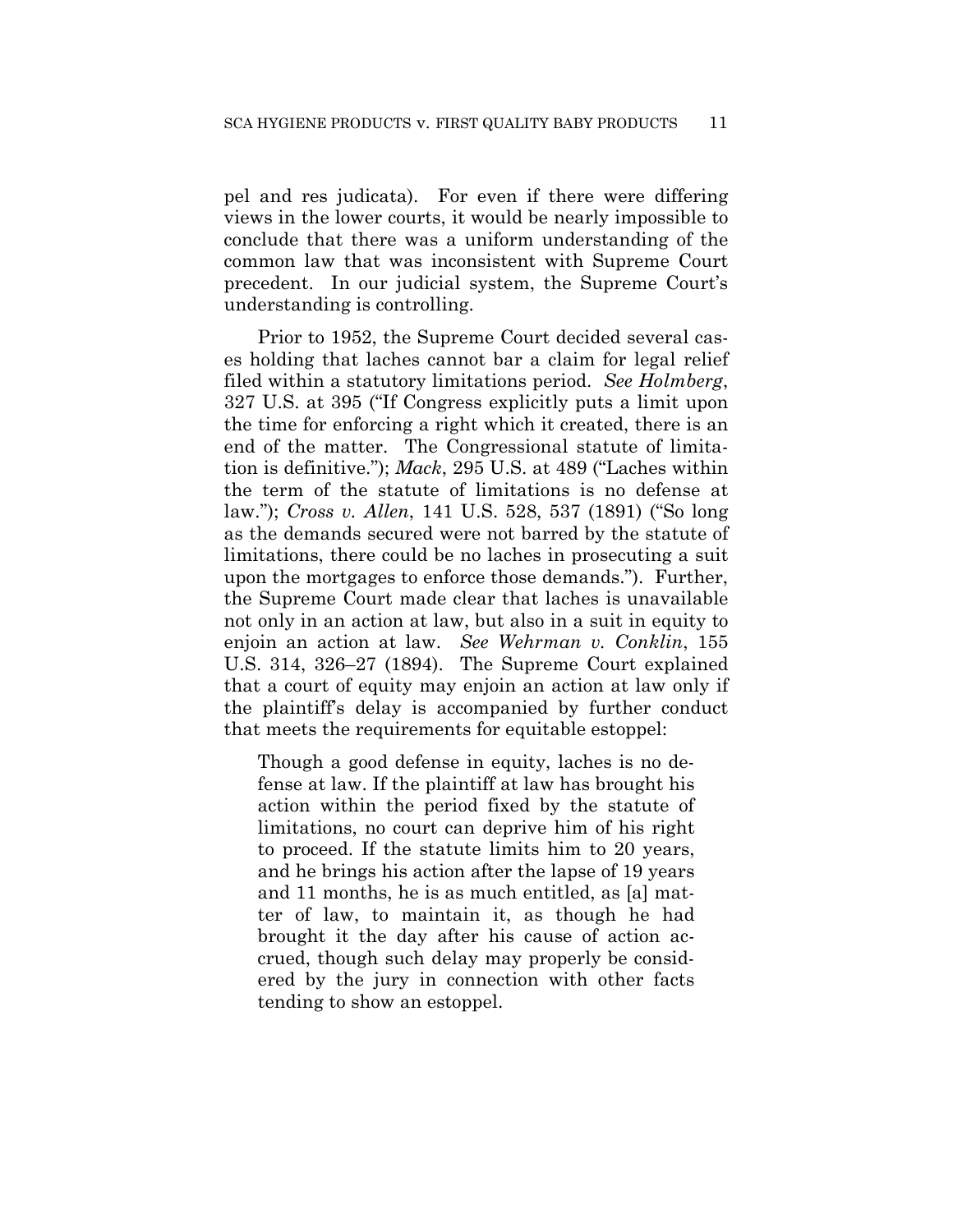*Id.*; *see also* McClintock on Equity § 28, p. 75 (2d ed. 1948) ("The majority of the courts which have considered the question have refused to enjoin an action at law on the ground of the laches of the plaintiff at law."). In sum, as noted in *Petrella*, the Supreme Court has never "approved the application of laches to bar a claim for damages brought within the time allowed by a federal statute of limitations." 134 S. Ct. at 1974.4

Moreover, several lower courts before 1952 likewise applied this general principle in patent-infringement cases to conclude that laches does not bar a claim for legal relief. In *City of Concord v. Norton*, 16 F. 477, 477 (C.C.D. Mass. 1883), the plaintiffs filed a bill in equity to enjoin the defendant's action at law based on laches. The court held that although equitable estoppel is available to bar a claim for legal relief, laches is not. *Id.* at 480. "[F]or laches the remedy at law is found in the statute of limitations, and if that statute is inadequate there is no other remedy." *Id*. Similarly, in *Thorpe v. Wm. Filene's Sons Company*, 40 F.2d 269, 269 (D. Mass 1930), the court recognized that laches "has no application to actions at law. A plaintiff's conduct may, however, have been of

<u>.</u>

<sup>4</sup> The majority implies that the Supreme Court's decision in *Lane & Bodley Co. v. Locke*, 150 U.S. 193 (1893), is to the contrary. *See* Maj. Op. at 31. In that case, the Supreme Court found that laches barred a claim brought in equity. *Lane & Bodley*, 150 U.S. at 201. As the majority notes, the Supreme Court does not say whether the monetary relief barred by laches was legal or equitable in nature. And the Supreme Court decided *Lane & Bodley* before the statutory limitations period for damages claims was enacted. It therefore does not say anything about whether laches may bar a claim for legal damages governed by a statute of limitations.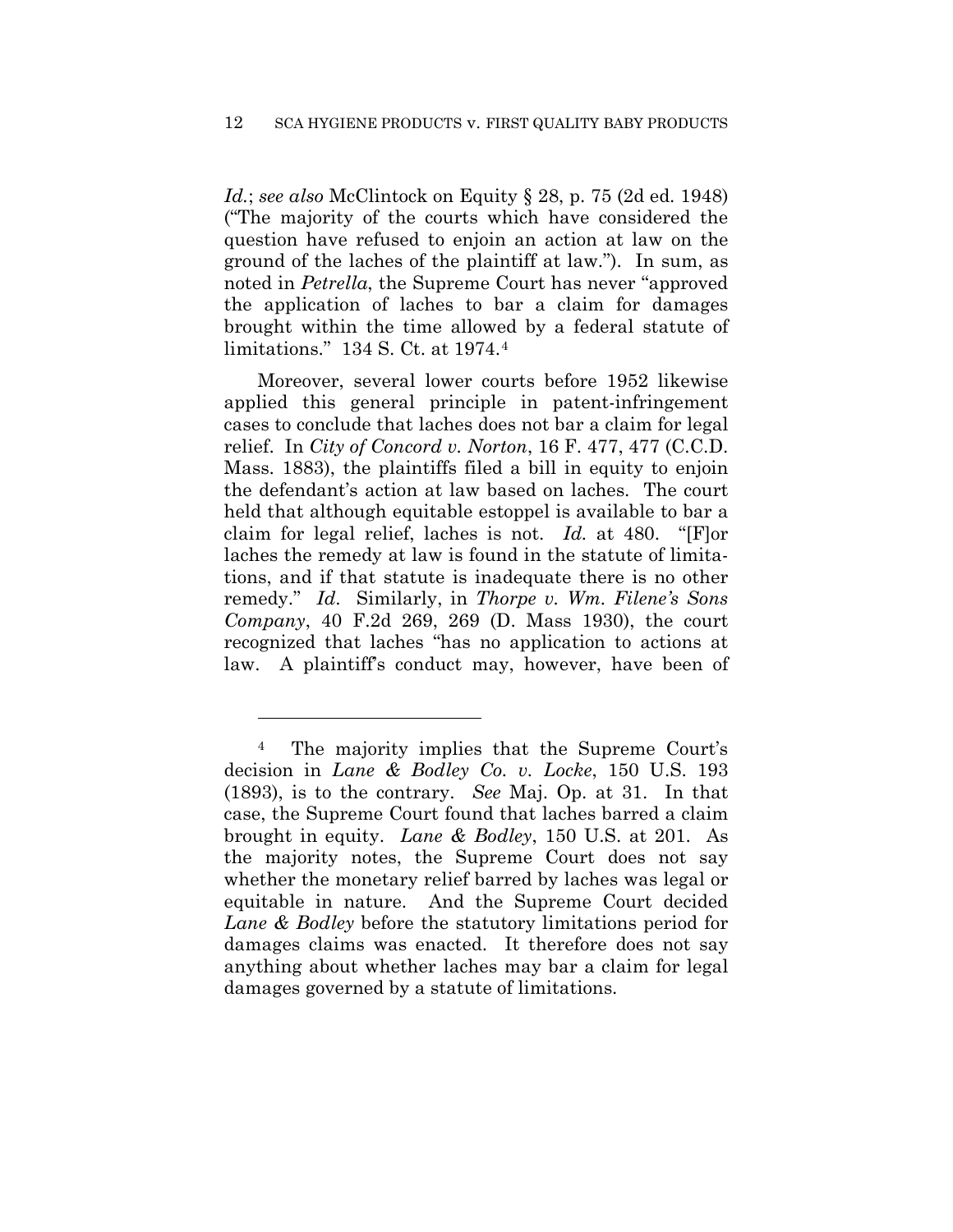such character as . . . to make it unconscionable for him to maintain it. This is estoppel and is recognized in equity as sufficient ground for enjoining an action at law."

These decisions alone defeat the conclusion that "courts consistently applied laches to preclude recovery of legal damages" prior to 1952. Maj. Op. at 28. To say that a rule was "well established" when the Supreme Court clearly and repeatedly held otherwise is to give insufficient recognition to the hierarchy of federal courts. Further, laches is a general equitable defense, not a defense specific to patent infringement. For the purposes of a common-law incorporation theory, therefore, the role of laches in other areas of civil litigation is of a piece with the role of laches in patent cases.<sup>5</sup> We cannot assume that Congress would have ignored Supreme Court precedent on the issue and focused solely on regional-circuit decisions in patent cases.

2

Even if we could focus solely on regional-circuit law, the cases cited by the majority do not themselves show that there was a uniformly well-established rule that

<u>.</u>

<sup>&</sup>lt;sup>5</sup> The majority argues that a Senate floor statement claiming that the Patent Act "codifie[d] the present patent laws," 98 Cong. Rec. 9323, justifies its narrow focus on the role of laches in patent cases only. *See* Maj. Op. at 33. But unlike the doctrine of contributory infringement, a judicial doctrine expressly incorporated into the Patent Act of 1952, laches is not a patent law specific to patent cases. It is a general equitable defense to liability. Congress' codification of "patent laws" therefore does not support an assumption that Congress only looked to the application laches in patent cases, and not to fundamental equitable principles announced by the Supreme Court.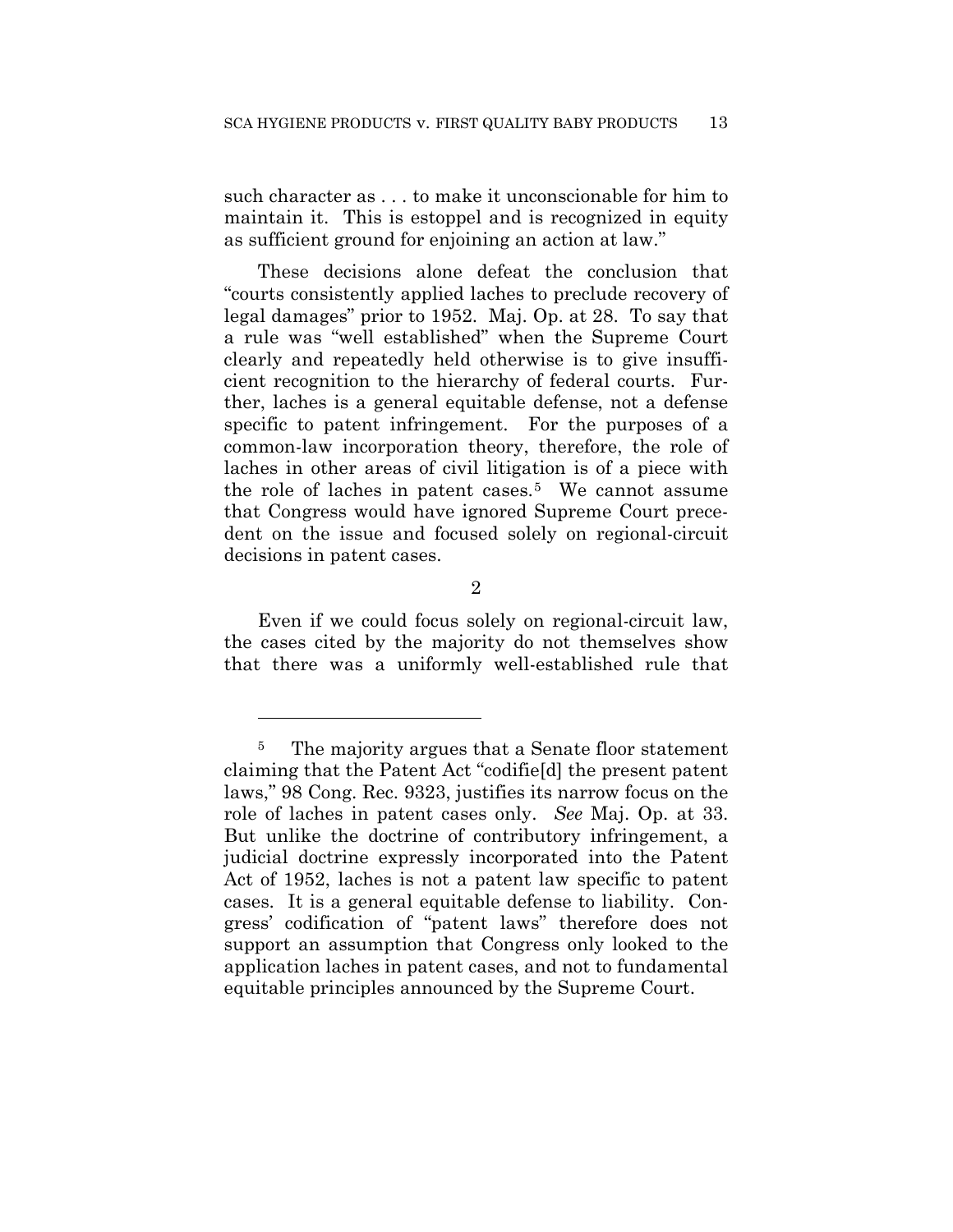laches is available to bar legal damages otherwise permitted by § 286. Nearly all of these decisions either apply laches under a misinterpretation § 274(b) of the Judicial Code, mention laches in dicta, or apply laches to bar a claim brought in equity. The discussion of laches in these cases does not clearly demonstrate that in 1952 laches was available to bar a claim for legal damages in a civil action.

The majority primarily relies on two cases that address the availability of equitable relief under § 274(b) of the Judicial Code. *See Ford v. Huff*, 296 F. 652 (5th Cir. 1924); *Banker v. Ford Motor Co.*, 69 F.2d 665 (3d Cir. 1934). Section 274(b) stated that "in all actions at law equitable defenses may be interposed by answer, plea, or replication without the necessity of filing a bill on the equity side of the court." Act of March 3, 1915, ch. 90, § 274(b), 38 Stat. 956 (1915). As the court in *Ford* recognized, however, § 274(b) simply eliminated procedural barriers to requesting equitable relief in actions at law obviating the need to file separately in a court of equity but did not change the substantive and remedial principles of law and equity. *See* 296 F. at 658 (finding that under § 274(b), "a defendant in an action at law who files a plea setting up an equitable defense is given the same rights as if he had set them up in a bill in equity"). The Supreme Court subsequently confirmed that "the procedure was simplified, but the substance of the authorized intervention of equity was not altered." *Enelow v. N.Y. Life Ins. Co.*, 293 U.S. 379, 382 (1935); *cf. Stainback v. Mo Hock Ke Lok Po*, 336 U.S. 368, 383 n.26 (1949) ("Notwithstanding the fusion of law and equity by [Fed. R. Civ. P. 2], the substantive principles of Courts of Chancery remain unaffected."). And under Supreme Court precedent, it was a substantive principle of law and equity that laches alone was not a sufficient basis for a court of equity to enjoin an action at law. *See Wehrman*, 155 U.S. at 326–27. Section 274(b) therefore does not authorize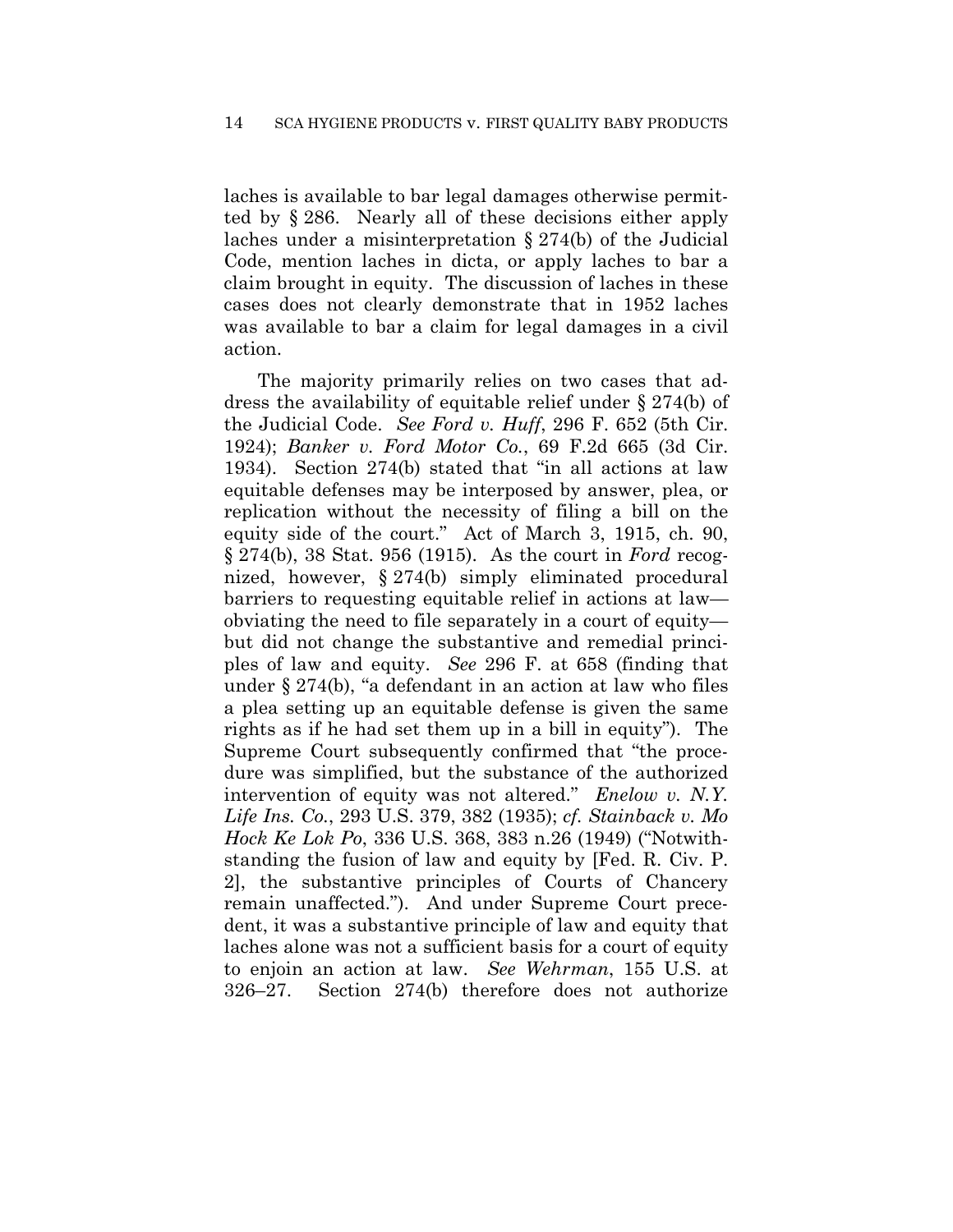courts to bar a claim for damages in an action at law based on a defense of laches.

The holding in *Ford* is consistent with this understanding of  $\S 274(b)$ . The court found that the plaintiff's claim was barred under a theory of equitable estoppel, which is an appropriate ground for enjoining an action at law for damages. *See Dickerson v. Colgrove*, 100 U.S. 578, 582–83 (1879). Equitable estoppel requires a showing that the defendant relied on a misleading communication by the plaintiff that is inconsistent with his present claim. *See A.C. Aukerman Co. v. R.L. Chaides Constr. Co.*, 960 F.2d 1020, 1041 (Fed. Cir. 1992) (en banc). The plaintiff in *Ford* had accepted payment "under circumstances calculated to lead defendant to believe or understand that such payment was accepted by plaintiff in full satisfaction and discharge of all claims by him." 296 F. at 657. Noting that "[t]he effect of one being estopped to enforce a claim is that his plight is substantially the same as it would have been if the claim had never existed," the court held that the plaintiff's action at law was barred. *Id.* at 657–58. The disposition in *Ford* thus rested on a theory of equitable estoppel, consistent with substantive equitable principles and § 274(b). *See Thorpe*, 40 F.2d at 270 (finding that in *Ford*, "while the word 'laches' is used, the decision clearly rested upon the ground of estoppel"). Any mention of laches was mere dictum, and certainly cannot be read to contradict Supreme Court precedent holding that laches does not bar a claim for damages in an action at law. *See Jama v. Immigration & Customs Enf't*, 543 U.S. 335, 351 n.12 (2005) ("Dictum settles nothing, even in the court that utters it.").

The Third Circuit in *Banker*, however, took *Ford* beyond its holding and applied laches in an action at law based on a misinterpretation of § 274(b). Although the court cited *Ford* for its interpretation of § 274(b), the court went further and held that this provision "authorizes equitable defenses in actions at law theretofore applicable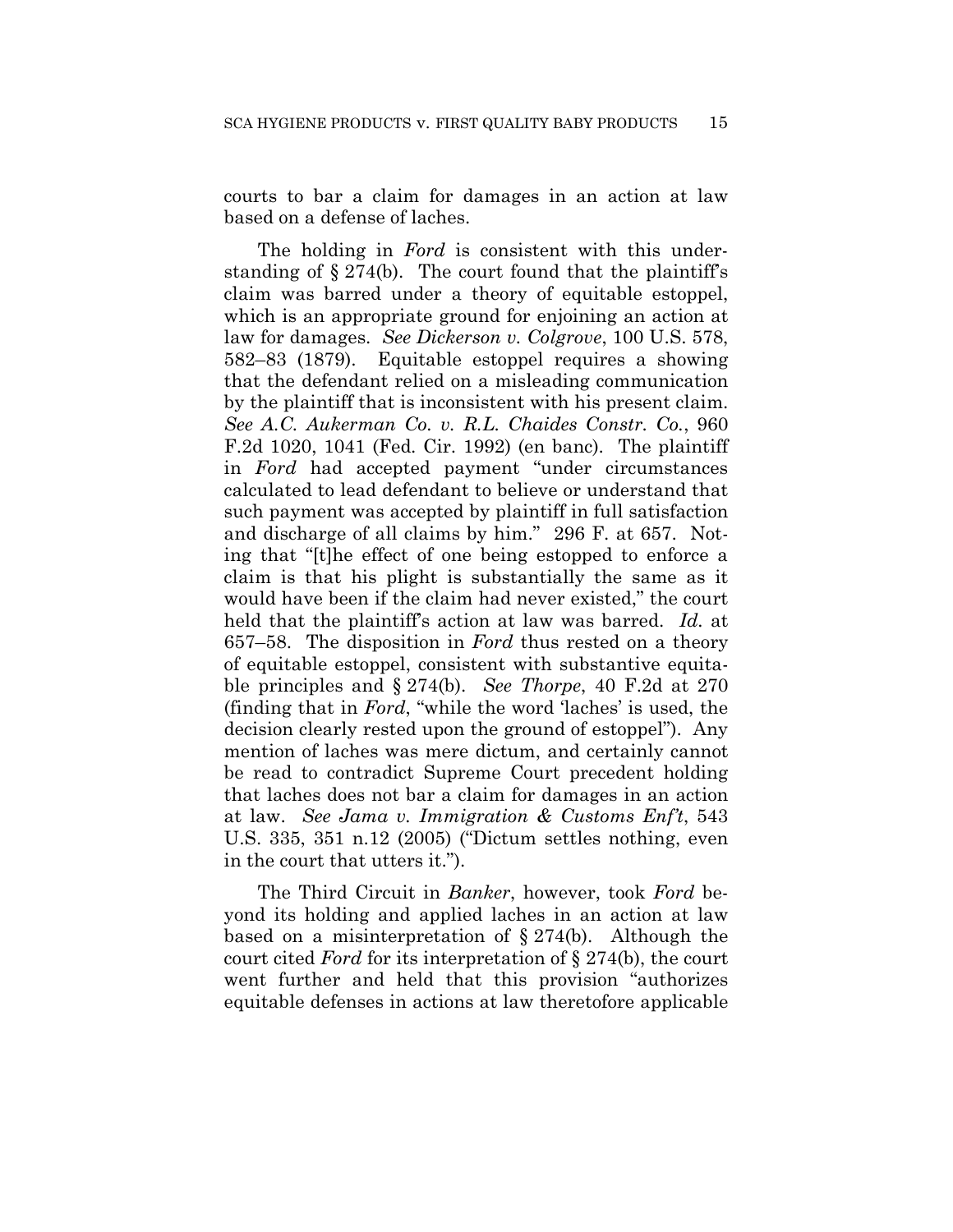only in equity." *Banker*, 69 F.2d at 666. The Third Circuit found that "[had] the appellant's suit been in equity, the evidence would have been ample for holding that recovery was barred because of laches." *Id.* For support, the Third Circuit relied on cases in which courts of equity applied laches to preclude a claim for an injunction and an accounting. *Id.* But it does not follow from these cases in equity that laches may also be grounds for enjoining a claim to legal damages in an action at law. Moreover, by 1952, the Supreme Court had established that laches cannot be invoked for this purpose, *see Wehrman*, 155 U.S. at 326–27, and that § 274(b) does not change substantive principles of law and equity, *see Enelow*, 293 U.S. at 382. In light of the Third Circuit's flawed analysis, as highlighted by Supreme Court decisions, *Banker* does not support a well-established rule in 1952 that laches may preclude a claim for legal damages in patent-infringement cases, notwithstanding the statutory limitations period. Neither do the cases relying on *Banker* without discussion. *See, e.g*, *Universal Coin Lock Co. v. Am. Sanitary Lock Co.*, 104 F.2d 781, 781 (7th Cir. 1939).

Several other cases cited by the majority involve courts of equity barring a plaintiff's suit due to laches. In one of these cases, the precluded relief included damages. *See George J. Meyer Mfg. Co. v. Miller Mfg. Co.*, 24 F.2d 505 (7th Cir. 1928). Others applied laches to bar a request for an "accounting," which we have said was sometimes—but only sometimes—used to refer to damages. *See, e.g.*, *Wolf, Sayer & Heller v. U.S. Slicing Mach. Co.*, 261 F. 195 (7th Cir. 1919); *Hartford-Empire Co. v. Swindell Bros.*, 96 F.2d 227 (4th Cir. 1938); *Union Shipbuilding Co. v. Boston Iron & Metal Co.*, 93 F.2d 781 (4th Cir. 1938); *France Mfg. Co. v. Jefferson Elec. Co.*, 106 F.2d 605 (6th Cir. 1939); *Gillons v. Shell Co. of Cal.*, 86 F.2d 600 (9th Cir. 1936); *Window Glass Mach. Co. v. Pittsburgh Plate Glass Co.*, 284 F. 645 (3d Cir. 1922); *A.R. Mosler & Co. v. Lurie*, 209 F. 364 (2d Cir. 1913).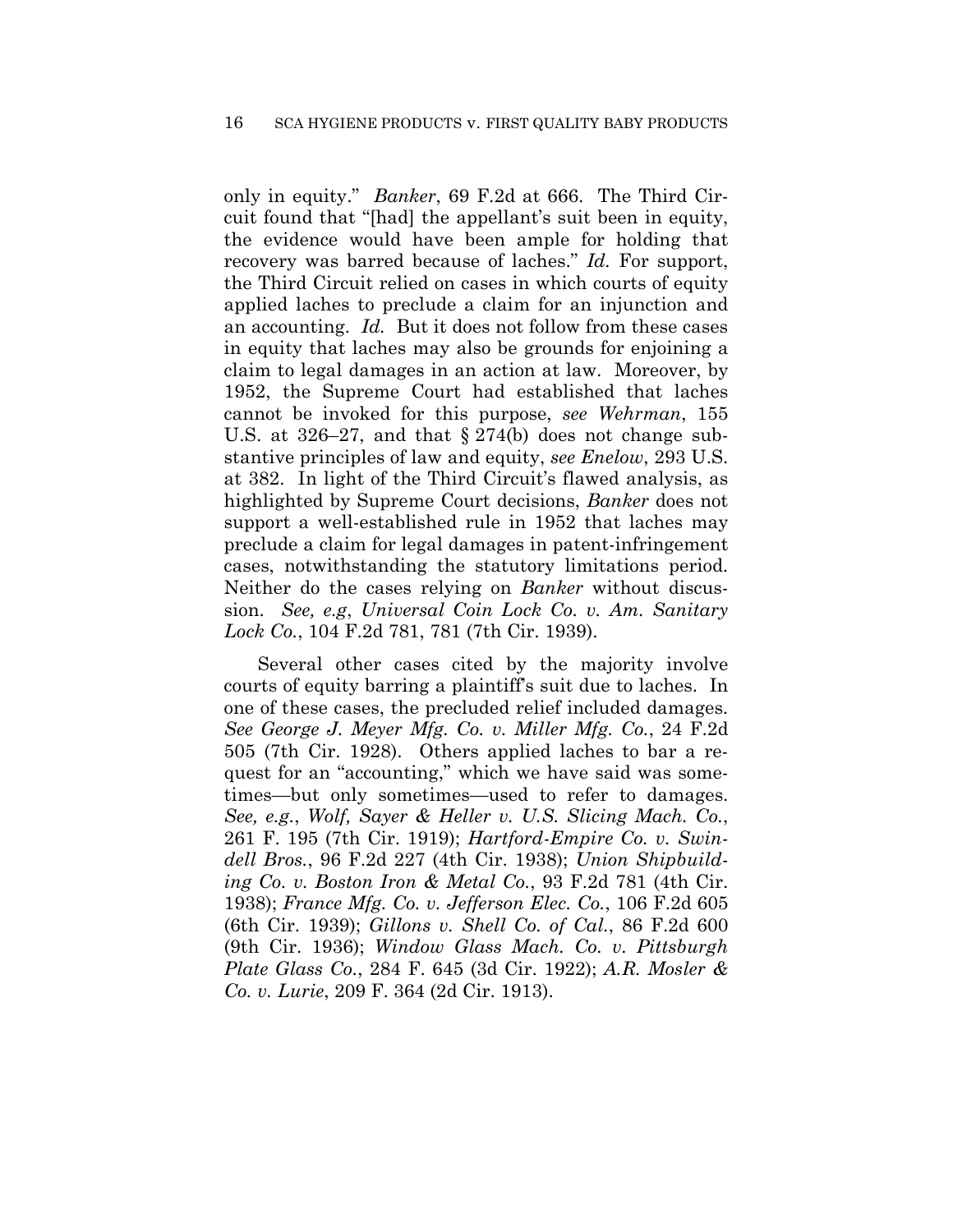These cases do not support the conclusion that laches was well understood to bar legal damages in 1952. Courts of equity had discretion to dismiss a claim on equitable grounds such as laches or unclean hands. Because the patent statute required courts of equity to award damages upon a finding of infringement, *see* Patent Act of 1870, ch. 230, § 55, 16 Stat. 198, 206 (1870), the court's equitable discretion to reject a patent-infringement claim allowed it to bar legal damages in that equity court. But a plaintiff also had the option to seek damages in a court of law. And it was well established that, although a court of equity could refuse to grant damages itself, it could not enjoin a court of law from doing so. *See, e.g.*, *Wehrman*, 155 U.S. at 326–27. Thus, laches could only bar a plaintiff from recovering damages in a particular forum. It was not sufficient to deny a remedy altogether.

That principle necessarily endures after the merger of law and equity. *See Stainback*, 336 U.S. at 383. In the post-merger system, therefore, prior case law applying laches to bar damages in a court of equity does not suddenly extend to all claims for damages. Plaintiffs are still entitled to damages that would have been available in a court of law, to which laches was no defense.

The majority's remaining support is minimal. *See, e.g.*, *Brennan v. Hawley Prods. Co.*, 182 F.2d 945, 948–49 (7th Cir. 1950) (applying laches to bar all relief without mention of the statutory limitations period, citing *Universal Coin Lock*, 781 F.2d at 781, and cases applying laches to bar relief in a court of equity). Particularly in light of the Supreme Court's repeated holding that laches cannot preclude a claim for legal damages governed by a statutory limitations period, these outliers are not sufficient to show a clear or well-established common-law rule to the contrary. To the extent that Congress codified laches, therefore, it was as a defense to equitable relief only, not as a defense to legal relief otherwise permitted under § 286.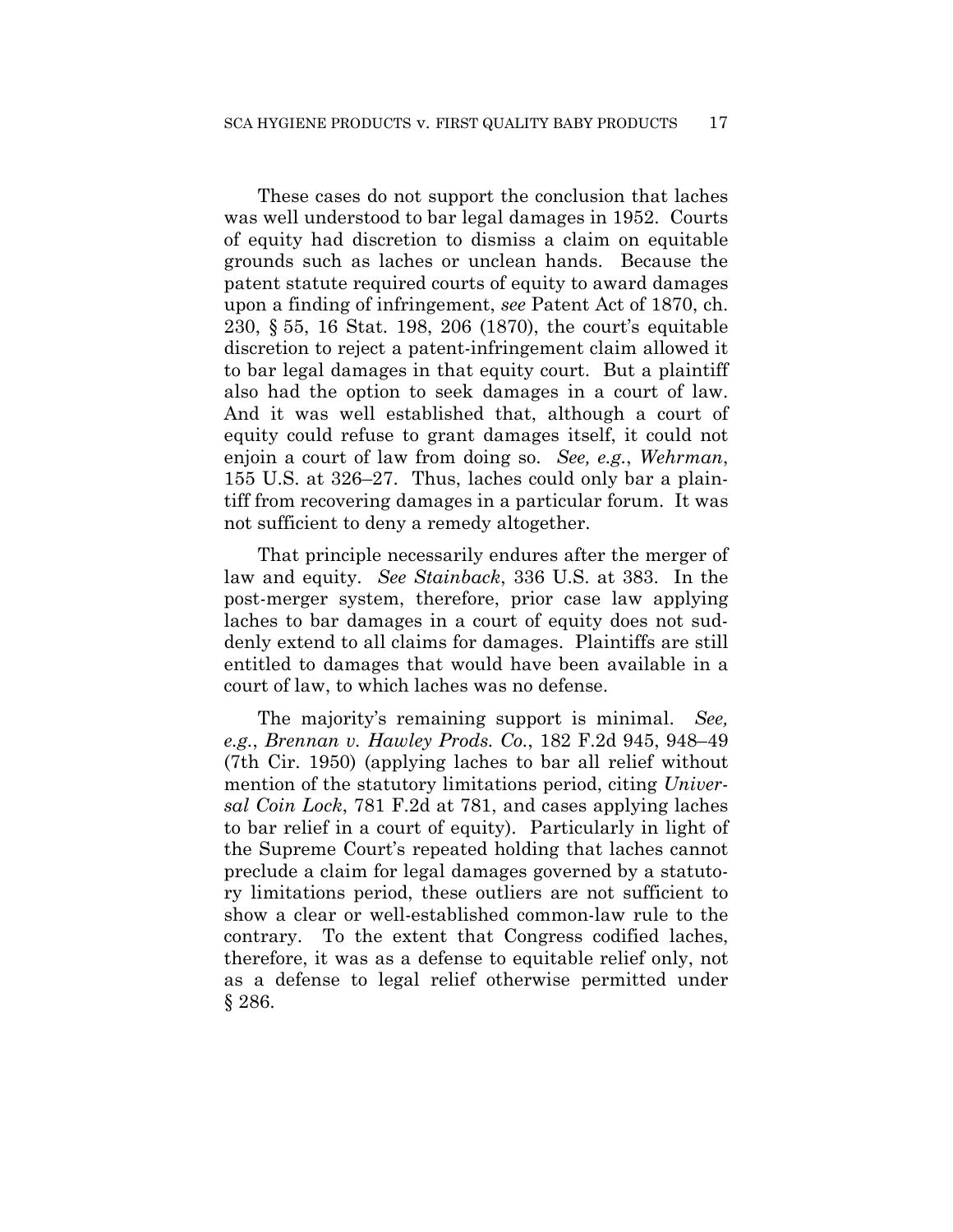The majority's policy concerns do not alter this conclusion. The majority argues that, because a copyright holder must prove a defendant's access to a work to establish infringement, potential defendants are more likely to know they are at risk of being sued. *See* Maj. Op. at 35. But innocence is no defense to direct patent infringement, and thus a defendant is less likely to be aware of its potential liability for infringement. *See id.* at 35–36*.* The majority argues that a defense of laches is therefore more useful to defendants in patentinfringement suits. *See id.* at 36.

The Supreme Court's decision in *Petrella* did not depend on policies specific to copyright law. It turned on the conflict between laches and a statutory limitations period, and the longstanding principle that laches cannot bar a claim for legal relief. *See* 134 S. Ct. at 1967, 1973–74. That innocence is not a defense to direct patent infringement does not make this reasoning any less applicable.

In any event, the majority's policy concerns are not the only consequences at stake. Patent owners often have good reason for delaying suit. As the Seventh Circuit observed:

Frequently the position of the patentee (financial and otherwise) prevents the institution of suits. The patent litigation is often prolonged and expensive. Moreover from the very nature of the thing he cannot be fully cognizant of all infringements that occur throughout the length and breadth of this country. . . . Then, also, the validity of his patent and the infringement thereof may be, as here, disputed. These defenses present mixed questions of fact and law concerning which there is necessarily some doubt and uncertainty.